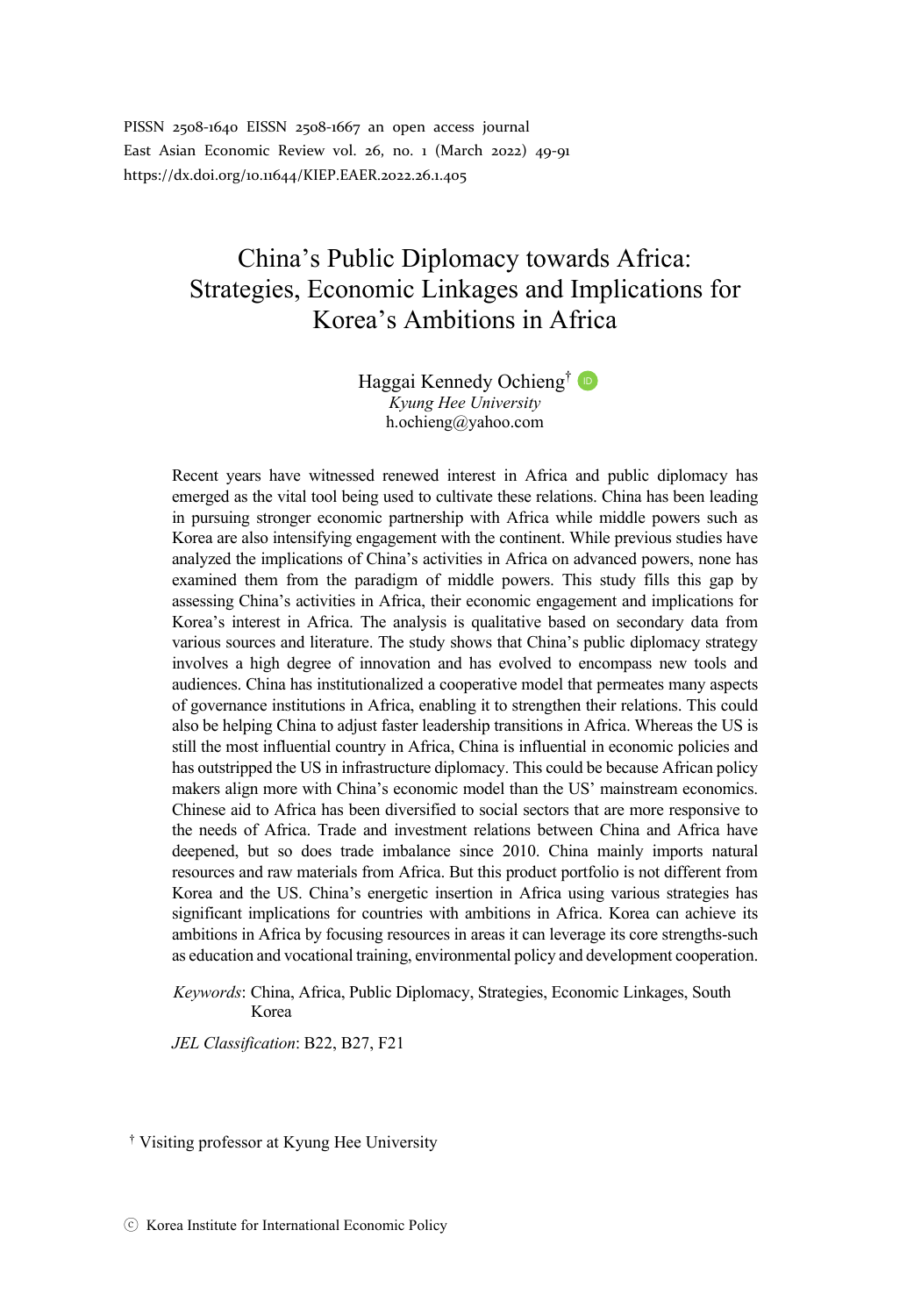### I. Introduction

Public diplomacy is the cultivation by governments of public opinion in other countries and involves the means by which a government learns about, understands and influences foreign publics to enhance its national image and international influence (Prabhu and Mohapatra, 2014). It includes communication with foreign officials and the publics, and processes such as negotiations and networking (Kostecky and Narray, 2007). Public diplomacy falls within the realm of foreign policy, and serves a supportive function to major policy initiatives which have economic partnerships, high-political and even military alliance components (Henrikson, 2006). In terms of economic partnerships, public diplomacy is used as a soft power strategy for trade, investment and economic prosperity promotion (Australian Government Department of Foreign Affairs, 2016). Economic diplomacy is gradually taking over the traditional politics-oriented diplomacy (Petrovsky, 1998). Economic diplomacy is the use of government recourses to promote the growth of a country's economy by increasing trade, promoting new investment opportunities and collaboration on bilateral and multilateral trade agreements (Diplo Foundation, 2022), as well as advancing a country's political and strategic interests (Wayne, 2019). The most common forms of economic diplomacy are foreign aid and economic sanctions (Diplo Foundation, 2022; Wayne, 2019).While using public diplomacy to pursue economic relations is a common trend (Petrovsky, 1998), Nicholas (2020) explains that it is entrenched in countries such as Korea because of its legacy of developmental state, which combines the interest of the state and business. Similarly given China's state-centric approach, the government links diplomacy with economic interests including helping Chinese businesses to expand abroad (Shullman, 2019).

South Korea (hereafter Korea) and China's understanding of public diplomacy is relatively new. It was not until 2010 that Korea began to pursue public diplomacy (Ministry of Foreign Affairs of Korea [MOFA], n.d.). Korea understands public diplomacy as a means of gaining trust of the international community and increasing its global influence (MOFA, n.d.). This is to be achieved by sharing its history, traditions, culture, arts, values and policies with the world. In the case of China, until the beginning of economic reforms and opening, there was no emphasis on public diplomacy, even though by 1990s it had begun dialogue and exchange information in the area of diplomacy (Mo and Zhou, 2012). With progress of reforms and opening up and its increasing international stature, China became cognizant of the importance of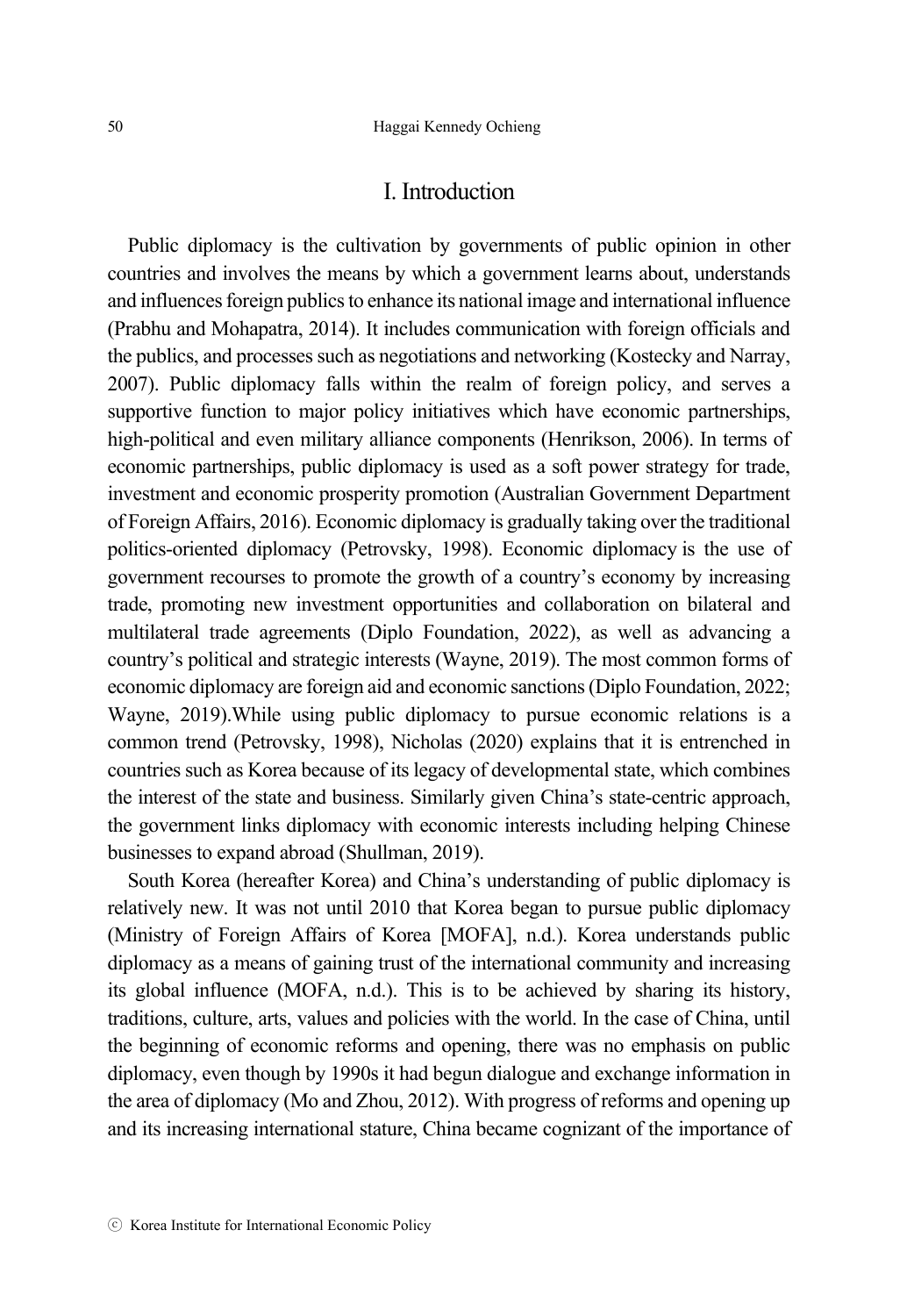public diplomacy in promoting mutual understanding among countries. China recognizes that its reputation can be the focal point in assessing its intentions amidst its rising capabilities and increased engagement with the world. Furthermore, China embraced public diplomacy to counter the Western narrative, which China sees as an attempt to misinform the foreign publics and distort its image. China wants to be understood as a civilized nation with a rich history, ethnic unity and cultural diversity, and as an oriental power with good governance, developed economy and cultural prosperity (China Daily, 2014). In view of these, China began to carry out all-round public diplomacy in the fields of economy, culture, science and technology (Mo and Zhou, 2012). Today China has shifted from advertising its culture as the primary source of soft power to promoting its model of governance. This underscores China's presentation of policies such as Belt and Road Initiative (BRI) and more recently its approach to COVID-19 as instances of improvements in global governance or as Chinese 'gifts' to the world (d'Hooghe, 2021).

Both China and Korea have implemented public diplomacy in Africa. Their interest in Africa have been both economic, such as establishing trade relations, as well as geopolitical, such as alienating their political threats. For instance, China implemented public diplomacy in Africa to seek solidarity against imperial powers and to isolate Taiwan, while Korea implemented public diplomacy in countries that maintained relations with North Korea to isolate the latter (Bone and Kim; 2019; Shinn, 2019). Recent years have witnessed renewed interest in Africa and public diplomacy has been one of the core strategies deployed to cultivate bilateral relations. The renewed focus in Africa, while also underscored by political or strategic goals (Yun and Thornton, 2013), has been heightened by emerging economic opportunities in the continent. According to Gurria (2017), advanced countries' interest in African is due to its potential based on its young population, fast growing markets, emerging middle class, ample natural resources and diversifying economies. China's heightened economic diplomacy in Africa has in particular created a new momentum among Africa's traditional allies that are reinvigorating their diplomacy strategies to strengthen economic cooperation with Africa. Middle power countries such as Korea and India have also revitalized their diplomacy in Africa (Nicholas, 2020; Mol et al., 2021; India's Ministry of External Affairs, 2018). However, while previous studies have examined implications of China's engagements with Africa on more advanced powers (Yun and Thornton, 2013; Custer, 2018), none has examined the implications from the paradigm of middle powers. Against this background, this paper seeks to analyze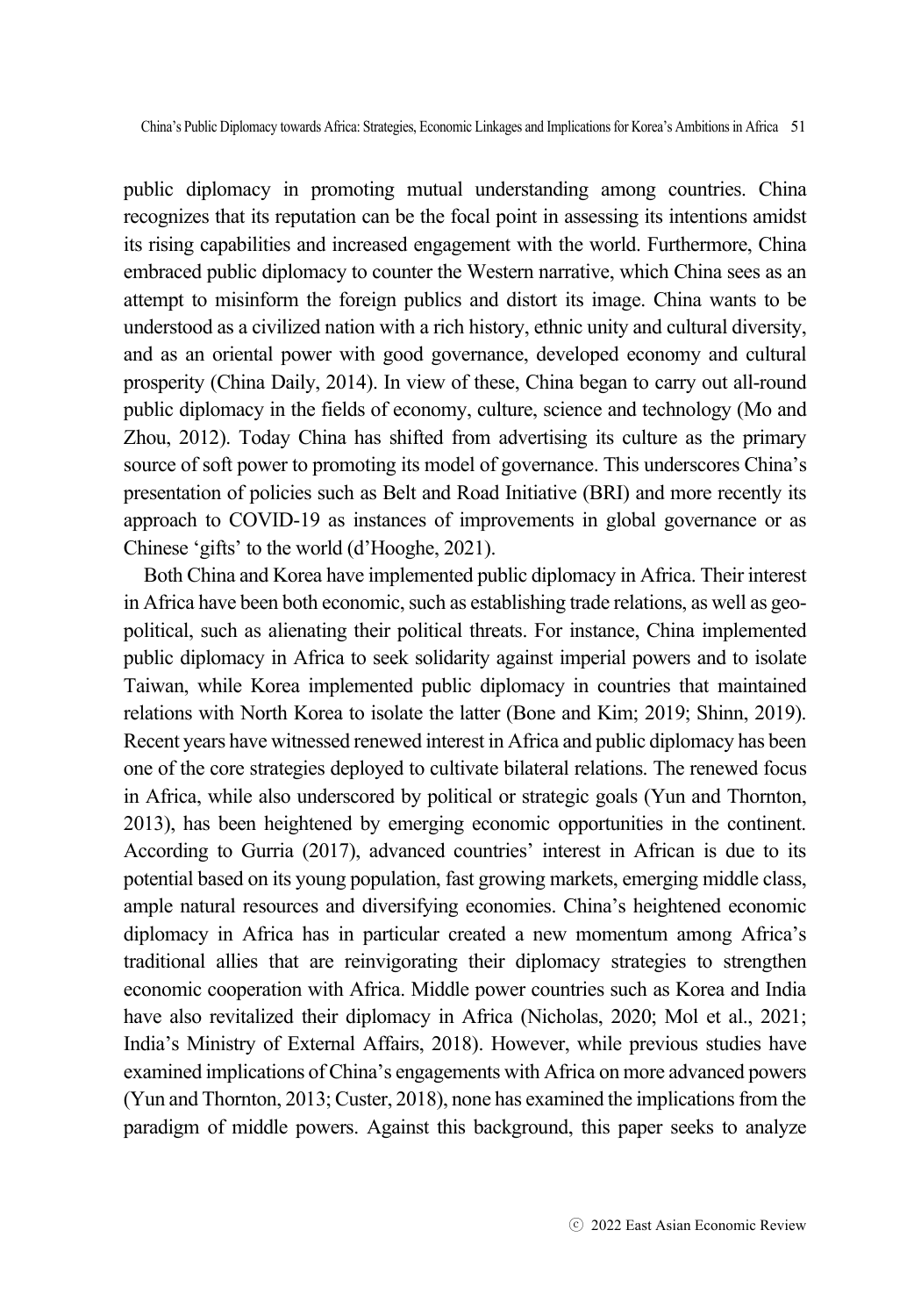China's public diplomacy towards Africa and implications for Korea which also has interest in the continent.

## *1. Theoretical Framework and Research Questions*

China and African countries belong to the third world countries: While China is the single largest developing country, Africa is an agglomeration of developing countries. In the Beijing Declaration of 2018**,** China and African heads of states reaffirmed the notion that China and Africa have always been a community of destiny, based on common historical encounter and a shared goal of development and political aspirations (China's Ministry of Foreign Affairs [MFA], n.d.). Since China's founding, diplomacy towards Africa has occupied an important place in its policy. China has provided aid and concessional loans to Africa, and has vigorously promoted Chinese state-owned enterprises and private companies to invest in Africa. African governments on the other hand have supported China on issues involving its core interests. African countries equally acknowledge Korea as a contemporary in terms of development and colonial experience. Many African leaders express admiration for Korea, find its history of civilization appealing and view it as an archetype for socio-economic and sociocultural success (Ochieng and Kim, 2019). However, even though Korea-Africa relations date back to the period of independence, it has been juxtaposed with weak economic and diplomatic exchanges. But recently Korea embarked on an ambitious strategy to attain a middle power status. This policy aims to enable Korea take on greater international responsibilities that elevate its status as a competent and responsible stakeholder in the global community (Botto, 2021). President Moon Jae-in's middle power policies are regional and focused in Asia. However, President Lee Myung-bak (2008-2013) envisioned Korea's identity as a middle power through a global strategy that was being implemented as a global Korea Initiative (Botto, 2021). Therefore, Korea's middle power ambitions are global and not limited to Southeast Asia. Within Asia, Korea has adopted a policy of balanced diplomacy. This policy is premised on helping Korea to maintain strong relations with US — its longtime ally, while simultaneously maintaining strategic relations with China — another key ally in trade and North Korea security threat. It is not clear how China's ambitious policy in Africa will play out with Korea, which is equally focused on reinvigorating ties and economic exchanges with Africa. This is because China has conflicting perspective on the rise of middle power. China views the emergence of middle powers as a phenomenon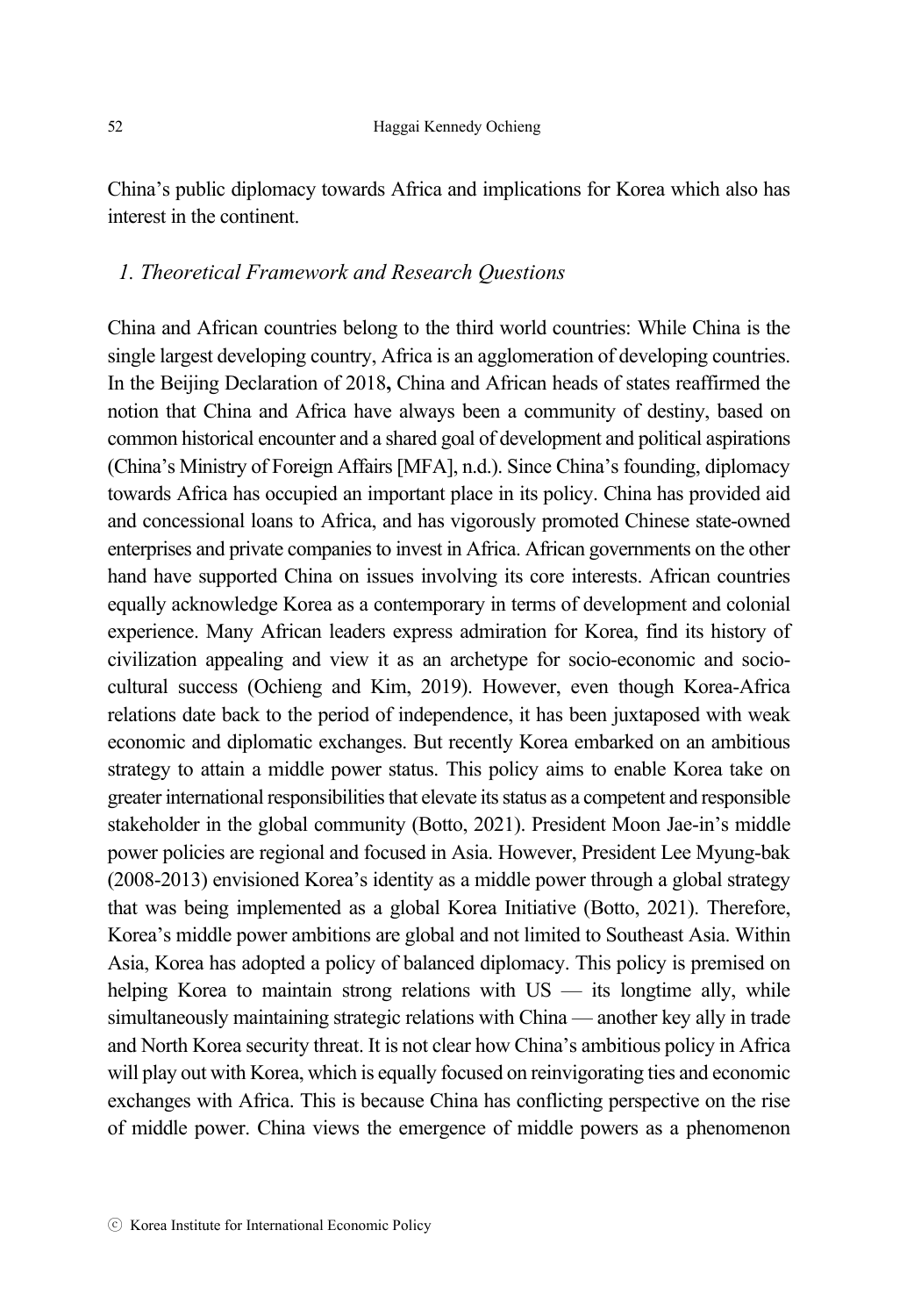occasioned by the relative decline of the U.S. after the global economic crisis. In this regard, China's expectation of middle powers has been that they will become cooperative partners in counterbalancing the existing global order led by U.S. (Lee, 2015). However, in fact China has a dual perception of the middle powers: On the one hand, China hopes that middle powers will become partners in establishing a new international order. On the other hand, as its national capability and interests enlarge due to its rapidly growing economy, China harbors concerns about potential competition and conflict, rather than complementarity with middle powers (Lee, 2015). In view of this unclear understanding of how Korea's ambitions in Africa would be perceived by China, this paper seeks to analyze China's public diplomacy strategies in Africa and highlight implications for Korea's presence and activities in the region. Based on descriptive analysis, the research answers following questions: 1) How has China's public diplomacy strategies in Africa evolved, and how do they impact China Africa relations? 2) What is the pattern of China's economic linkages with Africa and how does it bear on Africa? 3) What insights can be derived on how Korea implements its strategies in Africa in light of China's growing ties with Africa? The impact of China's diplomacy is analyzed from the perspective of China's objectives as well as Africa's interest. Data sources include AidData, Resource Trade Earth, Statistical Bulletin of China's Outward FDI and UN Comtrade. The research contributes to the literature on the raging debate on China's engagement with Africa and comprehensively examines the different modes of China's diplomacy in the continent. Moreover, while previous studies may have examined implications of China's engagements with Africa on more advanced powers, none has examined them from the paradigm of middle powers such as Korea.

### *2. Actors in China*'*s Public Diplomacy*

The actors in China's public diplomacy can be 'classified' into state and non-state actors. The state plays the main role in planning and executing public diplomacy strategies. Non-state actors include the business community and the emerging civil society organizations. This group compliments the state's soft power strategies, but they are not fully autonomous from the state, and thus less 'non-state' than the term would suggest. Considering this blurred distinction between the 'state' and 'non-state', it would be inappropriate to categorize China's actors. Nevertheless, in spite of the lack of autonomy from the state, the 'non-state' actors with the Chinese characteristics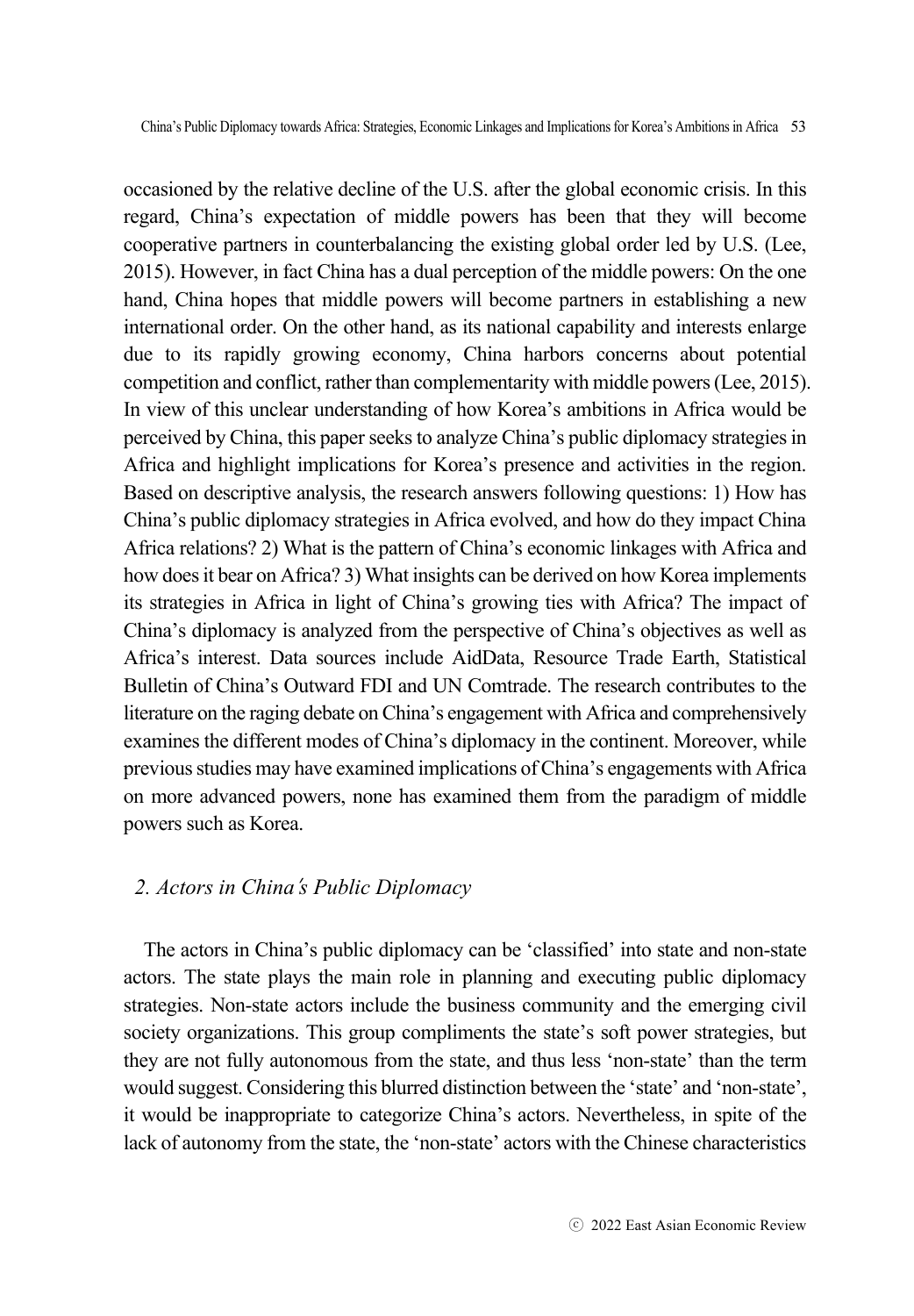can be distinguished in three ways: majority of them, especially the newly established NGOs are: (1) not initiated by the state; (2) not operated by the state; and (3) aim to achieve their own societal and commercial interests (d'Hooghe, 2007). The case of Korea presents a different scenario: the actors are clearly identifiable into three groups: the state, the local government and the private sector (Choi, 2019). The state performs the role of the chief actor, whereas the local governments, the private sector and NGOs are 'cooperative actors' and play the role of influencing the state's policies. The personal pursuits of citizens, private corporations, NGOs and the media are a significant outlet of Korea's public diplomacy. Moreover, Korea's public diplomacy includes 'citizen diplomats' who are MOFA's social media followers and program participants (Krasnyak, 2017). These actors are deemed non-state actors, and the role of the state is to make them knowledgeable, concerned and appreciative of the value of public diplomacy. In this regard, one goal of Korea's public diplomacy is to promote publicprivate partnerships (MOFA, n.d.). China's public diplomacy can be characterized as state-centered diplomacy, which is equated with 'vertical diplomacy', that is 'government-to-people' contact (Liu, 2018). Korea's public diplomacy on the other hand can be characterized as 'horizontal diplomacy' because the activities of the private actors and the government are inextricably linked. 'Horizontal public diplomacy' consists of multiple actors characterized by communication and cooperation (Wei, 2020).

## II. Evolution of China's Public Diplomacy in Africa

China's public diplomacy towards Africa serves its strategy to rectify the perceived asymmetrical relations with Africa (Kim, 2020). This perceived asymmetry gives rise to distrust and dissatisfaction towards China – such as accusations of exploiting Africa. China's public diplomacy towards Africa thus puts emphasis on establishing a sense of mutual solidarity to evoke the sense of connectedness and shared identity with Africa (Kim, 2018). The development of China's public diplomacy towards Africa began with acknowledging the mutual needs of China and Africa. These relationships have however been defined primarily by the global environment, political and economic developments in China, and to a little extent Africa's domestic circumstances. Moreover, the phases of its diplomacy are closely linked with the changes in China's leadership. According to d'Hooghe (2007), the most important factor that has shaped China's diplomacy is its economic rise that has enabled it to assert itself as a global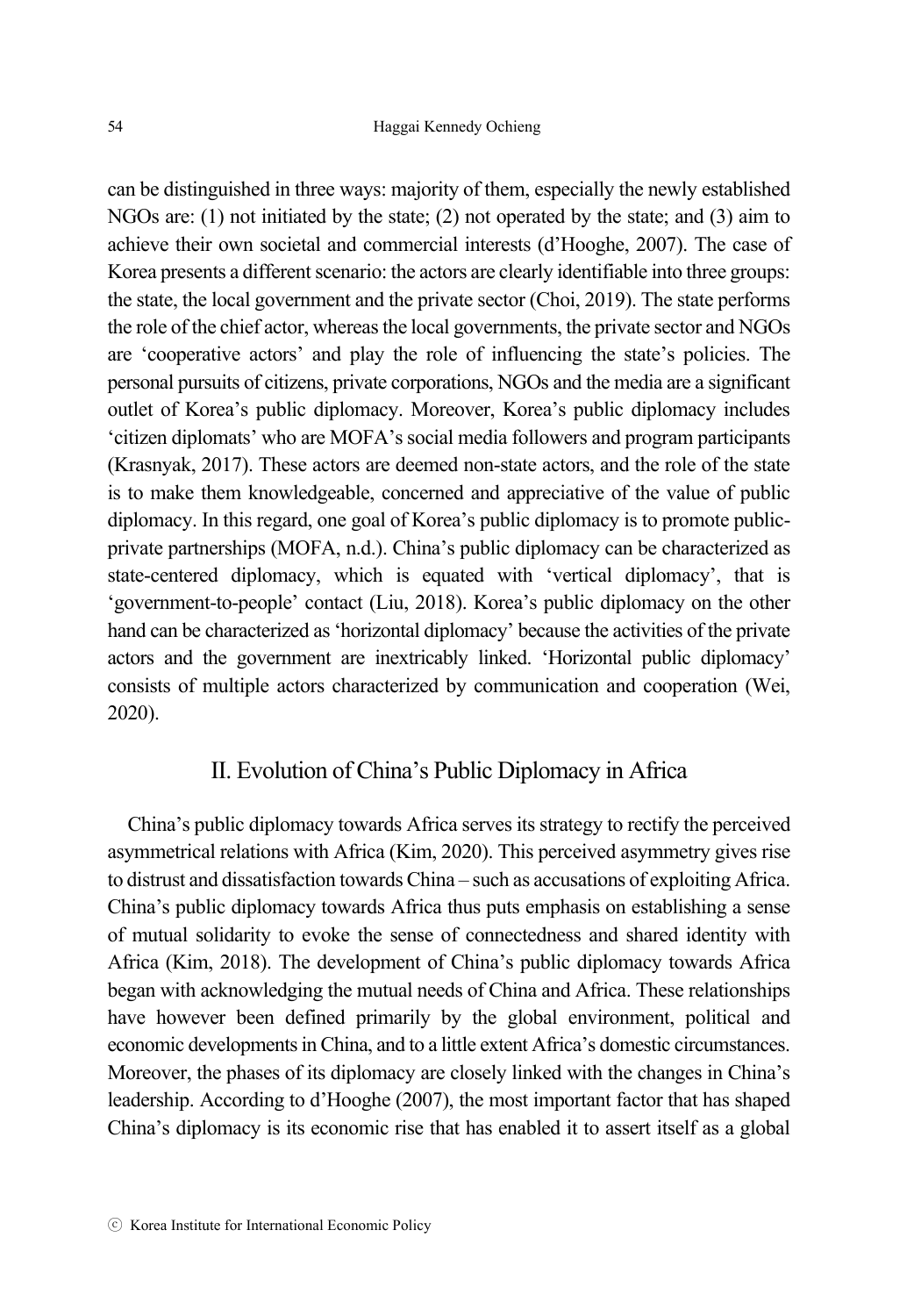player. This economic rise has nonetheless also been interpreted as a threat by many countries. Political developments, such as gradual increase in personal freedoms, openness and civil consciousness have facilitated the emergence of 'non-state' actors in China's diplomacy. The second factor fueling China's diplomacy is the rapid development of its foreign policy. The development of China's foreign policy has been in tandem with its economic modernization: China needs a stable and peaceful international environment to sustain its economic growth (d'Hooghe, 2007). As a result, it is escalating its efforts to avoid conflicts and dependency on one country or region.

The first phase in the development of China-Africa relation began in 1949 to 1976. This period coincides with the rise Mao Zedong to become the Chinese Communist leader. The early years did not witness a serious outreach to Africa as Mao focused on consolidating his rule (Shinn, 2019). From 1949 to early 1990s, China focused more intensely on establishing political relationship with Africa rather than economic relationship. In this period, China struggled economically and could hardly offer significant economic assistance. Thus, the 1955 Bandung Afro-Asian conference can be seen as the first significant outreach in China-Africa relations (Chen, 2017). China used the conference to press upon African delegation to adopt its five principles equality, mutual benefit and mutual respect for territorial integrity and sovereignty. The principles remain vital to its foreign policy and its diplomacy policy is anchored on them. China sought support from developing countries, mainly in Africa, in order to break the isolation and economic blockade of the West during Cold War (Large, 2008). The wave of independence of African countries also elicited China's response: China's diplomacy was based on ideological and military solidarity with African states struggling for liberation. This solidarity enabled China to cement its anti-colonial and anti-imperialist credentials (Alden and Alves, 2009). It focused on African states that aligned with its ideology and supported their liberation movement (Shinn, 2019). Public diplomacy was realized by means of education, cultural exchanges and aid to Africa. From 1960s through to 1970s, China provided financial aid, technological assistance, medical support and scholarship opportunities for Africans to study in China (Alden and Alves, 2009). By 1976, a total of 144 African students had gone to study in China (Anshan, 2018), while 14 Chinese teachers had taught in Africa by the end of 1966 (Mao, 1965). However, from 1967 to 1977, China's public diplomacy towards Africa lost the momentum due to the influence of Cultural Revolution. China-Africa relations became ideologically driven and the promotion of the socialist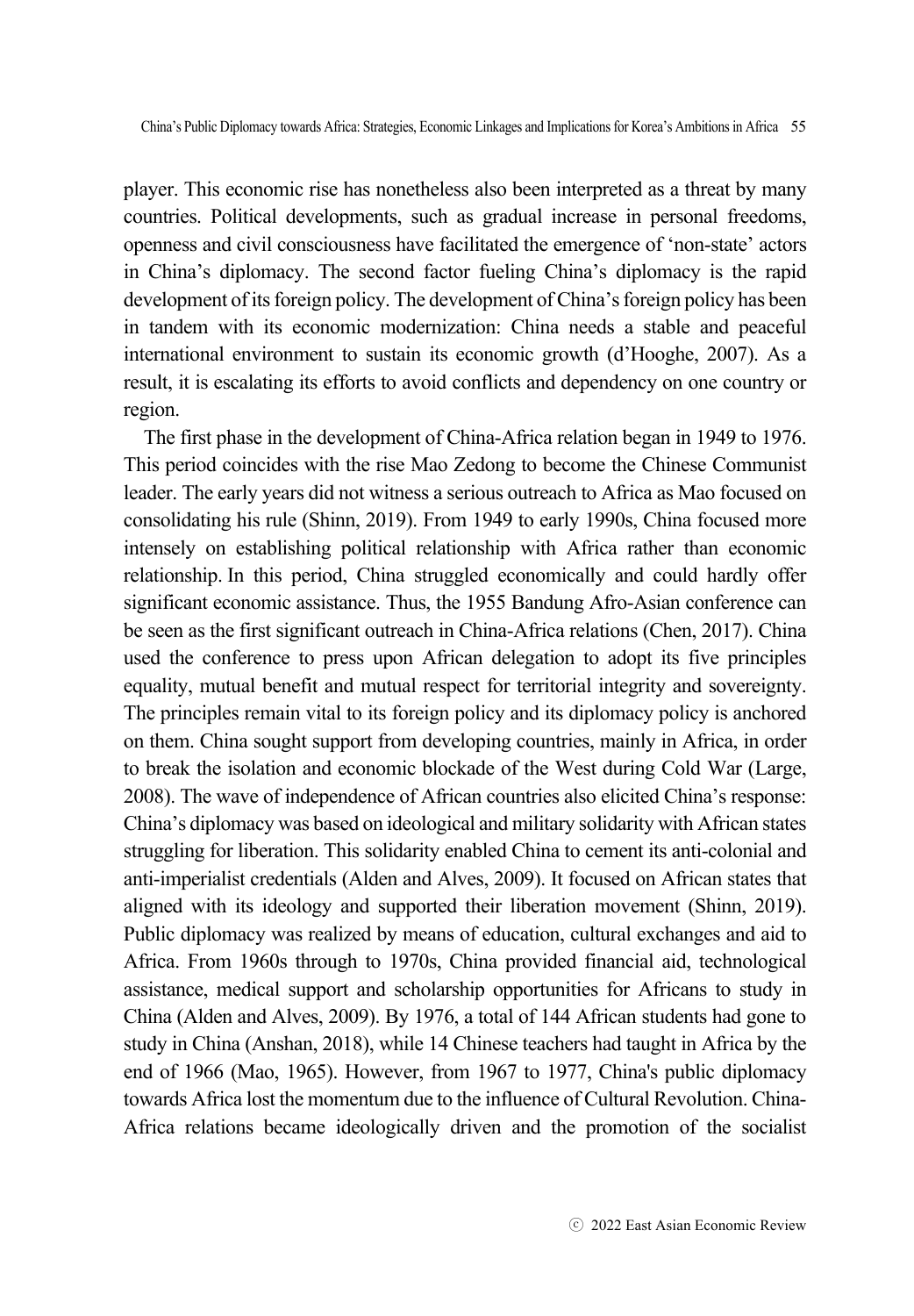revolution in Africa obstructed smooth flow diplomacy. This period recorded a considerable decline in high-level visits by African government officials to China and senior Chinese government officials to Africa (Barnouin and Yu, 1998). Nonetheless, Chinese aid to Africa did not slow down. By the end of 1970s, China had provided assistance to 39 African states amounting to about \$ 2.4 billion in interest-free loans (Shinn, 2019). There was also a significant decline in education and cultural exchanges, and sports gained prominence in China's diplomacy. China revitalized diplomatic ties with Africa in early 1970s and it culminated with its ascension to the United Nations in 1971 with the support of African states.

The second phase of China-Africa relations took off in 1978 and lasted until 1992. China ushered in a new era of Reform and Opening up with the rise of Deng Xiaoping as Chinese paramount leader. At the same time, structural adjustment programs (SAPs) in Africa throughout the 1980s failed to stimulate economic transformation. Against this backdrop, China launched its economic-led policy toward Africa, and economic assistance became the central pillar of its engagement with Africa. Even though in 1980s China maintained close ties with Africa, aid and trade stalled, while direct investment did not constitute a significant part of their relations (Shinn, 2019). This was in part because China focused more intensely on its internal economic transformation, thus had fewer resources to devote to other countries. Secondly, Africa countries failed to open up to global trade, further obstructing relations in the economic front. This period was equally characterized by few high profile visits to Africa. In addition, 1980s marked the period China adopted a new foreign policy to govern its relations with the rest of the world, and particularly with Africa. From 1969, China had frosty relations with African countries perceived as close allies of Russia, one of its power rivals. The contours changed when China adopted a policy of peace and 'non-contested relations' abroad. This policy came to bear when Chinese prime minister visited Africa in 1982 and declared an era of equality and mutually beneficial cooperation with Africa (Yan, 1988). The number of African countries that recognized China subsequently grew from forty-four in 1970s to forty-eight in 1980s, and fiftyfive African presidents visited China between 1981 and 1989 (Shinn, 2019). Consequently, economic aid to Africa steadily increased, while education and cultural exchanges were rejuvenated.

The year 1993 to 2002 when Jiang Zemin took over the Chinese leadership marked the era of intensification and institutionalization of China-Africa relations. As Chinese companies began to internationalize after 1998, Africa became a strategic focus for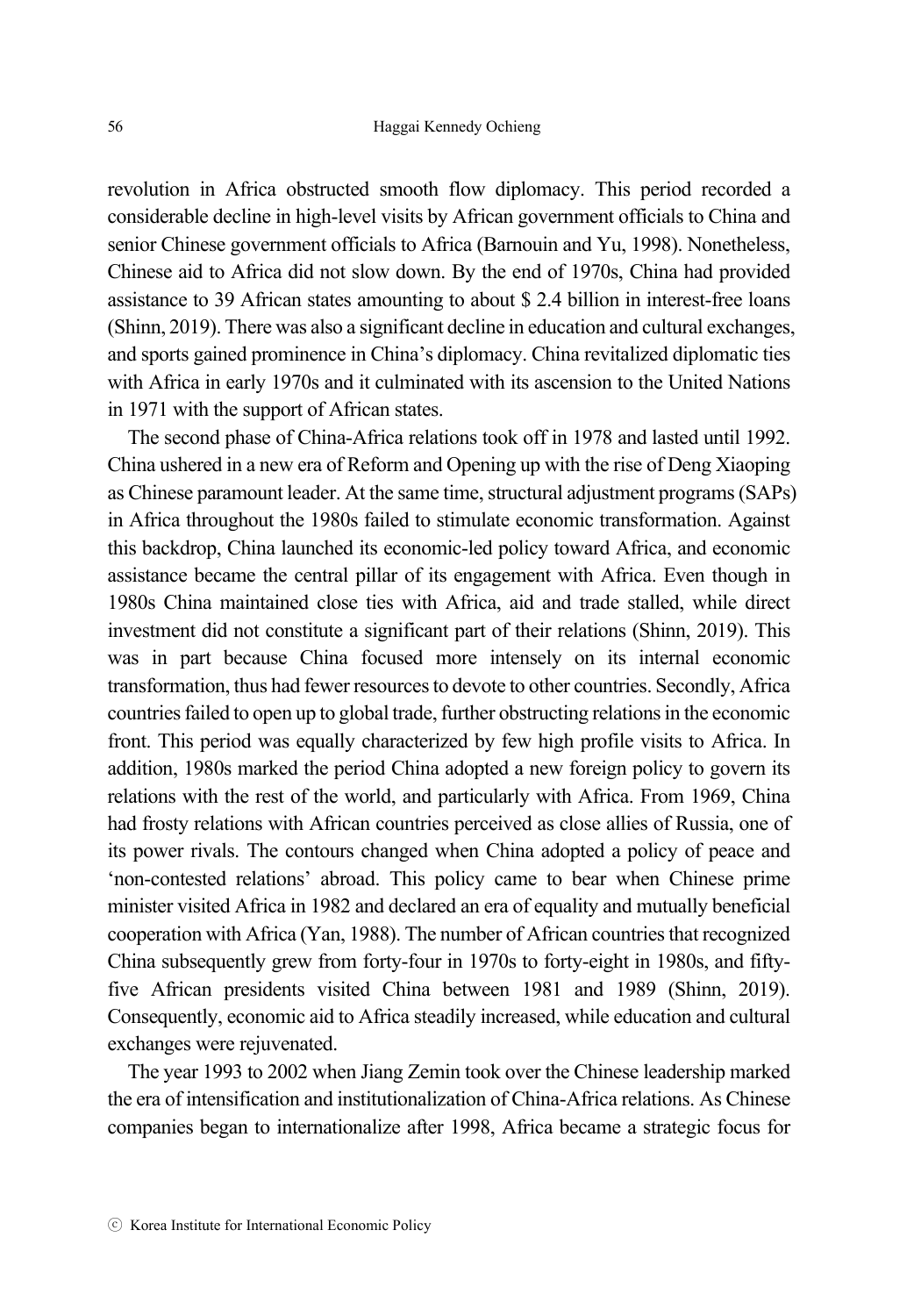Chinese outward-bound corporations especially in the extractive industries. This gave Africa renewed sense of importance (Davis et al., 2008). One discernible feature of this phase of China's diplomacy was the increase in high profile visits to Africa (Shinn, 2019). China also continued with its crusade for mutually beneficial relationship, respect for sovereignty, cooperation on international fora and equal treatment of partner countries. In 2000, China's public diplomacy towards Africa entered a critical stage of institutional construction. While maintaining the normative exchanges of public diplomacy, China also conceptualized the institutional construction of their relations, birthing China-Africa Cooperation Forums (FOCAC) as a dialogue platform (Davies et al., 2008). FOCAC became the vehicle for coordinating Chinese policy toward Africa, with the first FOCAC meeting held in Beijing in October 2000. During this period, it became a common practice for foreign ministers to visit Africa in their first overseas assignments (Taylor, 1998). Similarly, China's notion of aid to Africa changed significantly: China began to pay more attention to the uniqueness of African society and changed its emphasis on economy from 1990s to the development of human welfare and society. As a result, social development assistance became part of the pillars driving China's public diplomacy towards Africa. Its diplomacy also expanded in educational and cultural exchanges with the launch of the 'African human resources development fund' and the 'Confucius Institute's Chinese-African teaching program in 2006.

The year 2002 to 2012 is a continuation of the preceding phase of China's public diplomacy strategies, but also marks a distinct phases of China-Africa relations. Hu Jintao rose to the position of secretary general of Chinese Communist Party (CPC) in 2002 and became president in 2003. Hu Jintao inherited a robust relationship between China and Africa. At the time of his ascension to power, four African countries still maintained diplomatic ties with Taiwan, but by the time he was relinquishing office, almost all African countries had severed ties with Taiwan, signaling a significant triumph for China's 'One China Policy' (Shinn, 2019). Hu Jintao was the brainchild behind China's philosophy of 'Peaceful rise' and 'Harmonious world'. These thematic areas were conceived to counter the fears that China's rise was a threat to the world (d'Hooghe, 2007). China's economic interest at the time underscored its diplomacy and the two concepts assumed that China's interest could only be realized in a peaceful global environment. This phase thus witnessed a deepening economic linkages between China and Africa. China increased its dependence on Africa's raw materials to drive its economic growth objectives. Similarly, China escalated its soft power strategy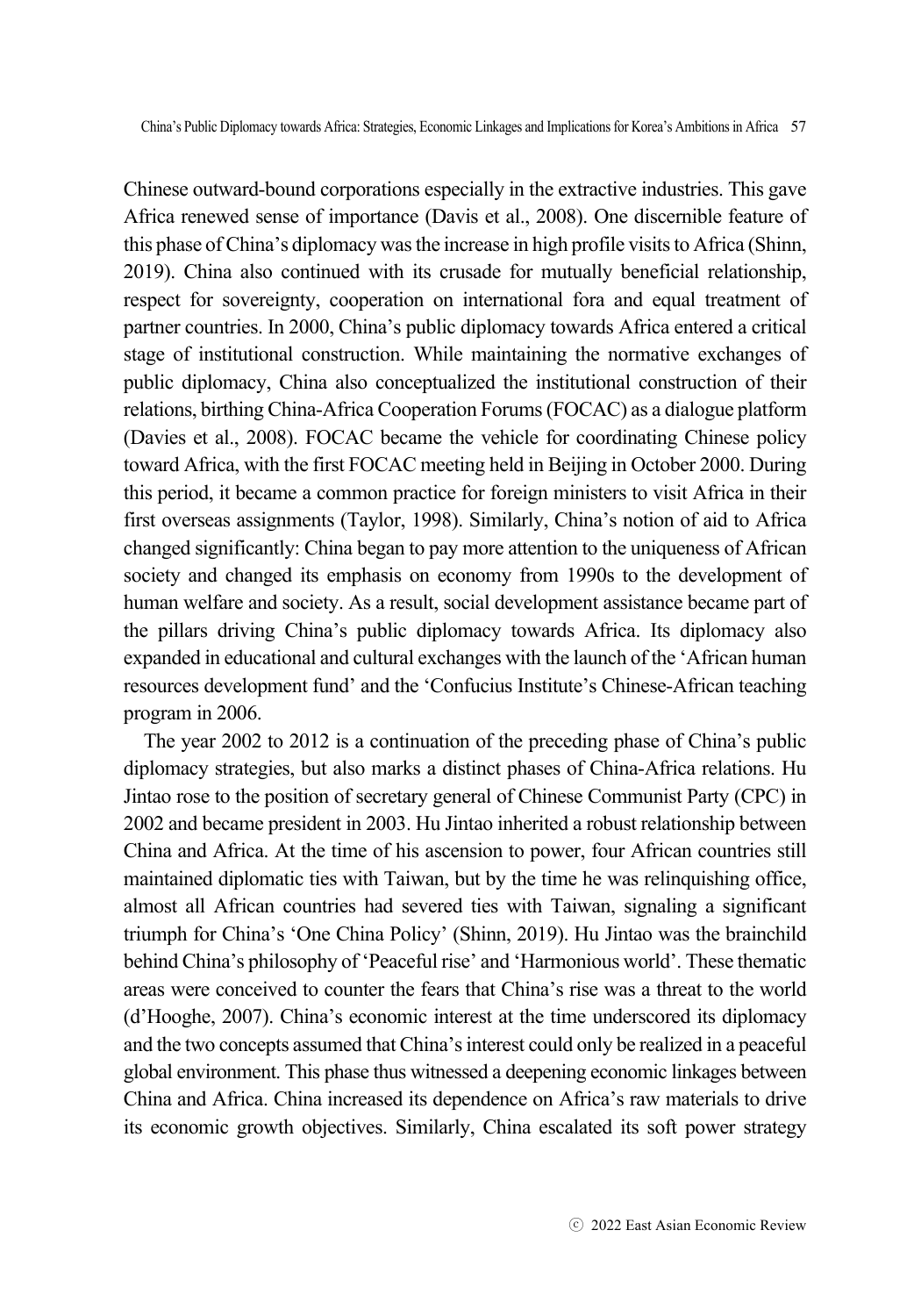towards Africa, evidenced by increase in scholarships to African students, Confucius Institutes and Chinese media outlets in Africa (Shinn and Eisenman, 2012). It was during this phase that the second FOCAC ministerial conference was held in Ethiopia, the first such meeting held outside China (MFA, n.d.).

The current phase of China-Africa public diplomacy took off in 2012 when Xi Jinping became the secretary general of CPC and president in 2013. This phase can be characterized as 'China's energetic insertion' in the globe. China's strategic objective has been to reform the existing international order in a manner that can better serve its interests. This goal is consistent with the 'Chinese dream' conceived under president Xi. It is in this area that China hopes to form a cooperative alliance with middle powers such as Korea. In relation to Africa, China's public diplomacy in the context of 'Chinese dream' links the development of Africa with that of China. At the core of achieving this new order is the Belt and Road Initiative, which is Xi's signature project that includes Africa. While many new initiatives such as this exist, China has maintained elements of the previous phases of its diplomacy, such as high-ranking Chinese officials visiting Africa as a priority. Cultural and media diplomacy have also gained prominence in China's soft power diplomacy (Hu et al. 2018) (See Table 1). Unlike China, Korea's diplomacy towards Africa has been characterized by slow growth, lack of continuity as well as long-term orientation (Felicia, 2016). Park (2019) affirms that throughout 1970s and 1980s, Korea-Africa relations have gone through cycles of stagnation, inconsistencies, weak diplomatic exchanges and revitalization. For instance, there were very limited high-level contacts between Korea and Africa for the five decades following the Korean War, a period that witnessed only one visit to Africa by a Korean president. President Chun Doo-hwan was the first to visit Africa in 1982 (Monareng, 2016), and it was until 2006 that President Roh Moo-hyun made the second visit to Africa (Bone and Kim, 2019). One drawback in Korea's public diplomacy in Africa is that it changes almost every five years with the election of a new president, thereby disrupting the flow of their relationships.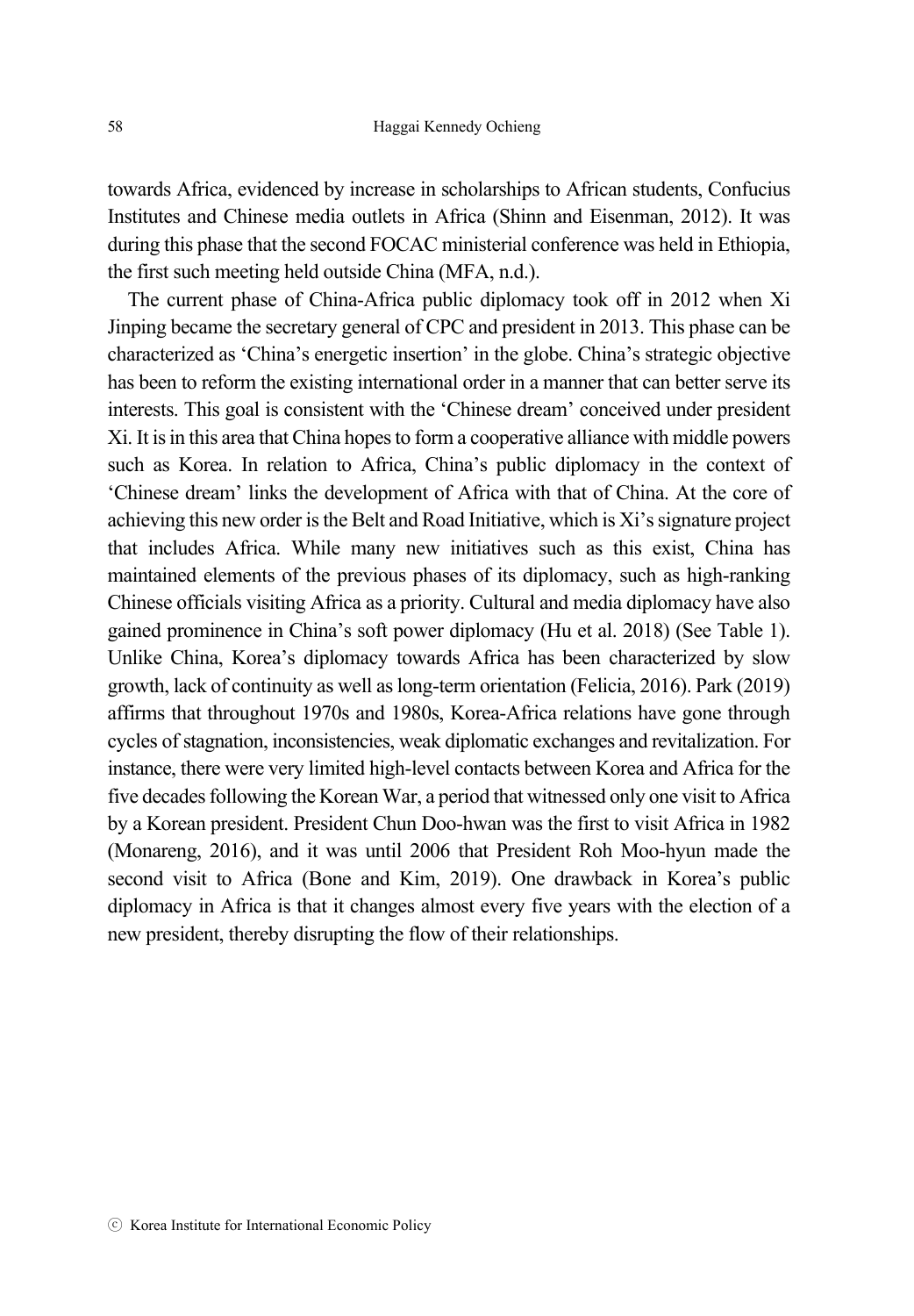| Phase                      | Theme/Objective                                                                                                                                                                        | Mechanism                                                                                                                                                                                                |  |  |
|----------------------------|----------------------------------------------------------------------------------------------------------------------------------------------------------------------------------------|----------------------------------------------------------------------------------------------------------------------------------------------------------------------------------------------------------|--|--|
| 1949-1976<br>Mao Zedong    | • Break the isolation and economic<br>blockade of Western countries<br>• Seek support from African countries<br>• Initiation of China's 5 point<br>principles of peaceful co-existence | · Ideological and military solidarity<br>with African states struggling for<br>liberation<br>• Education and cultural exchanges<br>• Media publicity                                                     |  |  |
| 1978-1992<br>Deng Xiaoping | • Reform and Opening up<br>• New foreign policy of non-contested<br>relations abroad                                                                                                   | • Economic-led public diplomacy<br>toward Africa<br>• Visits by heads of states                                                                                                                          |  |  |
| 1993-2002<br>Jiang Zemin   | • Institutionalization and<br>intensification through the<br>construction of FOCAC<br>• Emphasis on China's 5 point<br>principles                                                      | • Increased high profile visits<br>• Prioritization of Africa in foreign<br>visits<br>• First FOCAC ministerial conference<br>• Complementing economic assistance<br>with social assistance              |  |  |
| 2002-2012<br>Hu Jintao     | • 'Peaceful rise' concept/<br>'Harmonious world'<br>• Counter the perception that China's<br>rise is destabilizing/threat to the<br>world                                              | • Escalation of China soft power<br>strategy, including Confucius<br>Institute<br>• Heightened economic cooperation<br>· Increased high profile visits<br>• FOCAC summits and ministerial<br>conferences |  |  |
| $2013 -$<br>Xi Jinping     | • 'Chinese dream'<br>• Reform the existing international<br>order                                                                                                                      | • Reinforced economic cooperation<br>with new initiatives, including BRI<br>• Sustained cultural and media<br>diplomacy<br>• Expansion of relations to non-<br>traditional areas such as security        |  |  |

Table 1. Summary of Evolution of Chinese Public Diplomacy towards Africa

Source: Author based on literature.

## III. Assessing China's Public Diplomacy Activities in Africa

### *1. Official Development Assistance (ODA)*

Official development assistance has been a vital instrument in China's public diplomacy in Africa. Primarily, China uses its ODA to mitigate crisis in Africa and to support various developmental projects ranging from health care, education, agriculture, humanitarian assistance and other aspects focusing on the most vulnerable groups, such as children, women and the youth. This aid is provided as complete projects,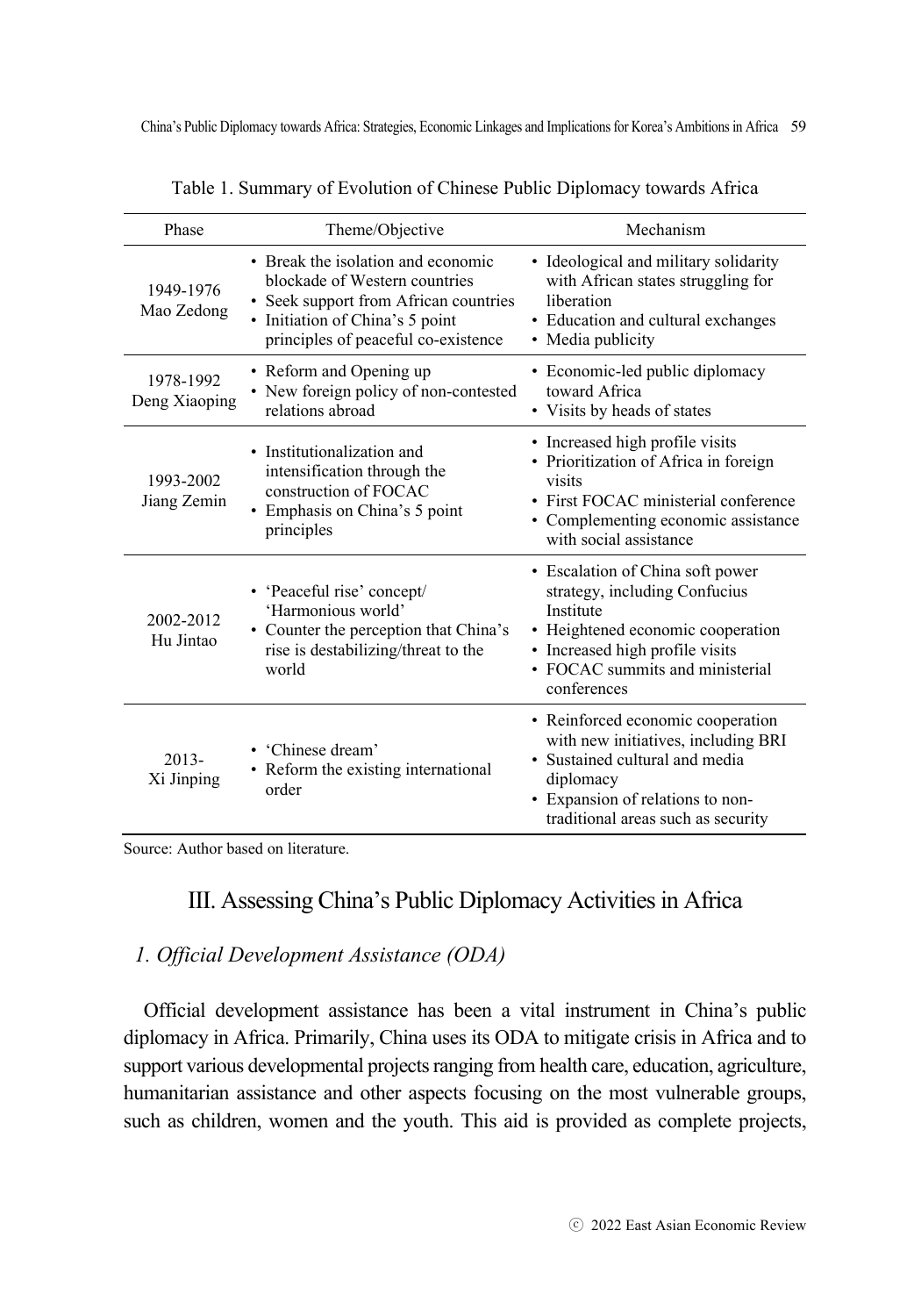goods and materials, technical cooperation, human resource development cooperation, Chinese medical teams working abroad, emergency humanitarian aid, volunteers to foreign countries and debt relief.<sup>1</sup> Complete projects constitutes a major form of Chinese aid to Africa. Complete projects refer to productive or civil projects constructed in recipient countries and financed through grants or interest-free loans.2 The projects include roads, railways, ports, bridges, stadia and urban transport . Given the large size of its financing compared to a country like Korea, these projects stand visible in many parts of Africa and thus gives China unmatched publicity and presence in the continent. For example, China constructed the African Union headquarters, which is the tallest building in Addis Ababa, Ethiopia. The Chinese approach focusing on infrastructure is particularly aligned with the needs of Africa since most countries in Africa have poor infrastructure, which has been a major impediment to the development of the region. Health is another critical area of Chinese aid that meets the needs of Africa. As a region that has been plagued by diseases, Chinese aid in the health sector, which includes medical technology and medical personnel is a positive contribution the continent. In the area of agriculture, in order to support African countries through food crisis, China provides food aid to affected countries. In 2011, China sent \$67 million food aid to northeast Africa. The productivity of African farmers has been enhanced through the construction of modern agricultural technology demonstration centers, agricultural management and technical training. From 2000 to 2014, China's ODA to Africa has been on an upward trajectory, even though with fluctuations (see Figure 1). Geographically, in terms of total official financing, including non-ODA-like finance, between 2000 and 2014 Africa accounted for 34% of Chinese financing, Central and Eastern Europe 16%, Latin America 15%, South Asia 14% Southeast Asia 11%, while other regions each received less than 10%. In terms of ODA finance, Africa accounted for about 58% of China's ODA to developing countries. This is followed by Latin America 12% and South Asia 10% (see Figure 2). In terms of projects financing, Africa represents 60% of all Chinese projects to developing regions, followed by Southeast Asia 12% and South Asia 9%. China's projects to other regions account for a very small share of its number of projects (see Figure 3). According to OECD statistics, Korea's ODA is still mainly concentrated in Southeast Asia. However, since 2006 its ODA to Africa has increased consistently

2 Ibid.

<sup>&</sup>lt;sup>1</sup> The State Council of the People's Republic of China, 2011.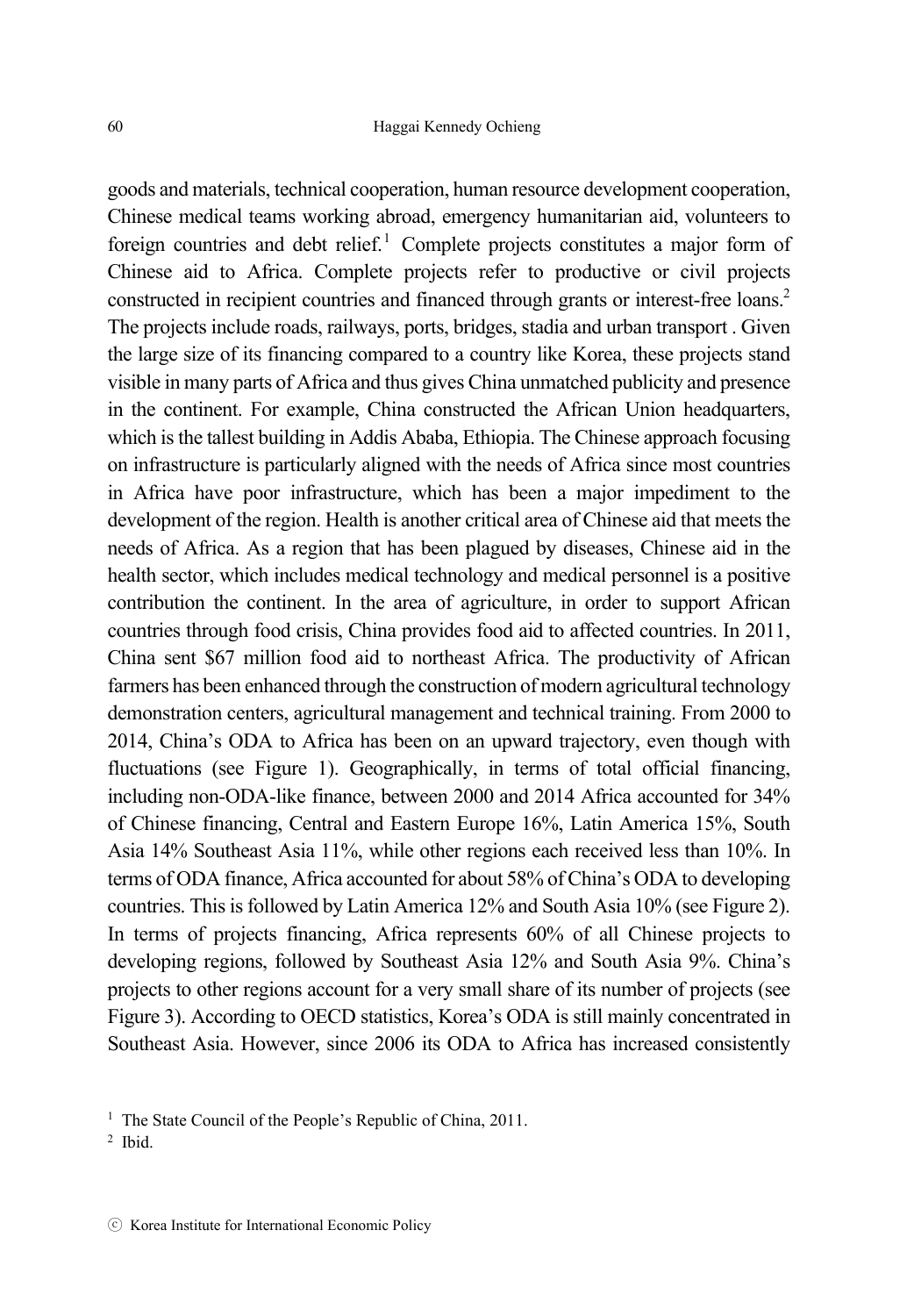from \$47.83 million (2006) to \$408.01 million (2017). This is compared to its ODA to Southeast Asia which was \$75.85 million (2006) and \$478.63 million (2017).<sup>3</sup> Korea's sectors of assistance mirrors those of China and includes infrastructure, education and health. A fundamental weakness is that Korea's ODA is disintegrated between different ministries implementing ODA and grant projects as stand-alone projects. This diminishes its effectiveness because due to the small size of its aid, standalone projects do not gain much visibility. It is also difficult to accumulate experiences due to lack of follow up (Kim, 2017).



Figure 1. Trends in Chinse Official Development Assistance to Africa

Source: AidData.

Figure 2. Percent of Chinese Official Development Assistance by Region (2000-2014)



Source: AidData.

3 OECD, http://stats.oecd.org/qwids (accessed January 21, 2022)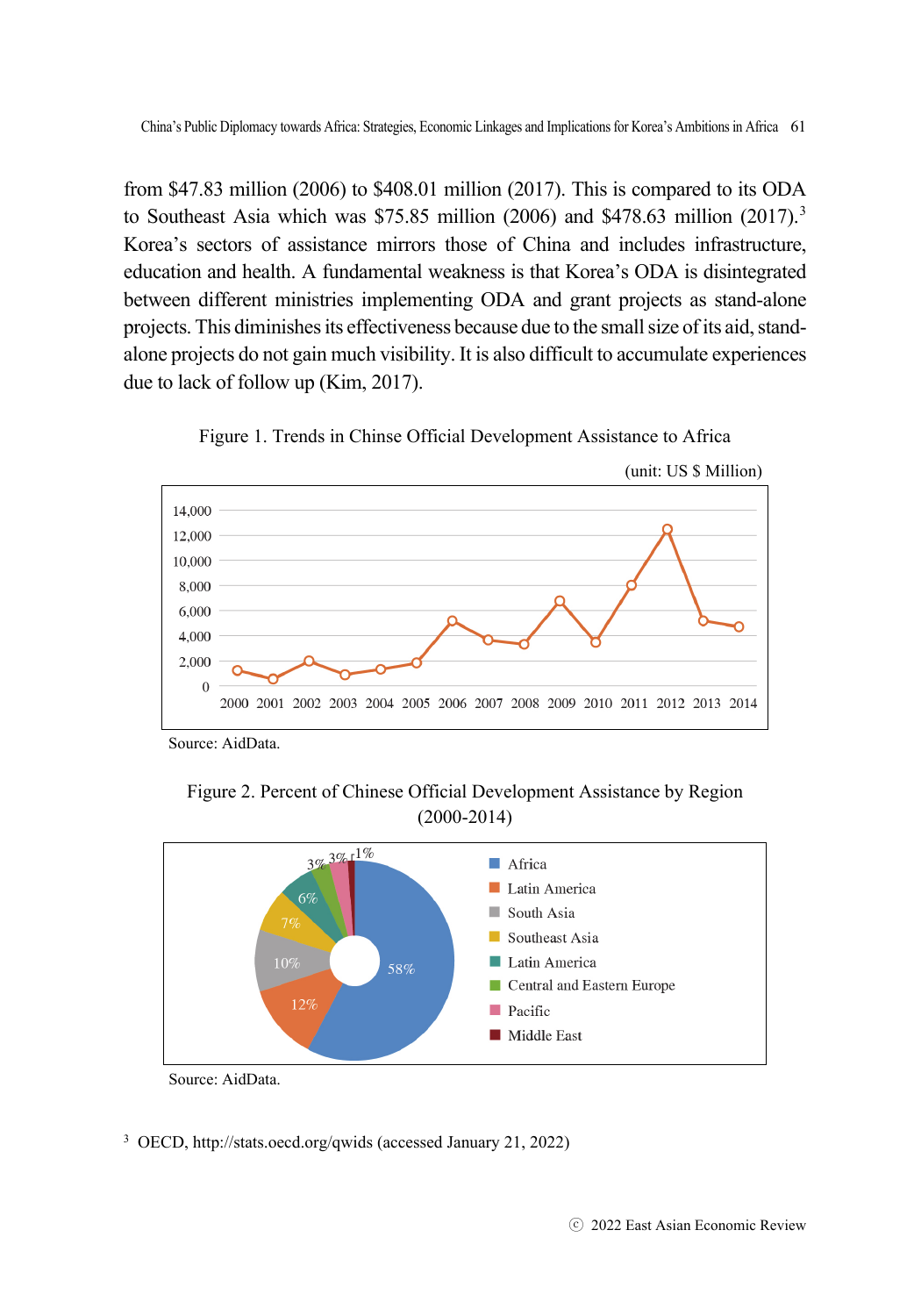

Figure 3. Percent of Chinese Number of Projects by Region (2000-2014)

Source: AidData.

China's aid involves a significant degree of innovation, which helps it to remain relevant to the changing global circumstances. The latest instance is the covid-19 global health crisis. China was the first country offer bilateral assistance to Africa in March 2020, which later became Covid-19 diplomacy. Since then, an array of actors have been involved in providing medical supplies to help Africa contain the crisis. These include the Chinese SOEs, Chinese private corporations and Chinese nationals in Africa, and their efforts have been coordinated by the Chinese embassies in Africa (Bone and Cinotto, 2020). Providing vaccines to Africa was vital as WHO expressed concerns that vaccine nationalism was hampering developing countries from getting enough supply and obscuring the efforts to contain the pandemic. China also joined the Covax - an alliance of developing countries mostly from Africa that championed the distribution of Covid-19 to help vaccinate the most vulnerable population. Covid-19 crisis caused serious economic deterioration and fiscal restraint, thereby raising the possibility of debt default. China is the largest lender to sub-Saharan Africa, having lent \$64 billion versus the World Bank's \$62 billion. In order to ameliorate the economic effects of covid-19, China restructured debt repayment to Africa, including cancellation of interest-free loans.

#### *2. Exchange Diplomacy*

Exchange diplomacy takes two common forms namely, educational exchanges and cultural exchanges (Bettie, 2020). Unlike propaganda that involves manipulation of information to achieve the desired objective, exchanges open up the space for dialogue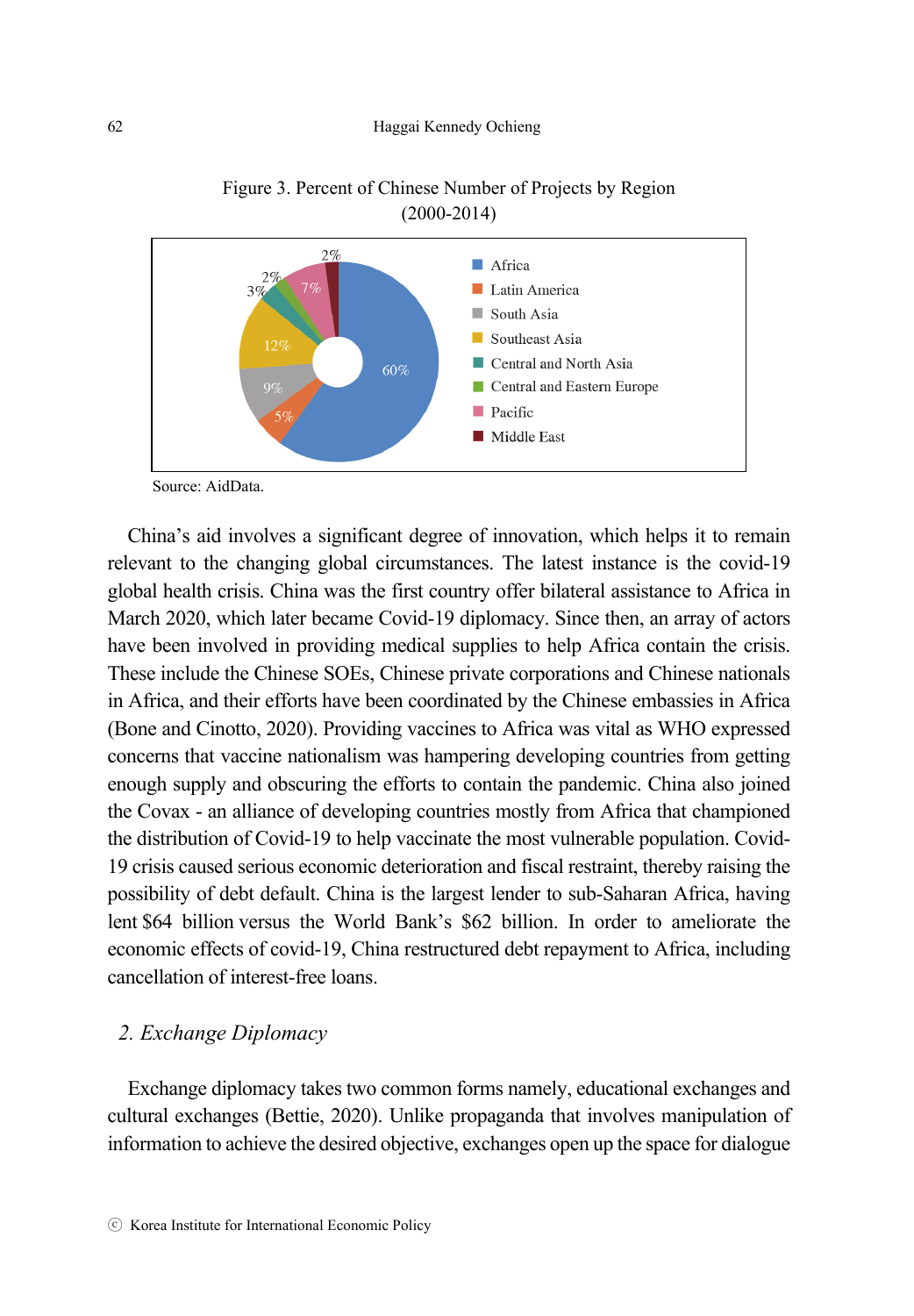and exchange of alternative worldviews to create mutual understanding (Scott-Smith, 2009). Open communication at the grassroots creates meaningful relationships and trust. Exchanges involving study abroad programs can play a crucial role in economic linkages. According to cross-cultural theory of migrant-indigene relations, migrants serve as a link, a contact and a bridge connecting their country of origin with their place of domicile (Bodomo, 2014). Migrants may increase trade relations due to their preferences for goods produced in the country where they last resided. Additionally, by virtue of links to their home countries and knowledge of their host economies, they are able to scan opportunities for trade between the countries (Gould, 1994). At the beginning of reform and opening up, China and African signed bilateral cultural cooperation agreements to enhance cultural exchanges. In the area of educational exchanges, China established the African human resources development fund in 2000, which led to expansion of educational cooperation and exchanges (Xi, 2015). One of the thematic areas of FOCAC triennial meetings is educational exchanges and training (Bodomo, 2014). In the FOCAC 2006 meeting, China committed to:

- Increase the number of Chinese government scholarships to African students from the current 2,000 per year to 4,000 per year by 2009;
- Provide annual training for a number of educational officials as well as heads and leading teachers of universities, primary, secondary and vocational schools in Africa;
- Establish Confucius Institutes in Africa to meet their needs in teaching the Chinese language and encourage the teaching of African languages in relevant Chinese universities and colleges.<sup>4</sup>

The commitments to enhance China-Africa exchanges have been reaffirmed in the subsequent FOCAC meetings. During the 2009 FOCAC meeting, China further declared with respect to education exchanges to:

- Help African countries build 50 China-Africa friendship schools in the next three years;
- Implement the  $20+20$  Cooperation Plan for Chinese and African Institutions of Higher Education to establish a new type of one-to-one inter-institutional cooperation model between 20 Chinese universities (or vocational colleges) and 20 African universities (or vocational colleges).

<sup>4</sup> http://www.focac.org/eng/zywx\_1/zywj/200611/t20061116\_7933564.htm (accessed March 22, 2022)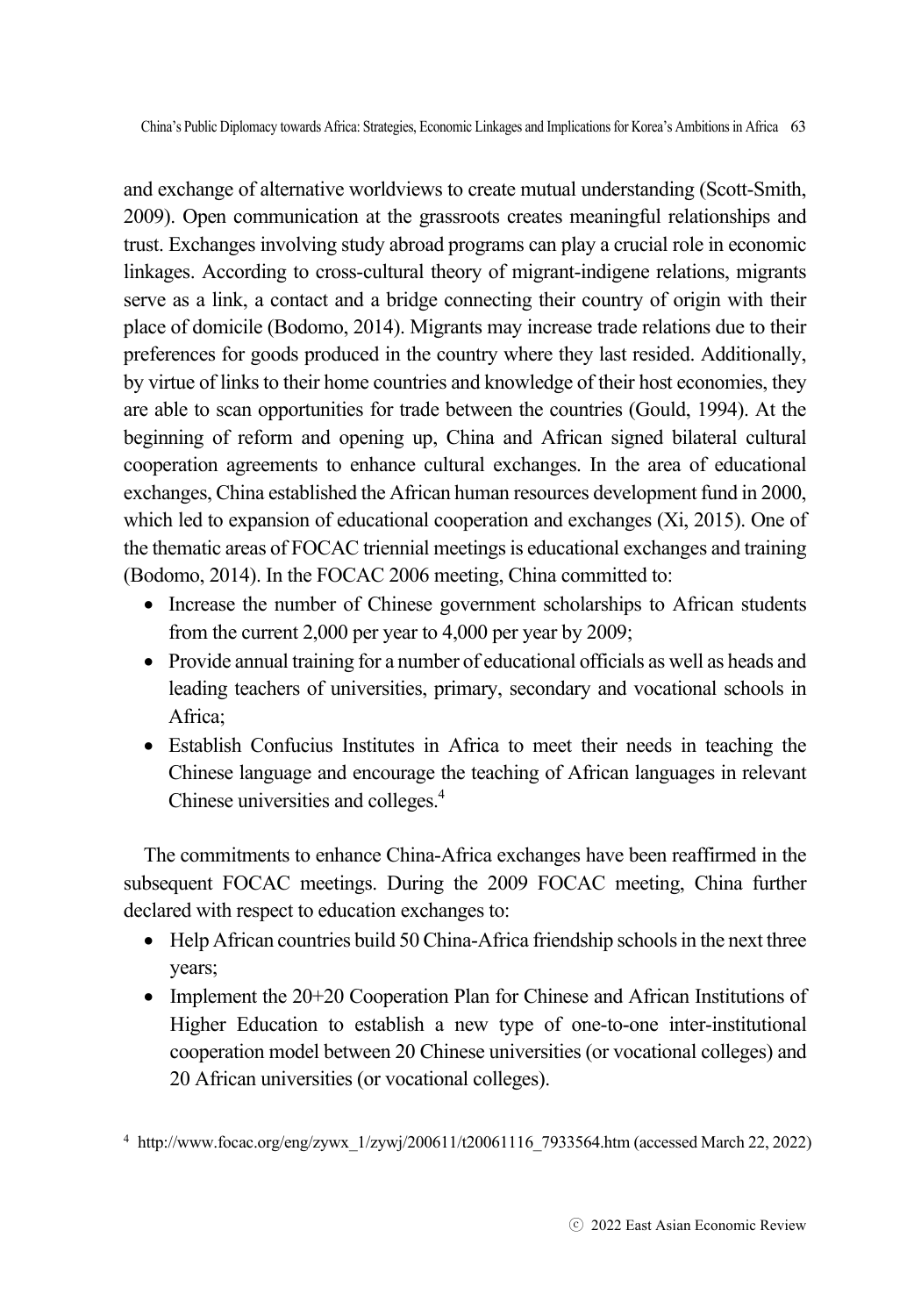- Continuously raise the number of Chinese governmental scholarships to Africans, and increase the number of scholarships to Africans to 5,500 by 2012.
- Continue promoting the development of Confucius institutes in Africa, increase the number of scholarships offered to Chinese language teachers to study in China and double the efforts to raise capacity of native African teachers to teach Chinese language.<sup>5</sup>

The commitments have led to a noticeable presence of African students in Chinese universities. According to statistics from China's Ministry of Education, there were 492,185 international students from 196 territories studying in China in 2018. Out of these, 59.95% were from Asia, while Africa accounted for the second largest proportion with 16.6% (see Table 2). According to United Nations Educational, Scientific and Cultural Organization (2020), China is the largest single provider of university scholarships to students from sub-Saharan Africa (SSA), providing over 12,000 out of 30,000 scholarships that were awarded by the top 50 global donors. This implies China accounts for 40% of the total scholarships awarded to SSA annually. The China-Africa think tank exchange forum has also been operationalized as a 'twotrack diplomacy' and enables scholars from China and Africa blend their strategic thinking through joint conferences and research projects deemed to be of strategic imperative to both sides (Yun, 2015).

| Region  | Number  | Percent |
|---------|---------|---------|
| Asia    | 295,043 | 59.95   |
| Africa  | 81,562  | 16.57   |
| Europe  | 73,618  | 14.96   |
| America | 35,733  | 7.26    |
| Oceania | 6,229   | 1.27    |

Table 2. Number and Percent of International Students Studying in China by Continent

Source: China's Ministry of Education (2019).

In the area of cultural exchanges, China has put greater emphasis on Confucius institutes (CIs). The aim is to enhance understanding of Chinese language and culture. The logic underpinning this strategy is that through familiarity with each other's language, China and Africa are able to cultivate sustainable and deeper economic

<sup>5</sup> http://www.focac.org/eng/zywx\_1/zywj/t626387.htm (accessed March 22, 2022)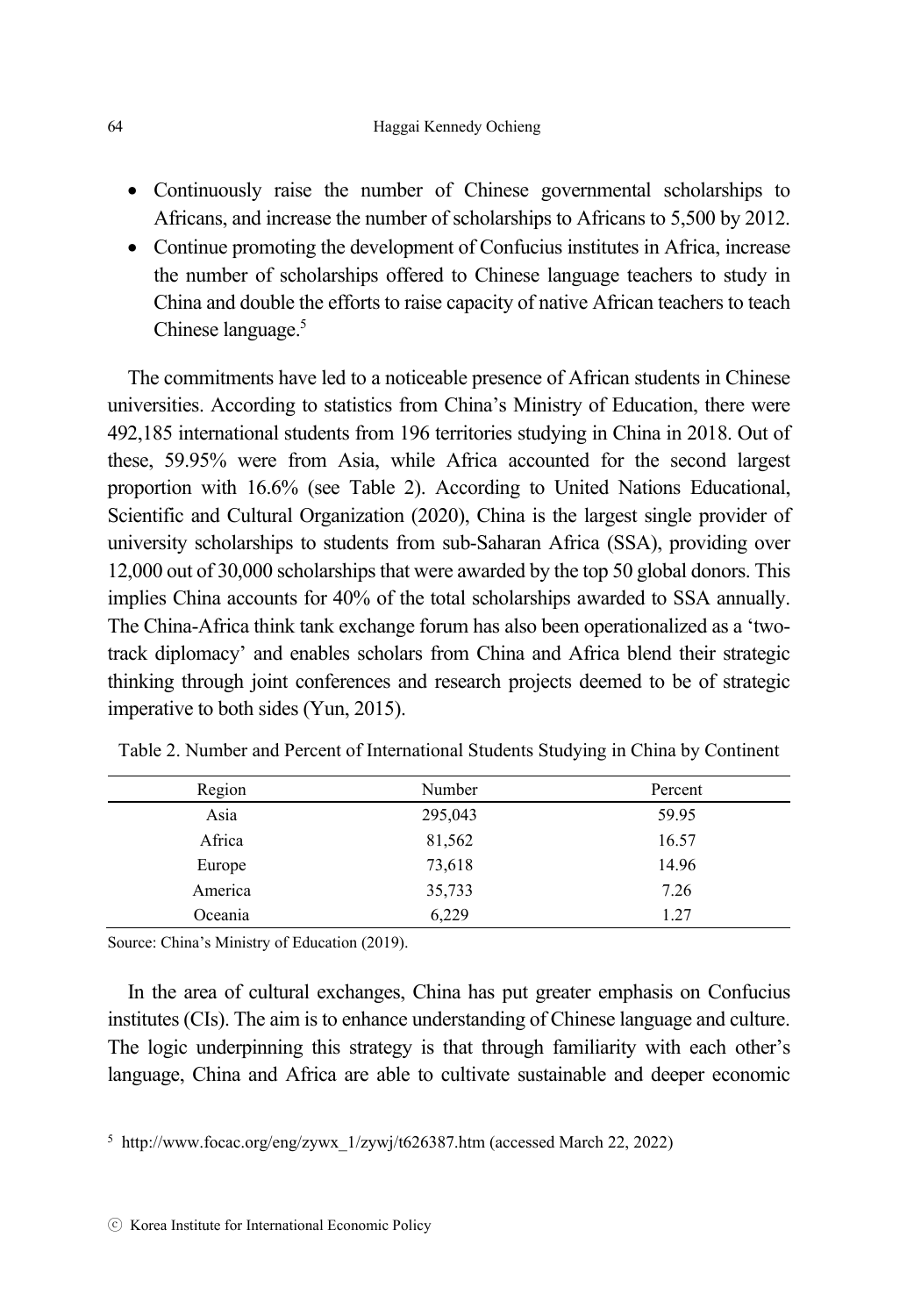linkages. China established the CI in 2004 and it is arguably the largest language and culture promotion Institute in the world (King, 2014). The success of CIs is varied across the world; while in Western countries it has been associated with China's ideological or propaganda campaigns, in Africa CIs remains robust in many countries. CIs in Africa are demand-driven and takes the form of a joint venture. This means that foreign education institutions apply for its establishment and contributes financially towards its operations. This encourages a network-based diplomacy in which foreign institutions take an active part in unlocking China's culture to the world. CIs are strategically located in Africa's high achieving Universities where they are able to generate greater visibility and draw attention of the locals. To illustrate the weight China assigns the CIs, in 2007, there were only 6 CIs in Africa (d'Hooghe, 2007). By December 2020, 45 out of 54 African countries were hosts to 61 CIs (Li, 2021), and none has been closed (Li, 2021). In addition to teaching Chinese language and culture, CIs have been instrumental in training Africans, incorporating them in various forms of Chinese presence in Africa and helping them connect their own development trajectory with the successful emergence Chinese economy. In this sense, CIs are part of China's broader strategy to export not only its own culture and language, but also to diffuse its development model as a template for Africa. Some African CI students acknowledge that it has opened opportunities for them beyond their countries (Li, 2021). Some Kenyan Universities have officially incorporated Chinese language as a major, a place that was previously reserved only for English and French. In sum, education and cultural exchange programs are poised to strengthen China-Africa socio-economic linkages in the longer term. Bodomo (2010) found that African traders in China, many of whom initially went to China as students are acting as bridgesmediating agents between China and Africa. To play this mediating role, migrant students need to be well integrated into the host country community rather than isolated, because integration allows them to be educated in diverse aspects of the society. Korea is increasingly investing in cultural and people-to-people exchanges with Africa. In the area of cultural exchanges, it has taken cue from China and is operating Korea Studies Centers in selected African countries. The center aims to advance research in Korean language, culture and society and provide training on doing business between Korea and Africa.<sup>6</sup> Research shows that Africans who have been exposed to Korean culture tend to have a positive attitude towards Korea and are inclined to buy products with

<sup>6</sup> https://www.udsm.ac.tz/web/index.php/centres/ksc (accessed February 10, 2022)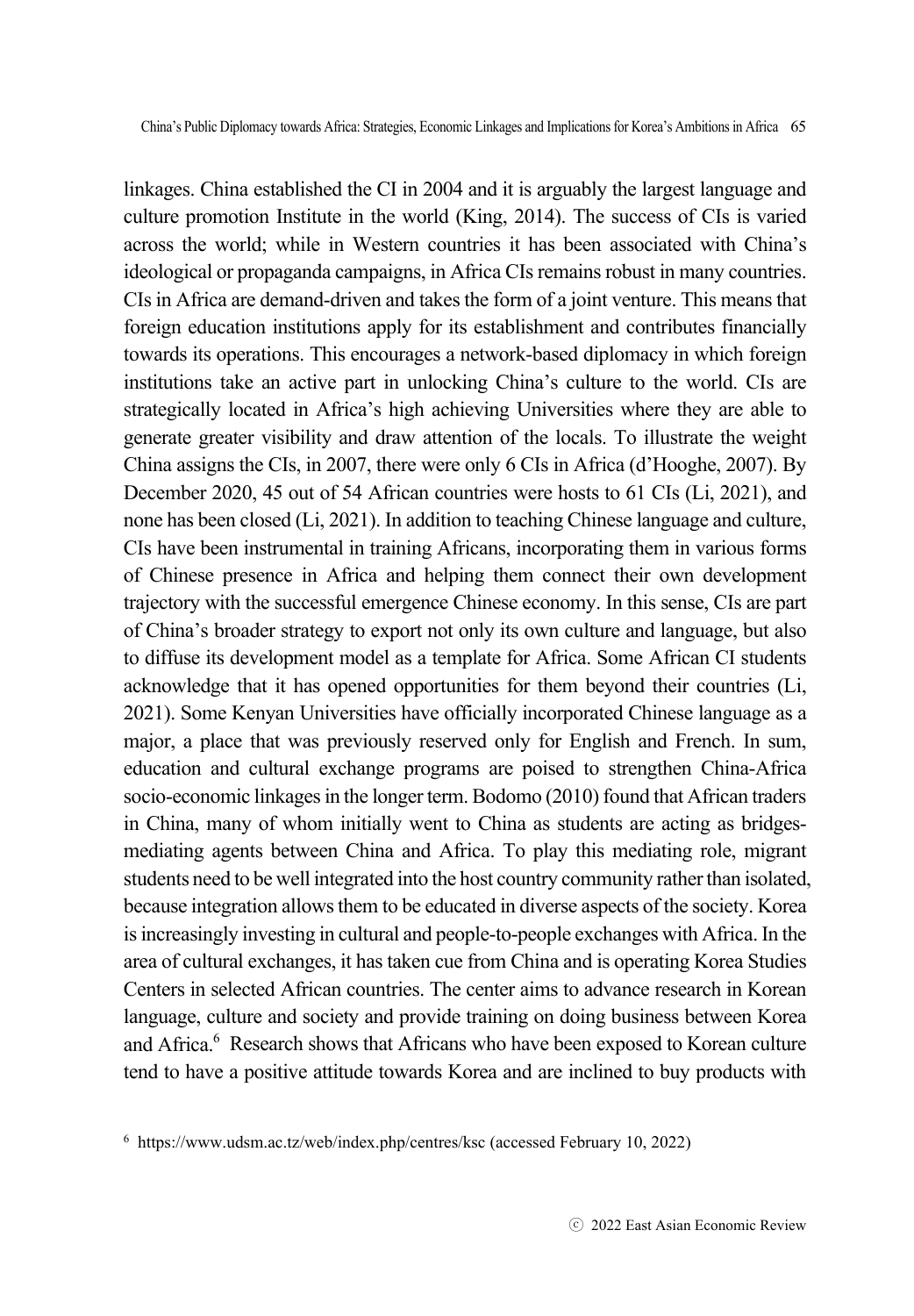the brand 'made in Korea' (Ochieng and Kim, 2019). This implies that culture could be an important soft power tool for advancing Korea-Africa relations. Nonetheless, Korea has not invested significantly in the Korean Studies Center and they are only available in a few African countries. In education, the Global Korean Scholarship (GKS) is an initiative that gives opportunities to Africans to study in Korea. GKS aligns with the interests of MOFA in strengthening Korea's ODA policy (Ayhan, 2016).

#### *3. High-profile Visits and Party-to-party Exchanges*

High profile visits fit within realm exchange diplomacy, but they are distinct in the sense that they are more formal and short term. Whereas countries engage with each other at various levels, the most salient foreign policy decisions are typically made at the highest political levels (China Power Team, 2021). Overseas visits by high ranking officials provide unique insights into foreign policy priorities and the conduct of diplomacy. They are opportunities for officials to shape bilateral and multilateral relationships to their country's advantage (China Power Team, 2021). The visits provide a platform for dialogue between partners and create space upon which other forms of diplomacy thrive. CPC has developed various forms of exchanges with political parties of African countries (MFA, n.d.). The goal of such exchanges is to enhance understanding and friendship, build trust and amplify cooperation. CPC links to African political parties is rooted in the liberation movement in Africa during which CPC supported African political parties championing independence. For instance, China's support to South Africa's African National Congress (ANC) and South African Communist Party (SACP) established the foundation for their continuing relations (Alden and Wu, 2014). Today some African political parties benchmark CPC governance mechanisms as a way to create stable political parties. In 2016, Kenya's ruling Jubilee party officials visited China for training on how to run the party. CPC officials offered training on Party organization, resource mobilization and capacity building on running the party (Benjamin, 2016). While these party-to-party exchanges encourage networking and escalate cooperation, it is noteworthy that CPC is run on an ideological platform that shrinks democratic governance. Entrenching CPC political ideology in Africa's ruling parties could therefore muzzle political freedom under the guise of stability.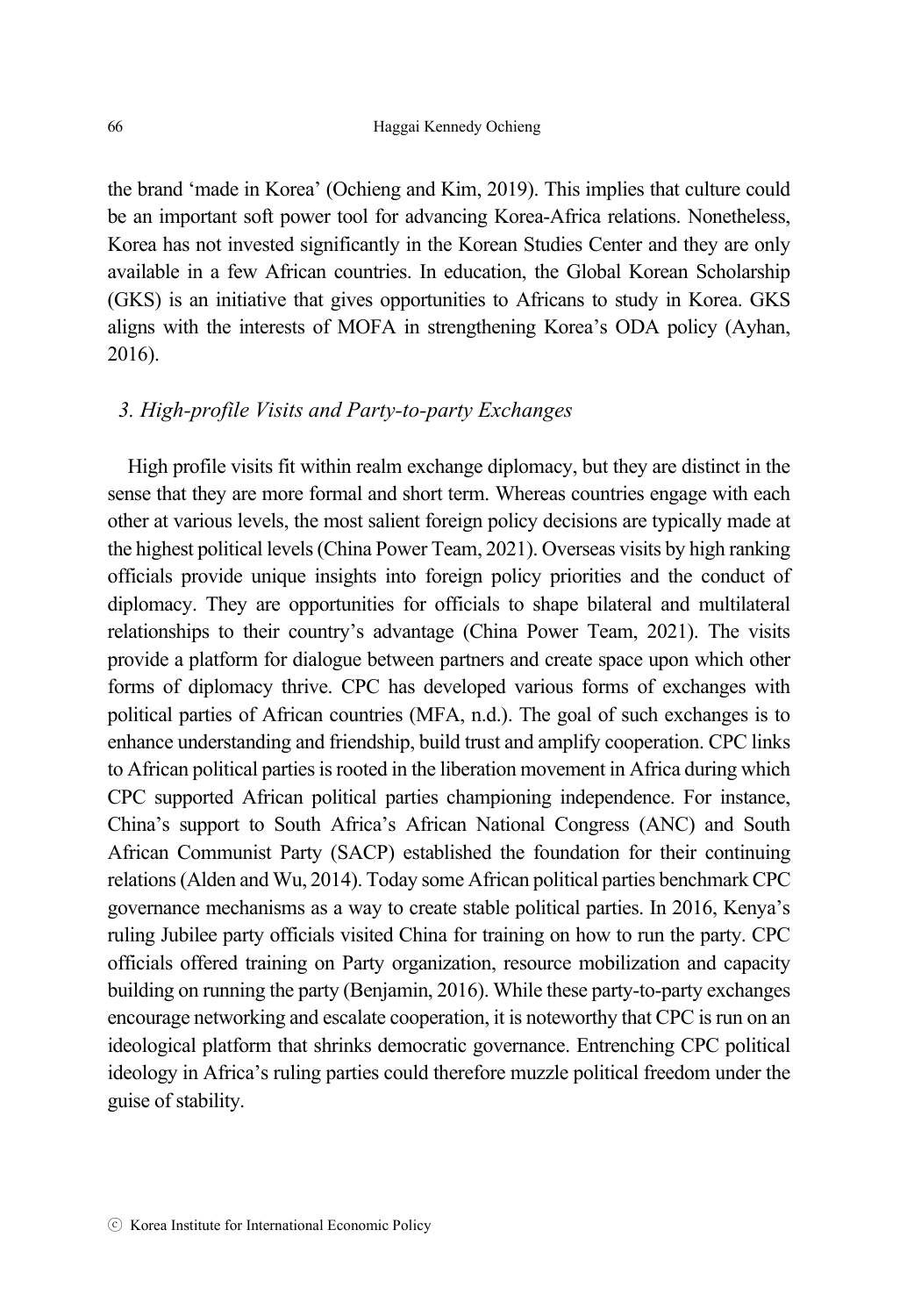High-level visits encompass Chinese presidential or ministerial level visits to Africa and vice versa. These delegations facilitate continuous communication and cultivate dialogue on issues that intersect both parties' interests in order to deepen cooperation. To underscore the centrality of this instrument in China's diplomacy, it has become a tradition for the newly appointed Chinese foreign ministers to visit Africa in their first overseas engagements (Taylor, 1998). Similarly, when Xi Jinping became President in 2013, he visited Congo Brazzaville, Tanzania and South Africa in his first overseas visit after a stop in Russia (Mu, 2013). When he was appointed president for the second term, his first foreign visit was a four-nation tour of Senegal, Rwanda, South Africa and Mauritius in 2018. Interestingly, during this visit, President Xi sought not only to strengthen economic cooperation, but to compliment it with military engagement (Crabtree, 2018), signaling a shift in China's foreign policy engagement with Africa. This was further demonstrated in 2018 when China hosted the first ever China-Africa defense and security forum, attended by a delegation of high-ranking military officials from 50 African countries, 15 defense ministers and African Union representatives (Xu, 2019). Besides African delegations to Beijing, China sends military personnel for joint training exercises with their African counterparts, and has set up its first military base in Djibouti (Chandran, 2018). While security exchanges is a new dimension of China Africa cooperation, it is consistent with its belief that a peaceful international environment is essential to its economic prosperity. In this regard, China's military exchanges with Africa can be interpreted as a strategy aimed at protecting its own national assets given its heavy investment in Africa, as well as a strategy to gain greater geopolitical influence. Indeed, Africa's security environment is a barometer of the global security governance system. Cooperation in this area is essential to combating global terrorism, drug trafficking and piracy in Indian Ocean trade routes. At the same time, it ensures stability needed to spur economic growth of Africa. Between 2007 and 2017 Chinese senior leaders- the president, the premier and foreign ministers made 79 foreign visits to 43 African countries (Lijadu, 2018). Empirical studies have found as much as 40% increase in China's exports to Africa associated with Chinese prime minister's visit to a particular Africa country (Denny, 2012). On the other hand, a visit by African trade minister is associated with a near doubling of African exports to China. Korea has had very inconsistent high-level exchanges with Africa. However, recently the trend has changed drastically especially after the launch of 'Korea Initiative for Africa's Development' in 2006. After President Roh Moo-hyun's visit in 2006, President Lee Myung-bak made another visit in 2011 (Kwon, 2011) and President Park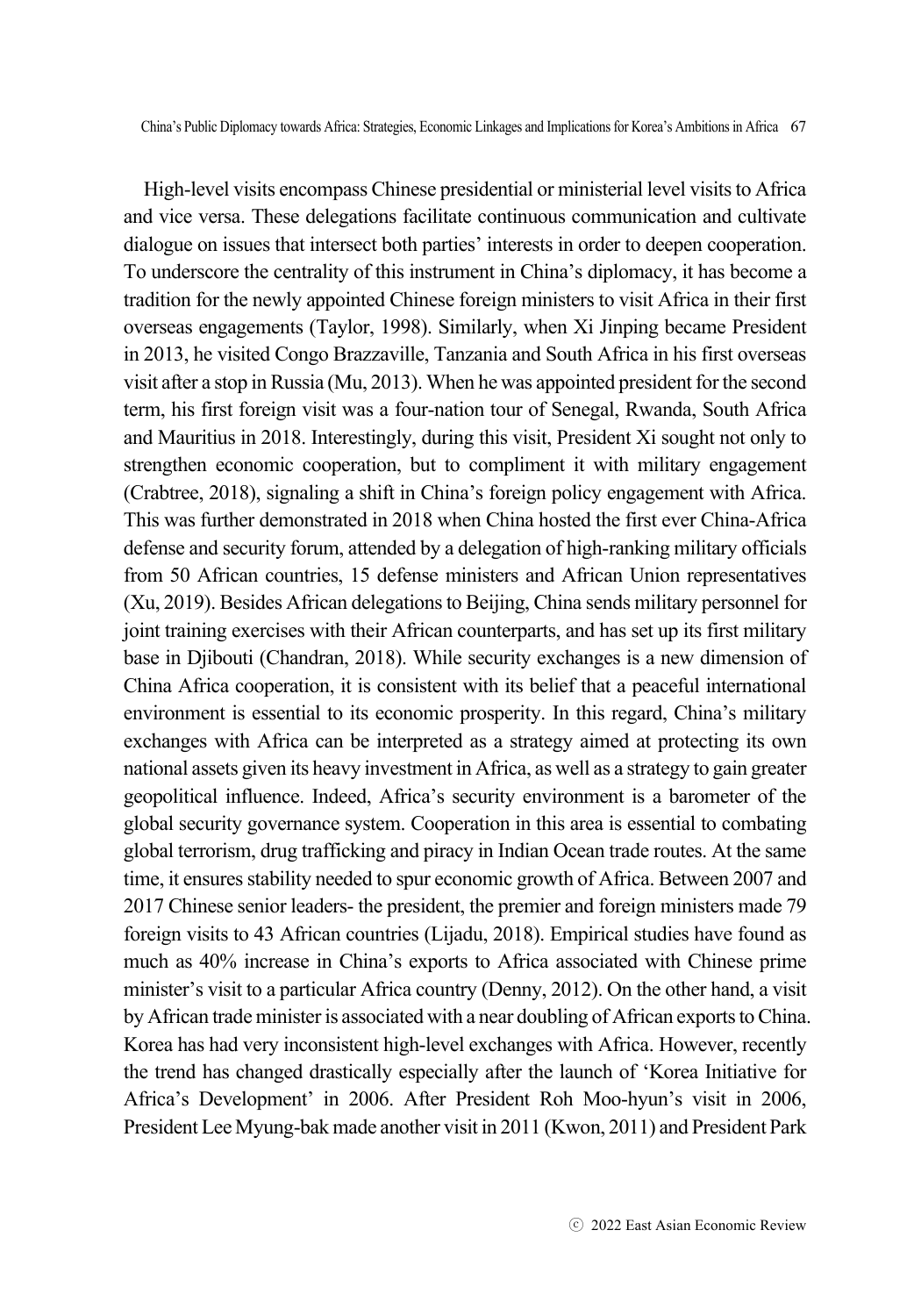Geun-hye in 2016 (Tankou, 2016). Business executives who simultaneously meet their African counterparts to discuss areas of partnership have accompanied the recent highprofile visits to Africa, implying that the visits are linked with promoting economic ties. President Moon Jae-in has not visited Africa, but the prime minister and foreign minister have visited different African countries. President Moon's government has also hosted 'Seoul dialogue' on Africa and Korea-Africa youth forum, both of which are focused on youth, entrepreneurship and technology.

#### *4. Media Diplomacy*

The media plays a profound role in communicating the values, culture and the overall image of a society. Over the years, Western media has dominated the foreign mediascape in Africa. Media diplomacy is a recent development in China's public diplomacy, and a late entrant in the African mediascape. Today the Chinese media engagement in Africa serves as a central pillar of its contemporary diplomacy. Chinese media entry in Africa was fueled by the realization that the Chinese story was being told through third party voices who could not take responsibility to convey China's perspective (Latham, 2009). China is also alive to the changing global dynamics occasioned by the information age that has necessitated the need for active direct communication. The rapidly evolving landscape of digital technology in Africa, coupled with its youthful and technology savvy population also provides Chinese media the room to grow. Moreover, there had been a gap between public perception and China's rapidly developing economic relations and regular contact with policymakers (Wu, 2016). This means that there was less public engagement in China-Africa relations. For a long time China pursued a top-bottom diplomatic approach that placed priority on cultivating relations with African governments, and then working it back to local communities (Ochieng and Kim, 2019). This approach was oblivious to public perception of Chinese image in the continent. The primary objective of China's media diplomacy is therefore to drive its own narrative among the African audience. China's intentions in Africa makes this paradigm shift in its diplomacy even more vital: China is not only interested in doing export business with Africa, but also to help Chinese enterprises to enter and successfully operate in the African market. In this regard, China takes cue from Indian diplomacy in Africa: India implemented on a bottom-up diplomacy which focused on establishing relationship with communitiesthe public, then working it up the scales of the society. As a result, Indian enterprises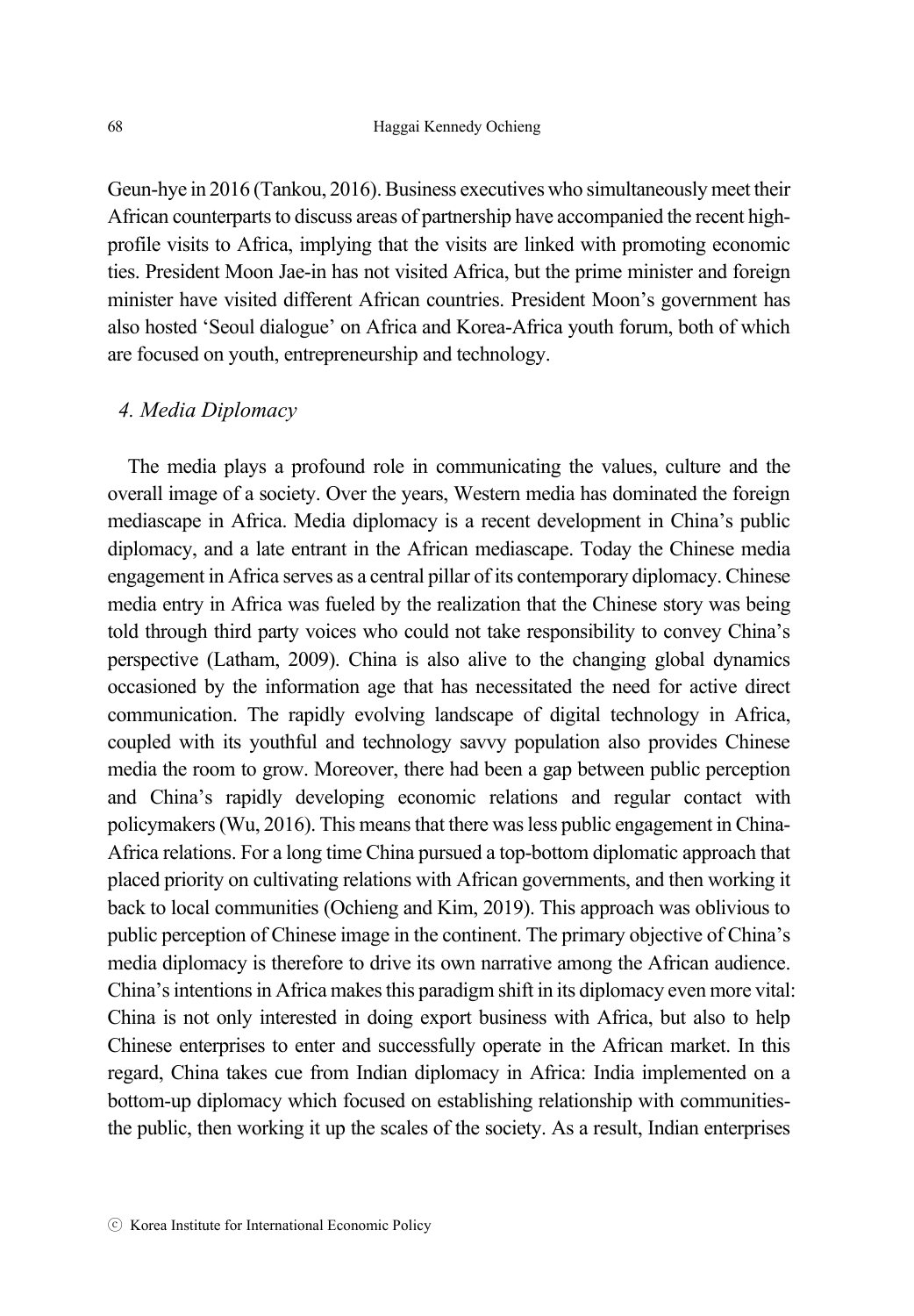have been successfully naturalized in Africa and are perceived as though native enterprises.

China's media diplomacy in Africa has evolved to include a multifaceted approach. Between 2000 and 2006, China's direct media involvement in Africa's media industry was in the form of assisting with the media infrastructure: For instance, in 2000, China donated satellite equipment for a television station in Uganda; in 2004, it assisted Gabon to build its national broadcasting station (Wu, 2012). Due to the increasing centrality of media in China-Africa relations, Chinese media operations in Africa has been consolidated within the FOCAC framework of cooperation. During the 2006 FOCAC Beijing summit, China authored the African Policy document outlining the imperative of media cooperation as follows:

"China wishes to encourage multi-tiered and multi-formed exchanges and cooperation between the media on both sides to enhance mutual understanding and enable objective and balanced media coverage of each other. It will facilitate the communication and contacts between relevant government departments for the purpose of sharing experiences on ways to handle the relations with media both domestic and foreign, and guiding and facilitating media exchanges".<sup>7</sup>

Subsequently, China has heavily invested in its own media in Africa, with stateowned media agencies present in around 28 countries (Siu, 2019). Since 2012, China has been reporting to and covering Africa through China Radio International, Xinhua, China Global Television Network (CGTV) and China Daily's Africa Edition, all stateowned media agencies. CGTN opened its continental headquarters in Nairobi Kenya in 2012 and currently reports in six UN languages across Africa. China state-backed investors have also bought shares in African media companies, including South Africa's Independent Media. This has helped China to gain influence in the local media landscape. Currently, Xinhua has one of the largest correspondent networks in Africa, outmatching other international broadcasters on grassroots journalism (Mwakideu, 2021). There has also been increased interaction between Chinese and African local media professionals including training, which creates room for covering each other's perspectives. The media cooperation extends to the Africa film industry: China-Africa international film festival- a shared festival was launched in 2007 to create a new

<sup>7</sup> https://www.mfa.gov.cn/ce/ceug//eng/xwdt/t230942.htm (accessed January 21, 2022)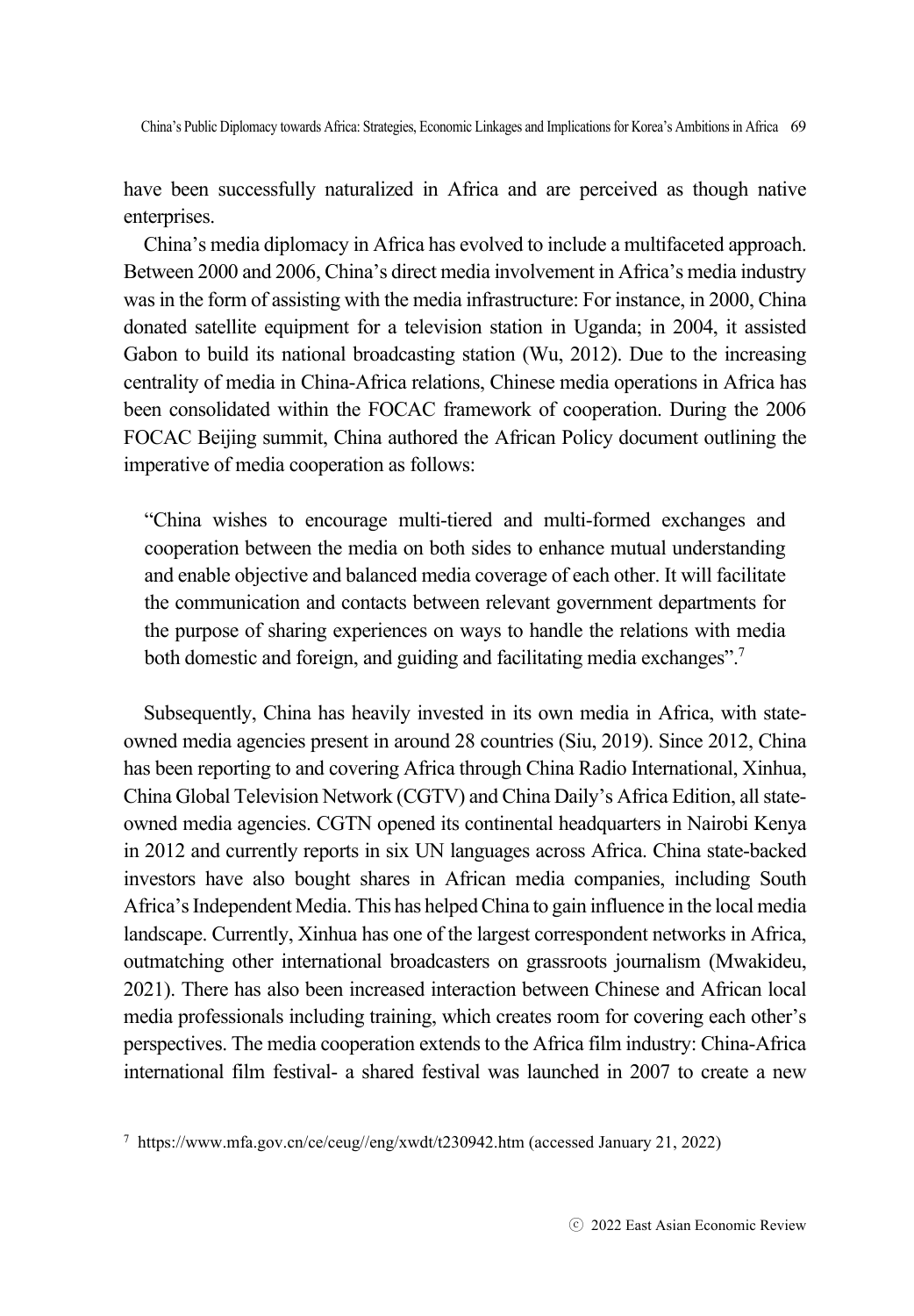China-Africa narrative. The emphasis on objective reporting has not only been crucial to China but also to Africa. Africa has been concerned that the Western media coverage of the continent is negative and stereotypical, portraying Africa as a continent plagued with disease, death and destruction (Marsh, 2016). On the other hand, the Chinese media reports African news in a manner that presents a more positive image of the continent to the world. This reporting thus helps to change the stereotypical portrayal of Africa by the Western media. A study by Wasserman and Madrid-Morales (2018) among communication students in South Africa and Kenya found that some students have news values that overlap with the Chinese media. This may imply compatibility between the journalistic practice of Chinese media in Africa and that of Kenya and South Africa's future media professionals. In addition, Chinese diplomats or delegations are increasingly open to addressing press conferences during their foreign visits to Africa to highlight China's role in the continent. Perhaps one of the weakest links in Korea's diplomacy is the lack of its media footprint in Africa to drive Korea-Africa narrative. Korea culture has only sporadically spread in Africa through local media channels. In Kenya, Good News Broadcasting System (GBS) was the first channel to dedicate a slot to air all popular K-dramas*.* iTV -Tanzania's most watched channel, also initiated a Korean drama in the country in collaboration with MBC. Ghanaian channel TV3 and TV Africa, Zimbabwe's national broadcaster ZBC TV and Nigeria's AIT are also examples in this regard.<sup>8</sup> This coverage is nonetheless limited to showing Korean drama.

## *5. China-Africa Cooperation Forum (FOCAC)*

FOCAC is an institutionalized mechanism of China's public diplomacy towards Africa; a multilateral mechanism exchange platform exclusive to China and Africa, and plays an extraordinary role in China-Africa relations. It creates a platform for articulating common interests between China and Africa (Mulaku, 2020). By providing a platform for collective dialogue, FOCAC is arguably an effective mechanism for promoting practical cooperation and setting the agenda for constructive interactions. Since its launch in 2000, it has become the engine behind China's diplomacy in Africa, and has birthed a series of new modes of engagement. The African human resources development fund, African cultural personages' visit to China, the CI in Africa, China-

<sup>8</sup> https://www.daehandrama.com/2312/ (accessed February 12, 2022)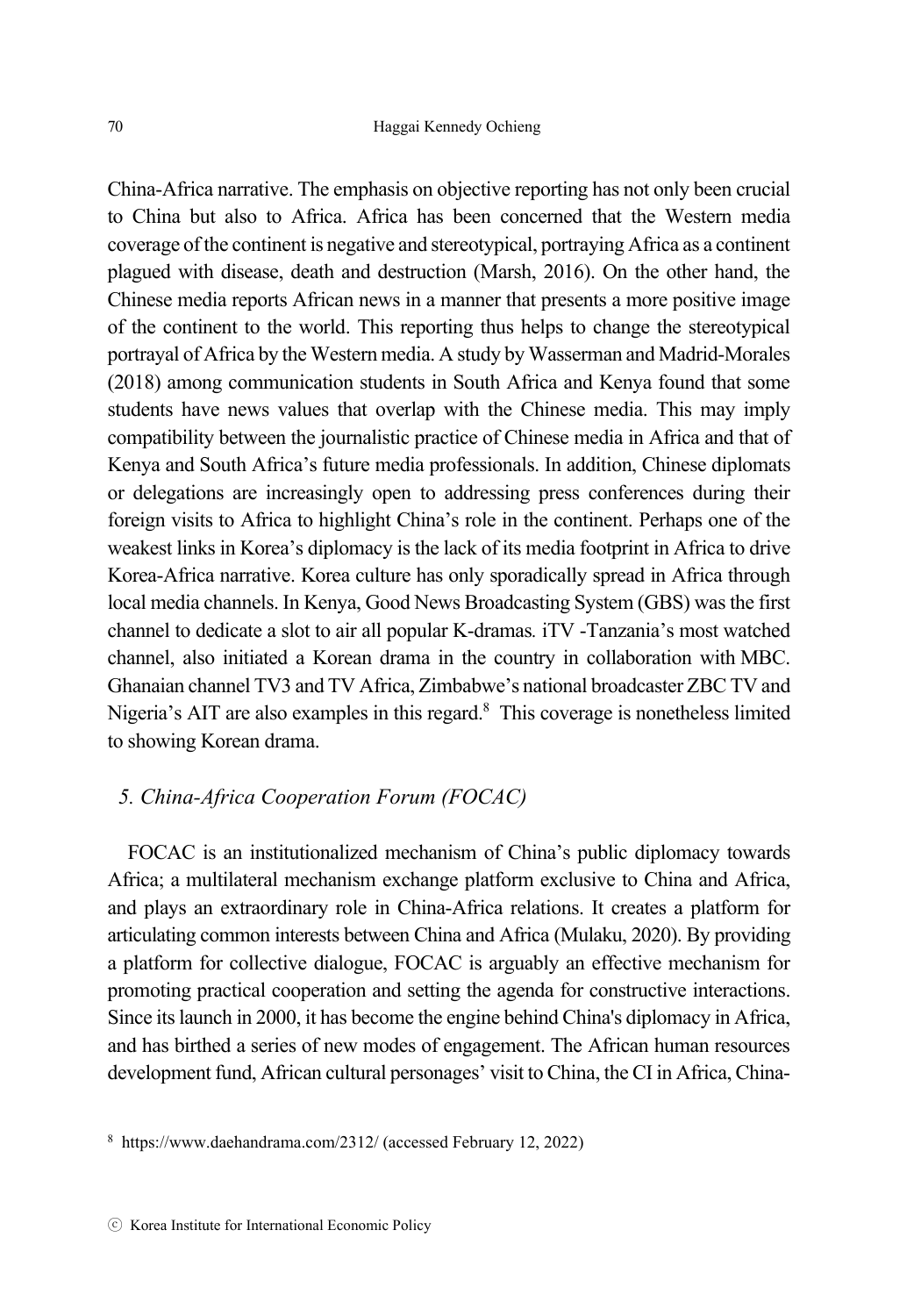Africa Joint Research and exchanges and China-Africa media cooperation are all anchored within the FOCAC framework. FOCAC deliberations have brought African and Chinese leaders closer together and constructed a shared vision for policy coordination, expanded commercial exchanges and common development (Shelton and Paruk, 2008). As such, it acts a path to intensify the flow of diplomacy resources to Africa, and an example of constructive South-South cooperation and how win-win outcomes can be realized through enhanced dialogue and constructive multilateral interaction (Shelton, 2016).

FOCAC operates various decision-making organs, namely, summits, ministerial conferences and follow up meetings (MFA-FOCAC). Since its launch, China and Africa have held three Beijing Summits and six ministerial conferences. It has also formulated a series of important programmatic cooperation documents and promoted measures to support Africa's economic development and deepen China-Africa relations. Through the FOCAC dialogue mechanism, China has cancelled Africa's debt, expanded market access and provided new opportunities for engagement (Shelton and Paruk, 2008). China uses FOCAC meetings to commit to new modalities of partnership. The third and largest FOCAC meeting was attended by 1,700 delegates from China and Africa in Beijing in 2006. The meeting initiated China's new strategic partnership with Africa and confirmed China's growing influence in the continent. In 2015, China committed to provide a \$60bn package in aid, subsidized lending and state-backed investment, its largest commitment of the conference series. At the 2018 FOCAC, the BRI was introduced as a platform whose development agenda aligns both with FOCAC and African Union's Agenda 2063 (Benabdallah, 2021). However, in spite of the fact that FOCAC is a multilateral one-country-to-one-continent forum, individual African countries compete one another to win the BRI projects. This implies that if the BRI loans to Africa will decrease in the future, as is likely the case, competition might heighten between African countries to secure the infrastructure and other investment projects. However, the forum has enhanced communication and cooperation between China and Africa and jointly safeguarded their common interests. Overall, China has developed and institutionalized a comprehensive dialogue mechanism that permeates many aspects of governing institutions of African governments. This elaborate cooperation mechanism enables China and Africa to engage more closely and continuously. Korea-Africa Forum can be interpreted as Korea's attempt to institutionalize relations with Africa and has added impetus to their engagement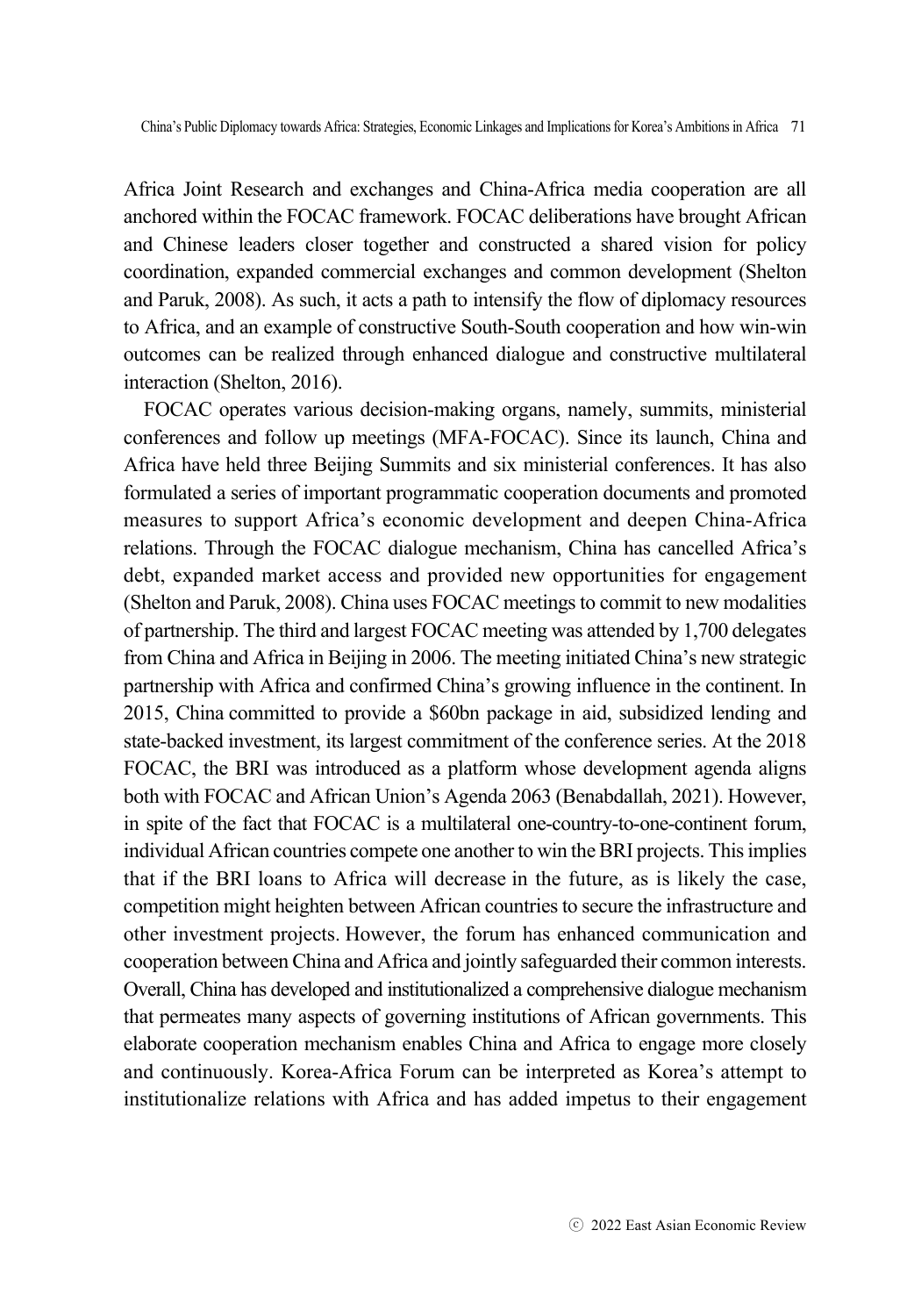through dialogue and communication. The forum was birthed as a follow up to 'Korea Initiative for Africa's development' (MOFA, n.d.). The forum identified cooperation in the areas of economy, development and peace and security (MOFA, 2016). Since the launch, Korean people, business executives and students have shown increased interest in Africa (Song, 2007). Nevertheless, the Forum has not significantly changed their discourse. For instance, even though the forum was birthed almost at the same time as FOCAC, it has been slow in growth. This could be partly because Korea is still vigorously focused on Southeast Asia — the ASEAN — and has fewer resources compared to China.

### IV. Stylized facts on China-Africa Economic Relations

China and Africa have recorded deepening economic linkages. Bilateral trade and investment relations between China and Africa have recorded tremendous growth since China began to intensify its public diplomacy towards Africa. Until 1992 when China just began to escalate its public diplomacy towards Africa, China's exports to Africa was \$1.26 billion, while Africa's imports to China amounted to only \$ 0.49 billion. Between 1992 and 1999 before the launch of FOCAC, China's exports to Africa increased to \$3.2 billion, an increase of 154%. Africa's imports to China in the same period rose to \$1.51 billion, representing an increase of 222%. After the launch of FOCAC, China's exports to Africa increased from \$ 5.01 billion (2000) to \$112.72 billion (2019). Similarly, Africa's imports to China have drastically increased from \$4.85 billion (2000) to \$78.68 billion (2019) (see Figure 4). However, with these deepening trade linkages, trade imbalance has also heightened in favor of China since 2010.

A similar trend is observed in terms of China's investments flows to Africa. From 2003 to 2019, China's foreign direct investment (FDI) to Africa grew 100 times (see Figure 5). According to data from China's statistics bulletin, its stock of FDI in Africa reached \$44.4 billion in 2019 (see Figure 6). However, most of China's direct investments are still localized in Asia, which absorbs close to 70% of its FDI, followed by Europe 12% and Latin America 9%. Africa accounts for only about 3% of the FDIs. There are approximately 10,000 Chinese companies currently operating in Africa (Jayaram et al., 2017), and about 90% of them are private companies, accounting for 70% of China's FDI to the continent (Yu, 2021). Nonetheless, Chinese state-owned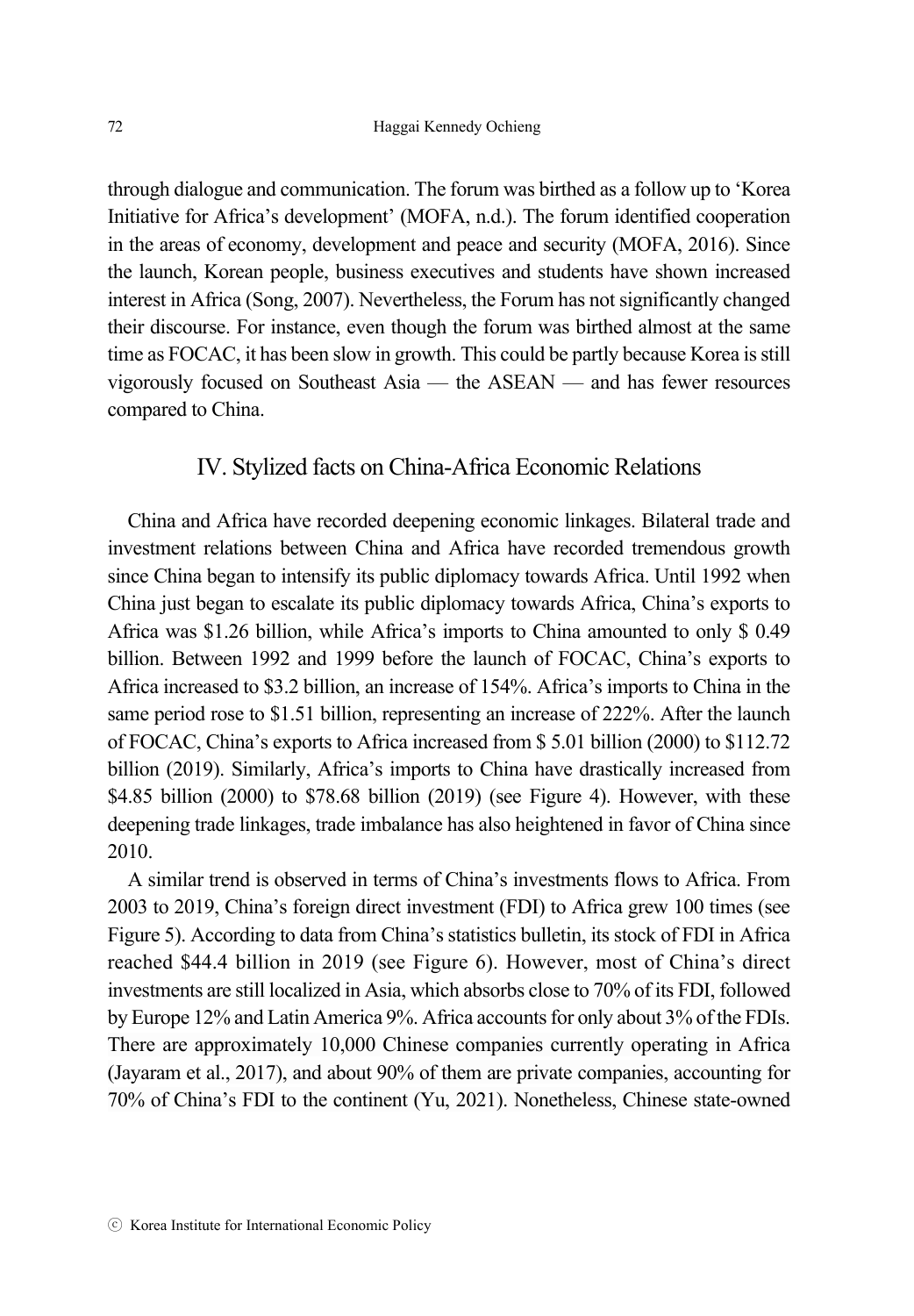companies are still the largest investors in Africa in monetary terms. In the energy infrastructure alone, Chinese SOEs account for 30% of all energy projects (Darby, 2016). As China continues to implement BRI projects in Africa, Chinese companies are likely to continue to flow to the region because most of the BRI projects are often awarded to Chinese companies.





Source: UN Comtrade.





Source: Statistical Bulletin of China's Outward FDI.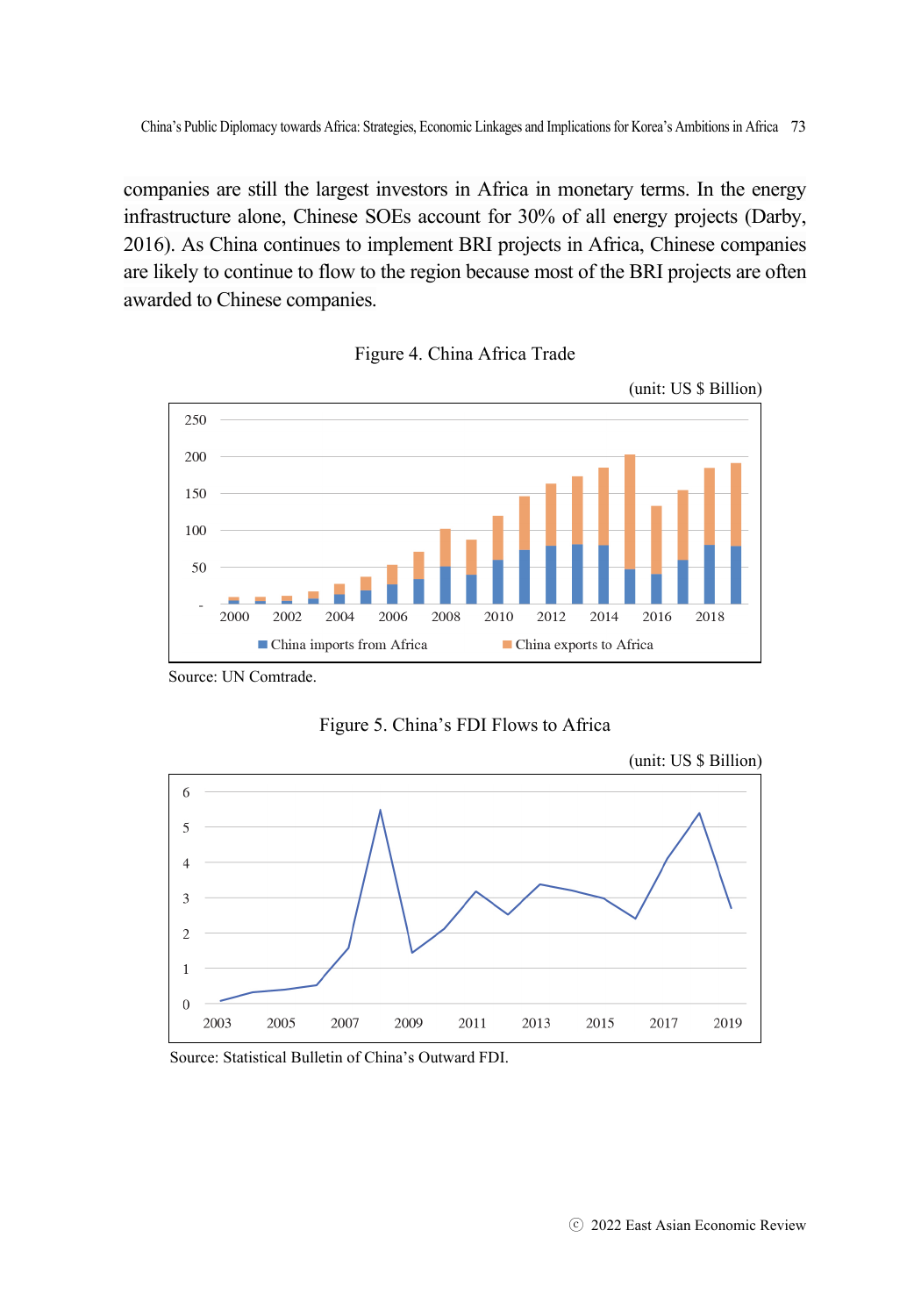#### 74 Haggai Kennedy Ochieng



Figure 6. China's FDI Stock in Africa

Source: Statistical Bulletin of China's Outward FDI.

China's ODA and investment motives in Africa has come under intense scrutiny. Western countries and scholars assert that China's economic partnership with Africa is exploitative and serves its interests at the expense of Africa. The then US Secretary of state Hillary Clinton stated that China's development assistance to Africa typifies neocolonialism, undermines good governance and aims at exploiting natural resources. This criticism could be partly because China's ODA is often mixed with commercial and less concessional financing. Therefore, to examine Chinese motives in Africa, first, it is necessary to look at the sectors to which its ODA is directed. Secondly, it is important to distinguish between China's investments in Africa into ODA and commercially oriented financing. The OECD classification of sectors is as follows: The social sector includes ODA in education, general and reproductive health, water supply and sanitation, government and civil society and other social infrastructures. The economic sector comprises ODA provided for transport and storage, communications, energy, banking and business. The production sector includes ODA given in support of agriculture, forestry and fishing, industry, mining and construction and trade and tourism. It can be expected that if China's ODA is driven largely by resource exploitation, it should allocate a significant share of its ODA to production sector under which mining falls. Nonetheless, according to statistics from AidData, a disproportionately large share of Chinese ODA goes to economic sector (54%), followed by social sector (20%) and production sector (9%). On the types of financing, Dreher et al. (2015) disaggregated China's financial flows to Africa into ODA and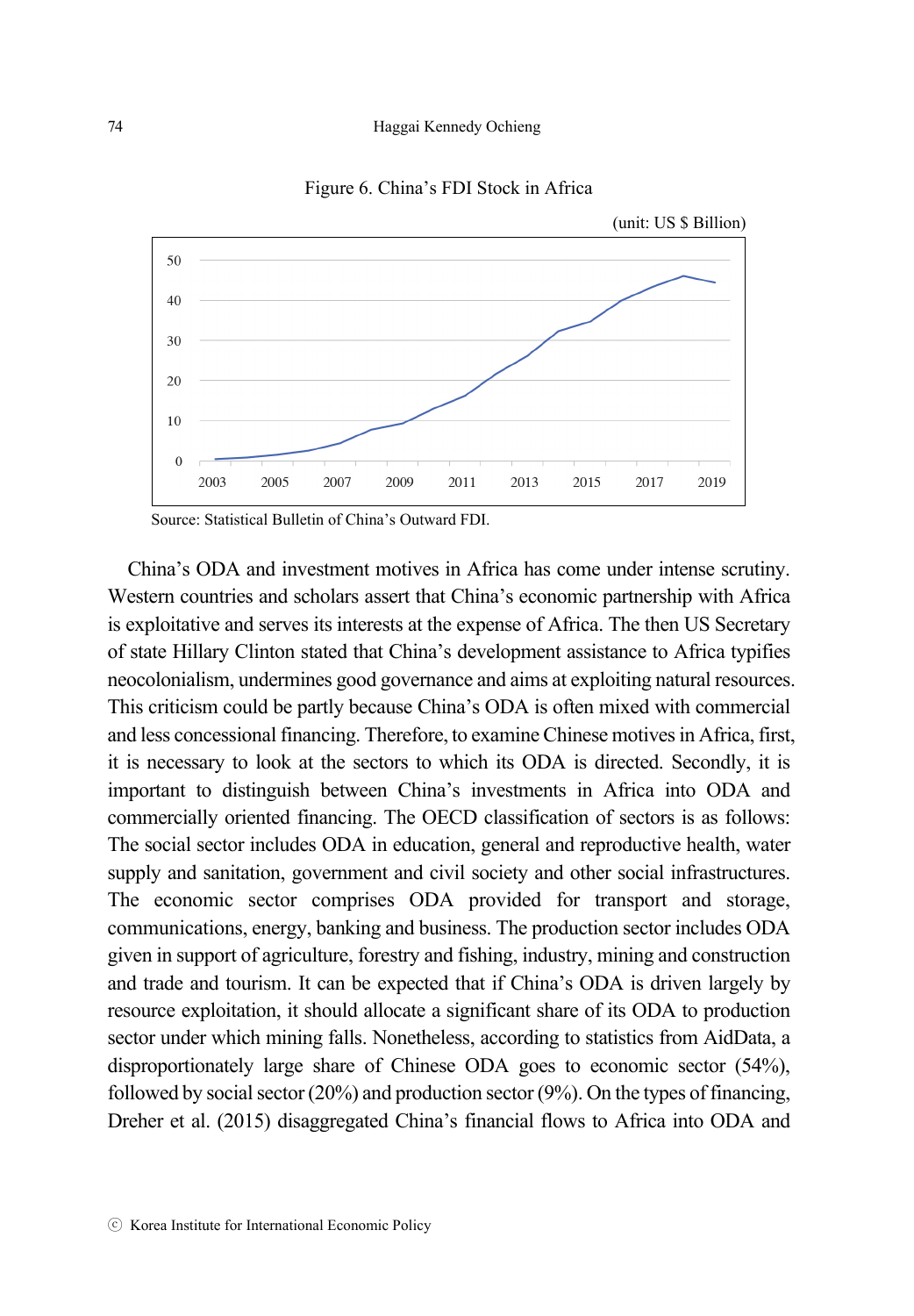commercial financing. Their analysis finds that China's ODA to Africa is not related with resource extraction but is rather driven primarily by foreign policy. Instead, China's less concessional forms of official financing are more related with its economic interests in Africa. It can therefore be concluded that China's strategic cooperation with Africa has mixed objectives. While China's ODA to Africa is not systematically related with resource richness and resource seeking, a critical examination of trade and investment relations show that China's eminent trading partners are resource rich countries. In 2019 for instance, oil, metal and mineral producers from sub-Saharan Africa comprised China's top-5 trading partners. This trend is similar to Korea and US' top-5 trading partners from Africa (see Table 3). Fossil fuels, metals and minerals comprise the top-2 import items from sub-Saharan Africa to China, Korea and the US. Other main import items from Africa to China, Korea and US are agricultural products, forestry products, pearls and gemstones (see Table 4). This statics implies that China's top import items from Africa are not different from that of Africa's other trading partners. This research further argues that African economies are agrarian and resource-based. Therefore, it is reasonable that these are inevitably Africa's top export items to their trading partners.

| Rank | China                    |            | Korea        |          | US            |           |
|------|--------------------------|------------|--------------|----------|---------------|-----------|
|      | Angola                   | (\$23.3bn) | South Africa | (S1.7bn) | South Africa  | (S5.4bn)  |
|      | South Africa             | (\$21.1bn) | Nigeria      | (\$670m) | Nigeria       | (\$3.8bn) |
|      | Congo Republic (\$4.7bn) |            | Congo DRC    | (\$411m) | Cote d'Ivoire | (S919m)   |
|      | Gabon                    | (\$4.6bn)  | Gabon        | (\$325m) | Angola        | (S917m)   |
|      | Congo DRC                | (S 4.4bn)  | Mozambique   | (S201m)  | Ghana         | (\$846m)  |

Table 3. Top-5 African Exporters to China, Korea and US (2019)

Notes: Oil producers -Angola, Gabon, Nigeria, Cote d'Ivoire; Metal and mineral producers-South Africa, Congo Republic, Congo DR, Ghana, Mozambique.

Source: Compiled by author from Resource Trade Earth.

It is undeniable that Africa is experiencing rapidly evolving consumption patterns driven by changing demographic trends. Thus, China's trade and investment relations with Africa is partly motivated by the continent's growing demand arising from the expanding middle class. Africa's middle class is 350 million people (Lufumpa et al., 2014) compared to China's 400 million people. This growing middle class is creating demand for sophisticated industrial goods. African countries are also experiencing a rapid urbanization that is spurring demand for infrastructure development. To meet this demand, African countries collectively need \$130-170 billion per year, but has a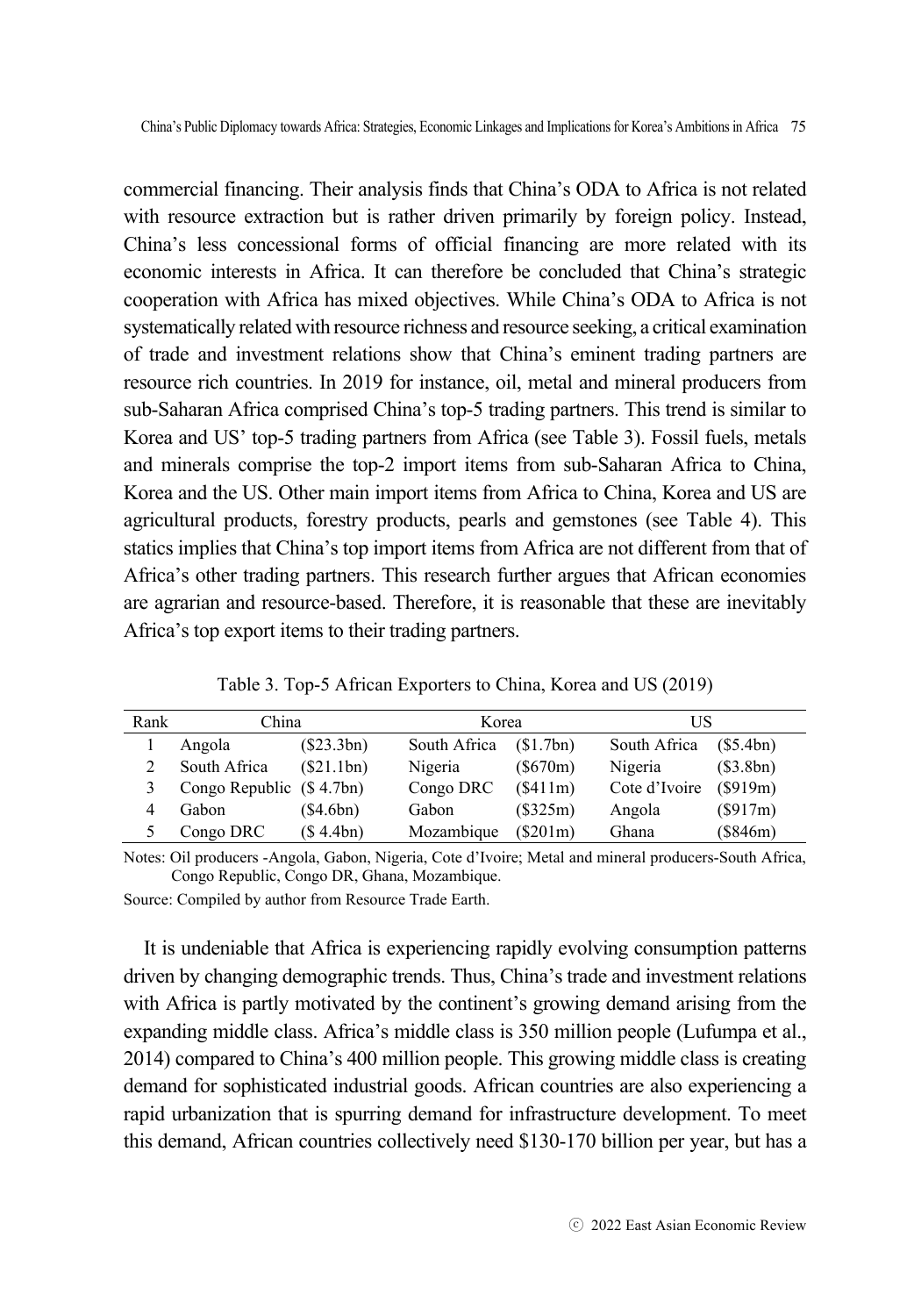financing gap of \$52–\$92 billion (Kouadjo, 2019). Savvy Chinese firms are bridging the gap by investing these areas.

Table 4. Top Import Items for China, Korea and US from Africa (2019)

| Rank | China                                                |  | Korea                                                                                               |  |                                            |           |
|------|------------------------------------------------------|--|-----------------------------------------------------------------------------------------------------|--|--------------------------------------------|-----------|
|      | Fossil fuels                                         |  | (\$39.9bn) Metals and minerals (\$2.4bn) Fossil fuels                                               |  |                                            | (\$6.5bn) |
|      | 2 Metals and minerals (\$28.9bn) Fossil fuels        |  |                                                                                                     |  | $(S1.5bn)$ Metals and minerals $(S4.4bn)$  |           |
| 3.   |                                                      |  | Pearls and gemstones $(\$4.6bn)$ Agricultural products $(\$385m)$ Agricultural products $(\$2.5bn)$ |  |                                            |           |
|      | 4 Agricultural products (\$3.1bn) Forestry products  |  |                                                                                                     |  | $($19.5m)$ Pearls and gemstones $($1.3bn)$ |           |
| 5.   | Forestry products                                    |  | (\$2.1bn) Pearls and gemstones (\$1.3m) Forestry products                                           |  |                                            | (\$101m)  |
|      | Source: Compiled by author from Resource Trade Earth |  |                                                                                                     |  |                                            |           |

A survey of three African countries in 2019 shows that all the countries' favorable attitude towards China surpasses their unfavorable opinions: Nigeria 70% favorable, 17% unfavorable; Kenya 58% favorable, 25% unfavorable; South Africa 46% favorable, 35% unfavorable (Silver et al., 2019). Another survey found that US still has more influence than China among leaders in sub-Saharan Africa (Custer, 2018). Nevertheless, US is lagging behind in North Africa and the Middle East. The US has more influence in many policy areas, including governance and social and environmental policies. China on the other hand is quite influential among African leaders involved in economic policy and particularly, it eclipsed the US infrastructure influence in 2017 (Custer, 2018). This implies China's infrastructure diplomacy is helping it to gain greater leverage in Africa. This is not surprising because many African countries align themselves with China's economic development model. China's infrastructure development in Africa is particularly salient in opening up the continent for trade. African economies have stagnated due to barriers to trade and flow of businesses. With the launch of Africa Continent Free Trade Area (AfCFTA), investment in infrastructure is critical to promoting intra-continental trade and spurring Africa's economic growth. Additionally, China is most influential among leaders from countries that are heavily dependent on Chinese grants and loans (Custer, 2018). China provides an alternative source of financing for African countries with less conditions compared to US and Western countries. This competition between China and traditional donors could help to break the barriers to accessing finance for projects in Africa. From the perspective of developmental impact, China's investment in the social sectors were found to be more responsive to the needs of Africa (Guillon and Mathonnat, 2020). China's commercial engagement in Africa has also had positive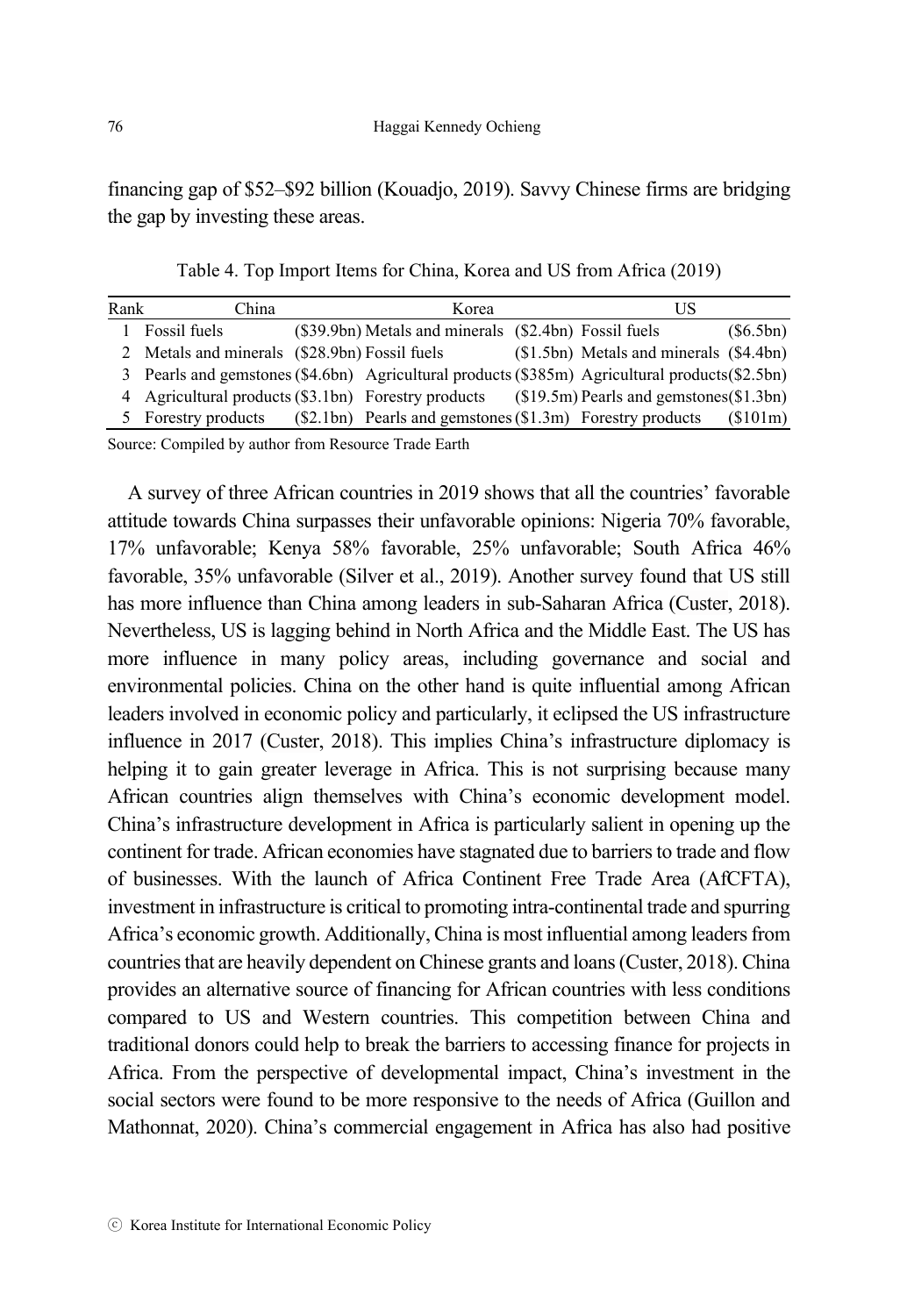direct and indirect impact on resource-rich countries in Africa (Drummond and Liu, 2013). According to IMF, Africa's growth in the past twenty years was mostly due to increase in commodity demand from China (Chen and Nord, 2017). By diversifying its trading partners, Africa reduced volatility of its exports and sustained growth even when advanced countries were in deep economic recession. Doku et al. (2017) finds that China's FDI have a positive impact on Africa's economic growth. But other studies found the impact of China's trade and FDI on Africa is conditional on quality of institutions in Africa (Renard, 2011; Miao et al., 2021).

## V. Expanding Korea's Diplomatic Space in Africa

In the ASEAN, Korea has avoided direct competition with China. Similarly, while implementing its middle power strategies in Africa, Korea does not have the financial resources to compete with China. Therefore, cooperation in areas of mutual interest is the most reasonable way for Korea to achieve its ambitions in Africa alongside the growing Chinese influence. This might well prove a difficult balancing act in which Korea does not want to antagonize the US. Indeed Korean and China's strategies in Africa are complementary rather than competitive. Cooperation between China and Korea is tenable because China has already signaled willingness to partner with Korea. For instance, China invited Korea to participate in the Asian Infrastructure Investment Bank (AIIB), one of China's key diplomacy strategies in Asia. China has also been open to cooperating with other powers on BRI, but they are yet to sign onto the initiative (Chaudhury, 2019). As China's economic growth is gradually slowing down, it will likely need cooperative partners to implement BRI projects in Africa. Korea has been cooperating with Japan- a country it does not enjoy cordial relations with, to implement development projects in Africa. This is another indication that cooperation with China is a possibility. There are several areas of mutual interest where China and Korea can collaborate in pursuit of their interests in Africa. China emphasizes 'peaceful rise' - promoting a peaceful international environment, and Korea is equally pursuing a policy of promoting peace and security in Africa. Engaged in a continent that is torn by conflicts and war, China and Korea can combine their resources to promote peace initiatives in Africa. Political stability of Africa will guarantee its economic growth as well as provide a conducive environment for investment partners like China and Korea. Infrastructure is another potential area of cooperation because both Korea and China achieved rapid economic growth by means of prodigious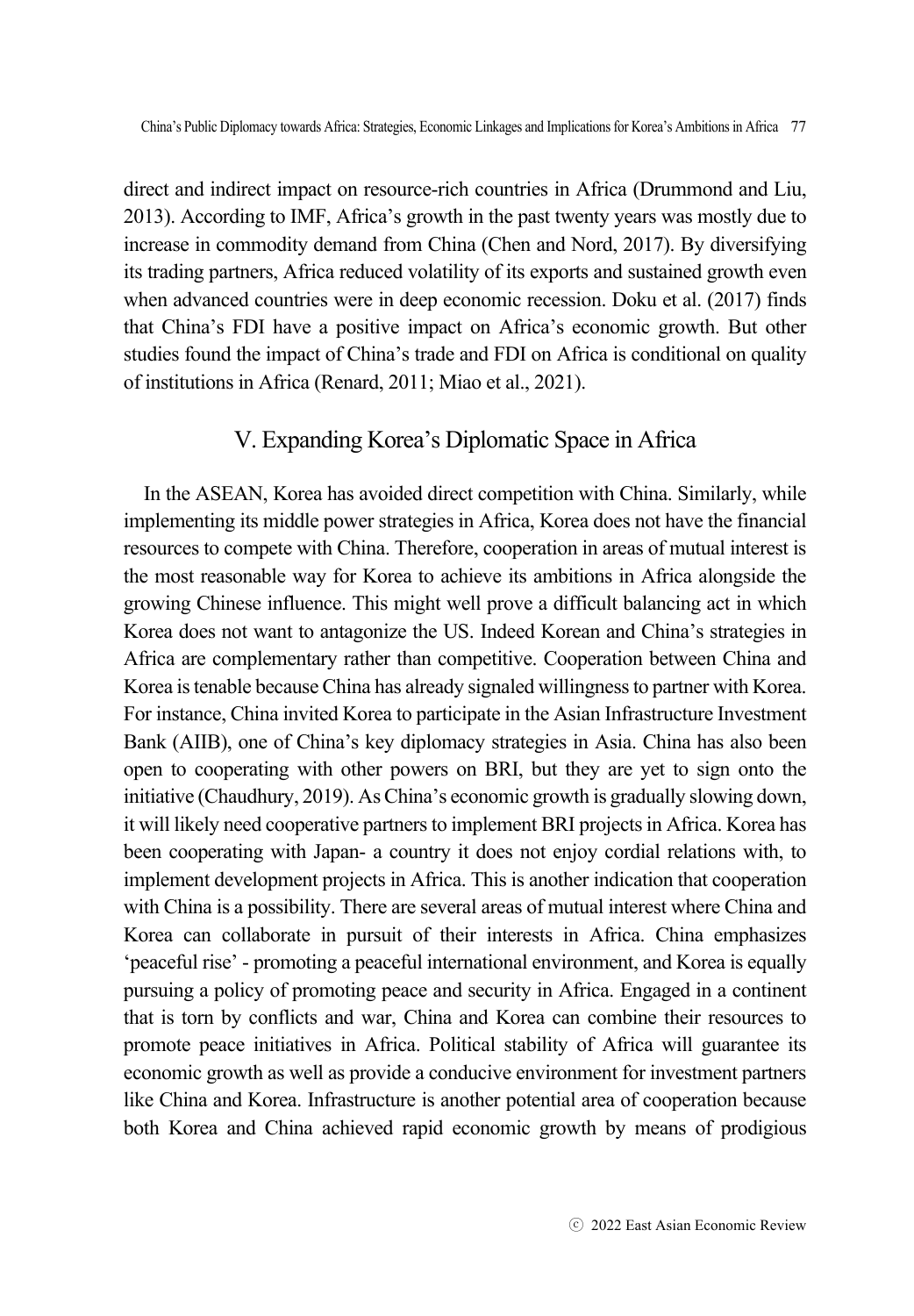investment in infrastructure. While China has been willing to cooperate with other powers on BRI projects, they are yet to sign onto the initiative. One reason for this reluctance is that China's intention is unclear, and BRI is sometimes interpreted as part of its strategy to change the global status quo. Nevertheless, investment in infrastructure in developing regions should be seen as provision of global public goods that promotes common development. Another strategy for Korea is to establish a cooperation mechanism with other middle powers in Africa such as India. The advantage of participating in joint projects with India is that it cannot overshadow Korea's identity. Moreover, India has had a long history of engagement in Africa that would be vital in promoting their middle power ambitions and interests in Africa.

As Korea cooperates with other powers in Africa, it must also pursue independent diplomatic space that will guarantee it visibility, unique identity and recognition. This would require Korea to enlarge its diplomatic space in Africa in niche functional areas and implement them with energy. Development cooperation is one of Korea's niche functional areas (Botto, 2021). Korea's development cooperation initiatives have been more vigorously deployed in Asia, even though recently it has increased ODA to Africa, implying it is cognizant of Africa as a key partner. ODA in particular is an important tool because Korea's ODA projects involves diffusion of its development model. Nonetheless, unlike China that uses two-track diplomacy combining both bilateral and multilateral platforms that have increased China's influence (China Power Team, 2021), Korea's diplomacy to Africa has been limited to bilateral platforms. Thus in order to increase its influence in Africa, Korea needs to augment its public diplomacy tools with formal diplomatic exchanges. This includes the establishment of diplomatic missions in more African countries (Monareng, 2016). Evidence demonstrates that investment relations between Korea and Africa are stronger in countries that have either established their diplomatic missions in Korea, or those in which Korea has its diplomatic missions (see Table 5). Among the top-10 recipients of Korea's FDI, eight are countries that have established their diplomatic missions in Korea or have Korea's diplomatic missions, except Niger and Mauritius. None of the bottom-10 recipients of Korea's FDI have their missions in Korea neither do they have Korean missions. This shows that Korea has been successful in establishing stronger economic ties with Africa through official diplomatic channels. Moreover, trade between Korea and Africa surpassed its trade with South America, which was previously Korea's biggest market in developing regions outside Asia (see Figure A1).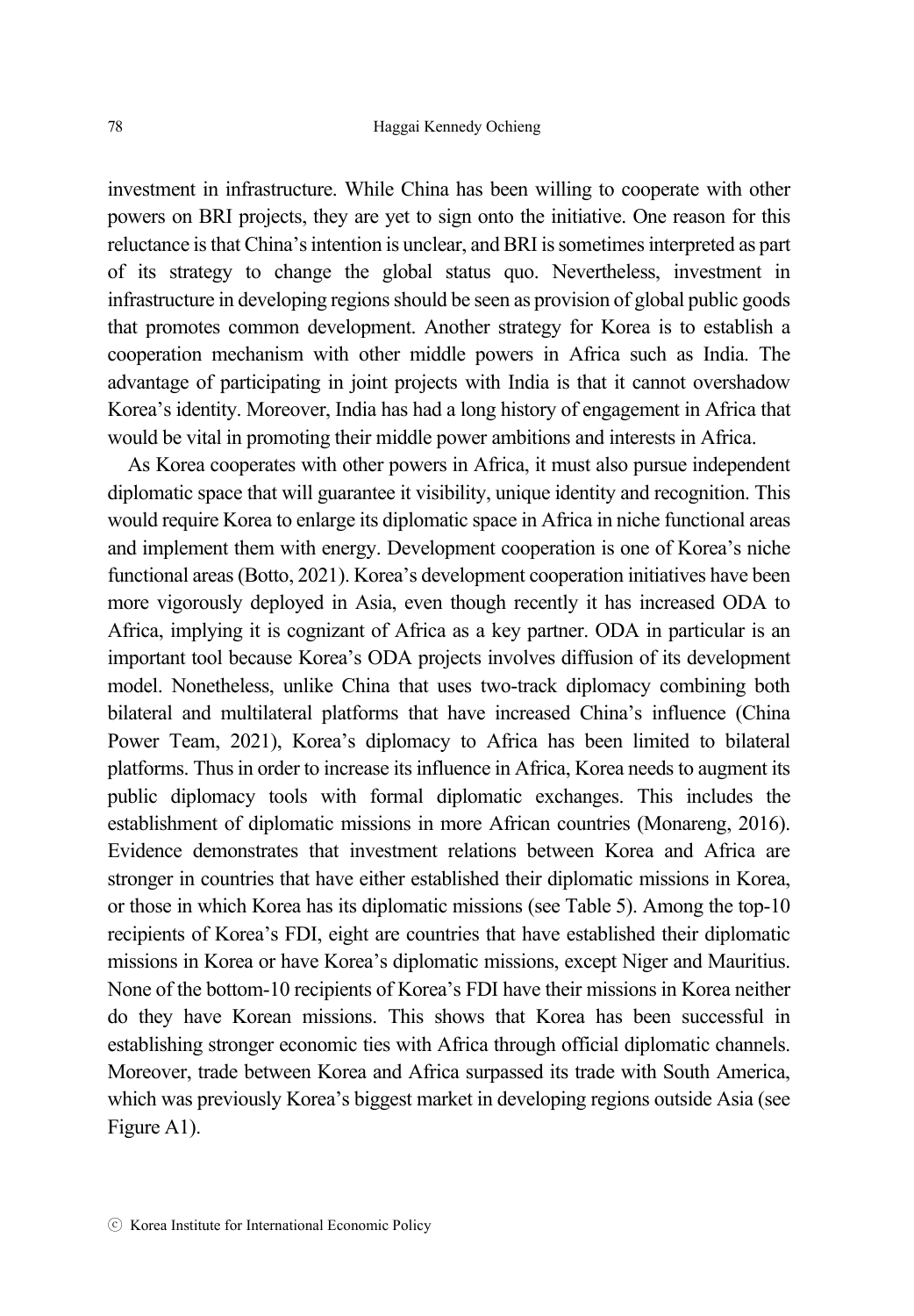| Top 10 FDI recipients in Africa, 2003-2013 |                               |                                            | Bottom 10 FDI recipients in Africa, 2003-2013 |                               |                                            |  |
|--------------------------------------------|-------------------------------|--------------------------------------------|-----------------------------------------------|-------------------------------|--------------------------------------------|--|
| Country                                    | <b>FDI</b><br>(US \$ Million) | % total Korea<br>FDI outflows<br>to Africa | Country                                       | <b>FDI</b><br>(US \$ Million) | % total Korea<br>FDI outflows<br>to Africa |  |
| $Madagascar^{++}$                          | 1288.348                      | 63.87                                      | Burundi                                       |                               |                                            |  |
| $Libya^+$                                  | 185.36                        | 9.18                                       | Cape Verde                                    |                               |                                            |  |
| $Nigeria+$                                 | 98.89                         | 4.90                                       | Togo                                          |                               |                                            |  |
| South Africa <sup>+</sup>                  | 93.70                         | 4.64                                       | Swaziland                                     |                               |                                            |  |
| Equatorial<br>Guinea                       | 81.57                         | 4.04                                       | Seychelles                                    | $\theta$                      | $_{0}$                                     |  |
| $Ghana^+$                                  | 67.24                         | 3.33                                       | Sao Tome<br>and Principe                      |                               | $\theta$                                   |  |
| Mauritius                                  | 62.83                         | 3.11                                       | Namibia                                       |                               |                                            |  |
| $E$ gypt <sup>+</sup>                      | 55.80                         | 2.77                                       | Mauritania                                    |                               |                                            |  |
| Mozambique <sup>++</sup>                   | 22.99                         | 1.14                                       | Malawi                                        |                               |                                            |  |
| Niger                                      | 14.8                          | 0.73                                       | Lesotho                                       |                               |                                            |  |

Table 5. Korea's Top-10 and Bottom-10 FDI Recipients in Africa

Notes: (+) Countries with established diplomatic mission in Korea; (**++**) Countries with Korean diplomatic mission.

Source: Compiled by author from OECD statistics.

Additionally, Korea is stronger in environmental policy compared to China. In fact, Chinese companies have been accused of neglecting environmental impact in their projects in Africa, sometimes causing serious environmental damage (Mambondiyani, 2019). Climate change agenda has gained traction in Africa as policy makers recognize that it impacts developing economies that rely on rain fed agriculture the most. Yet they have limited capacity to prevent or respond to climate change disasters. The World Health Organization (WHO) estimates that by 2030, climate change will lead to 250,000 additional deaths from malaria, malnutrition and diarrhea (WHO, 2021). Korea can intensify environmental diplomacy in Africa, and provide technical assistance in environmental policy, invest in climate action and collaborate with Africa to finance clean technology and renewable energy.

Beyond money, other soft power diplomacy instruments can complement development assistance to amplify influence in Africa. Custer (2018) found that China has more influence in countries whose leaders have had greater interaction with Communist Party of China. However, China has less influence in countries that have more leaders who were educated in US and have a higher number of Fulbright scholars. In this context, Korea can intensify soft power diplomacy in core competency areas. For example, both China and Korea have deployed cultural diplomacy towards Africa. However, China's history of ideological campaigns in the period of Cultural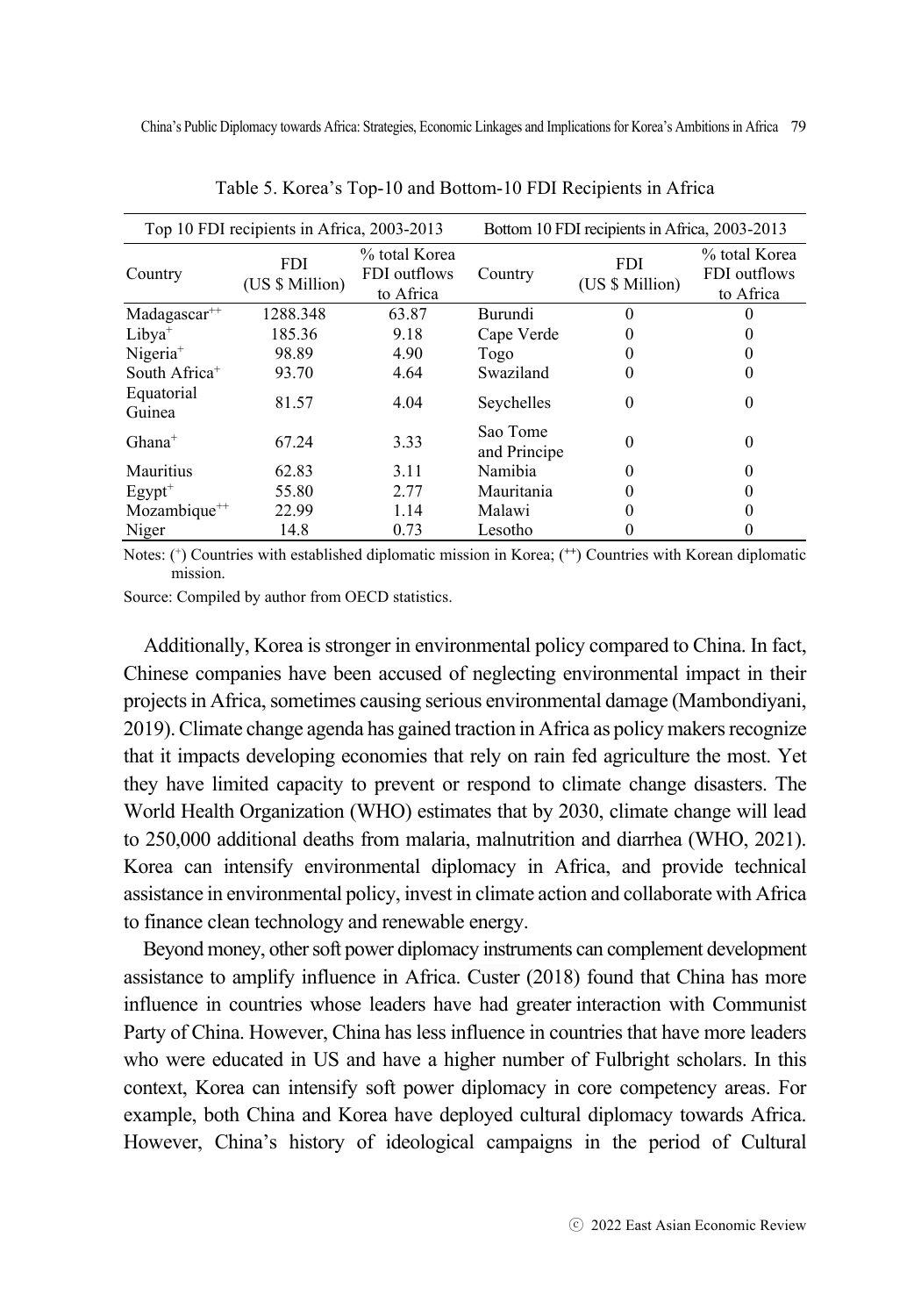Revolution has created suspicion regarding its intention in spreading its culture. This is reinforced by China's overbearing state-centric approach to diplomacy. In some countries in Europe and US, CIs have been rejected on grounds that it is China's tool for propaganda and ideological campaign (Huang, 2020). Korea has no history of attempting cultural or civilizational hegemony, which makes its cultural exchanges more persuasive to cooperative partners. In addition, Korea's culture contains shareable values and intersecting interest with Africa. African countries view Korea as a case of socio-cultural and socio-economic success to mimic and often compare its socio-cultural and socioeconomic conditions with their own. Its cultural values such as hard work and endurance, resulting in upward mobility are transnational (Singhal and Udornpim, 1997). As such, Korea needs to escalate cultural diplomacy in Africa by increasing investment in cultural programs. Unfortunately, Korea is yet to fully leverage its education exchanges with Africa. This author conducted a pilot interview with students from East and West Africa who studied in Korea to know their views about Korea. Those interviewed had been in Korea for at least 12 months and were randomly sampled based on convenience sampling. All the respondents were graduate school students with 30.8% being female and 69.2% male. 23% were from Kenya, while Ghana, Cameroon, Nigeria, Rwanda and Tanzania each had 15.4% of the respondents. The interview revealed that 53.8% have some negative opinions about Korea. When they were asked their perception of China, 61.5% expressed positive opinions. However, they are more confident about Korea's quality of education 76.9% compared to China 38.5%. The negativity could be due to cultural distance between Korea and Africa. This means there is need for more effort to integrate the students in Korea during their educational sojourn to lower cultural barriers.

## VI. Conclusion

China and Africa have had a long history of engagement. This history is characterized by political as well as economic exchanges and China attaches great significance to the accumulation of emotional resources in their relations. This draws from the history solidarity with each other in the face of domestic and global challenges. While China's diplomacy towards Africa had phases of decline and reengineering, one constant is that it has been continuous and consistent irrespective of the domestic or international environment facing China or Africa. China has invested significant amount of resources in innovating and institutionalizing its diplomacy approach towards Africa. Its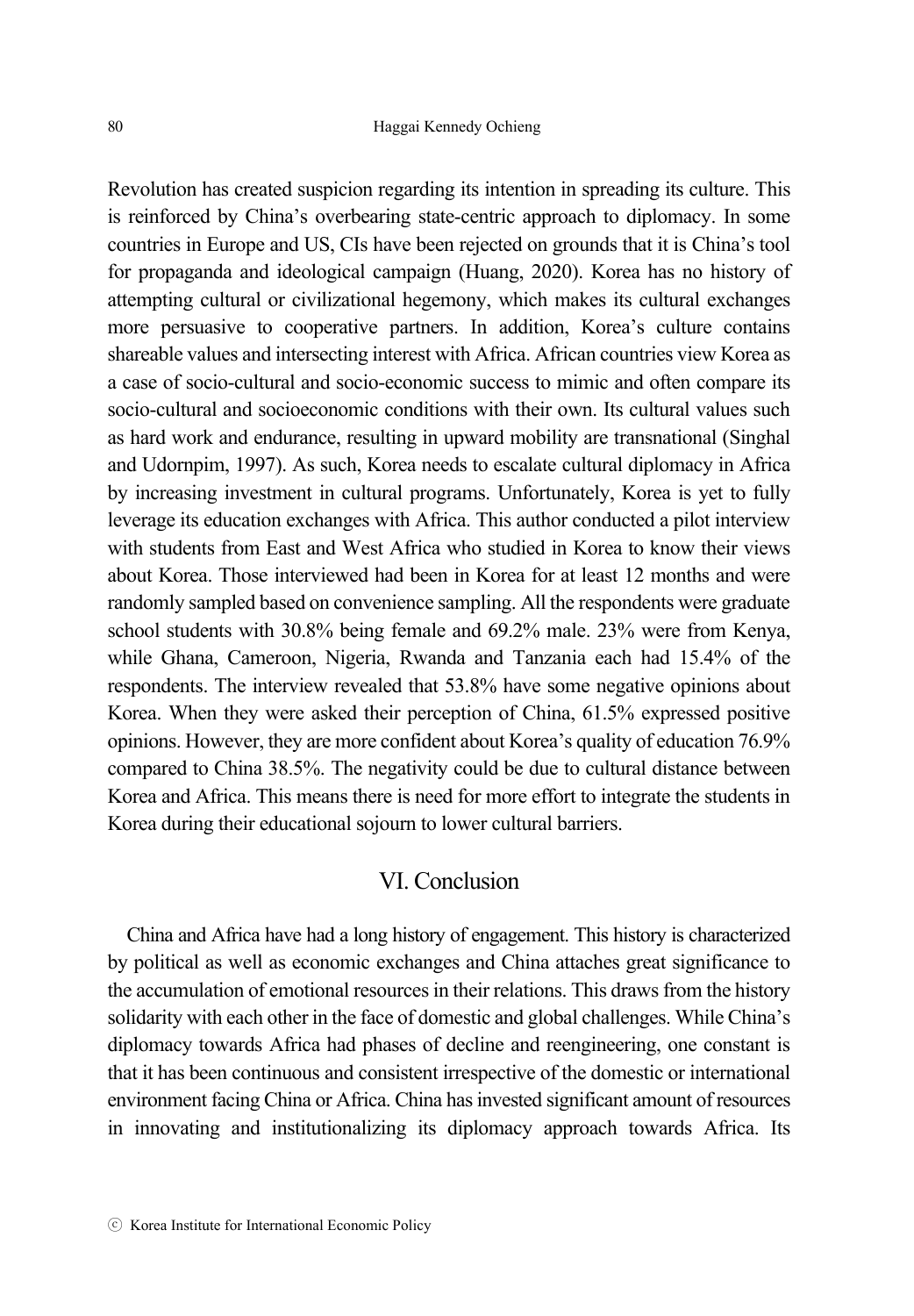diplomacy strategy permeates almost every economic and social stratification in Africa. The cooperation model incorporates diverse actors and runs across various aspects of the governance institutions. With the innovations, China's has embraced new instruments such as technology, the news media, culture and social economy. Its prioritization of Africa's industrialization as the basis of cooperation also resonates with African leaders. China's Investments in social infrastructure are equally increasing in areas such as medical facilities, schools, stadia, modern conference facilities and affordable housing. For instance, China has partnered with Kenya government to build affordable housing units, one of the flagship projects aimed at tackling housing shortage and cost constraints to home ownership in the country. While there is no denying that China's infrastructure investment in Africa is playing a crucial role in expanding intra-continental trade in the region, African countries are currently heavily indebted to China. This is because its economic assistance involves less concessional terms thus more expensive than Africa's traditional partners. To reverse this trend, China should increase the proportion of concessional loans to Africa. It should also adopt a blended financing model, combining Chinese financing with Western resources to finance infrastructure projects in Africa. Most of the Chinese ODA comes with a tied element, which requires some of the materials to be imported from China or the implementation of the projects to be carried out by Chinese companies. This increases the cost of the projects due to lack of competitive bidding. Opening the projects to international competitive bidding would therefore bring greater benefits to Africa.

China's energetic insertion in Africa through its diplomacy activities has profound implications for the continent's traditional partners as well as countries with middle power ambitions in Africa. For the traditional partners, China's cooperation with Africa is a challenge to adopt a pragmatic approach towards Africa and shift towards what is perceived as mutual respect and win-win economic partnership. This is because with the increasing competition from China and middle powers like Korea, Africa is no longer at the mercy of its Western allies. Despite China's growing influence in Africa, Korea can achieve its interest in the region if it focuses its diplomacy resources in areas of its core competencies, such as culture, education and vocational training, environment and development cooperation. Both Korea and China are viewed favorably by African countries as peers and a model due to their miraculous economic transformation. Since they are late developers, their development models provide a suitable template to Africa. Korea's ambitions are not a serious threat to China's interests in Africa. Moreover, Korea and China's approach to Africa are complimentary rather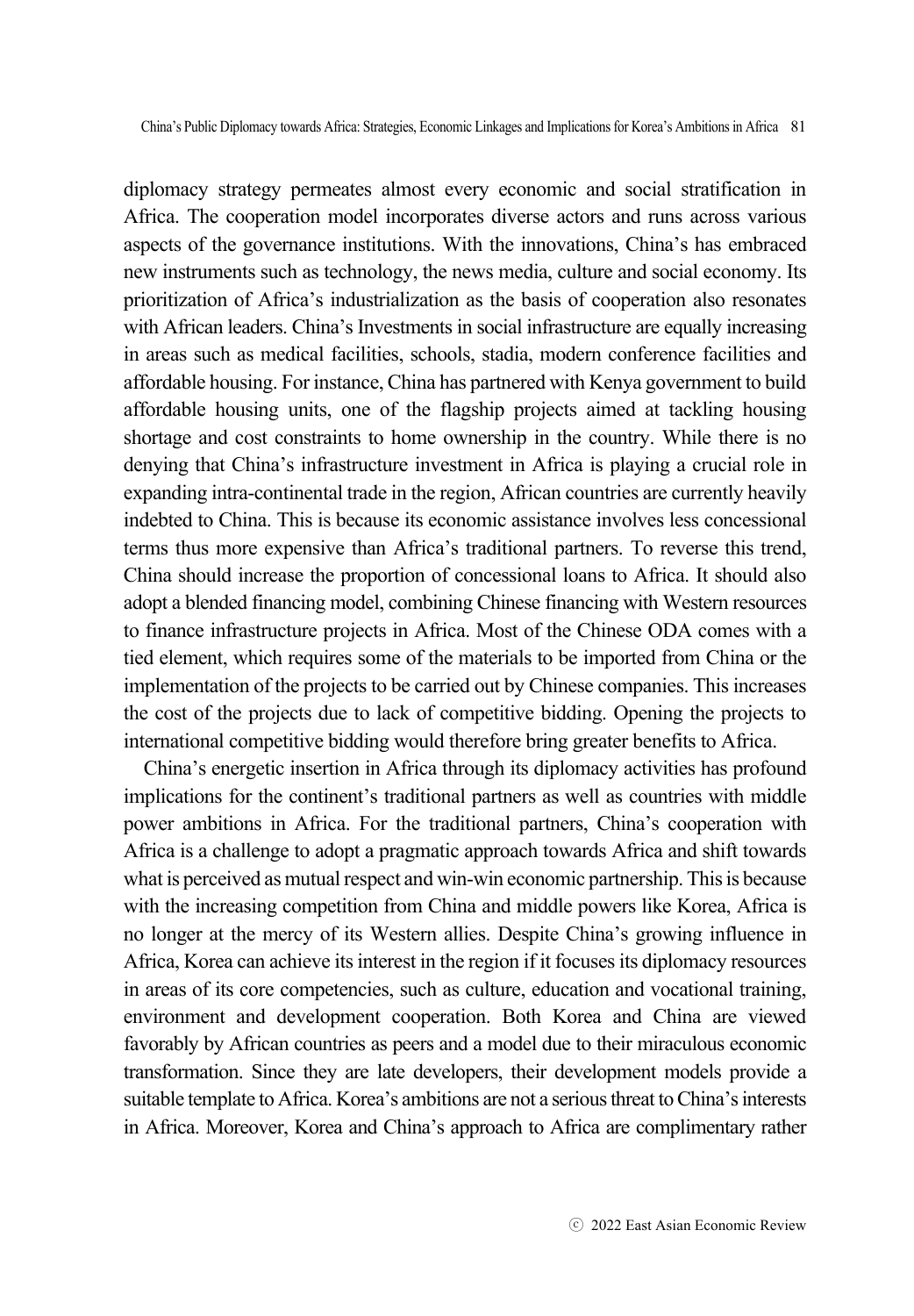than competitive. This means they could collaborate in implementing projects of mutual interest. As they do so, however, Korea must continue to invest in activities that maintain its unique identity. African countries are adopting the 'Look East' policy, which means relations with China and Korea is likely to grow. This will create opportunities to those who understand their culture and business models. This paper therefore argues that China-Africa cooperation will in the long-term benefit both China and Africa. While China mainly imports natural resources from Africa, it is incumbent upon African countries to diversify their product portfolio to benefit from their trade relations. Furthermore, this research has shown that the composition of trade between China and Africa is not varied from Korea and the US.

#### **REFERENCES**

- Alden, C. and A. C. Alves. 2009. "China and Africa's Natural Resources: The Challenges and Implications for Development and Governance." SAIIA Occasional Paper, no 41. South African Institute of International Affairs.
- Alden, C. and Y.-S. Wu. 2014. "South Africa and China: the Making of a Partnership." SAIIA Occasional Paper, no. 199. South African Institute of International Affairs.
- Anshan, L. 2018. "African Students in China: Research, Reality, and Reflection." *African Studies Quarterly*, vol. 17, no. 4, pp. 1-44.
- Australian Department of Foreign Affairs and Trade. 2016. "Public Diplomacy Strategy 2014–16." https://www.dfat.gov.au/sites/default/files/public-diplomacy-strategy-2014- 16.pdf (accessed January 21, 2022)
- Ayhan, K. 2016. *Korea's Public Diplomacy*. Seoul: Hangang Network and Seoul National University Press.
- Barnouin, B. and C. Yu. 1998. *Chinese Foreign Policy during the Cultural Revolution*. London: Kegan Paul International.
- Benabdallah, L. 2021. "In line for FOCAC 2021: Africa, China and the Others (Commentary)." Italian Institute for International Political Studies (ISPI), July 29. https://www.ispionline.it/ en/pubblicazione/line-focac-2021-africa-china-and-others-31249 (accessed January 21, 2022)
- Benjamin, I. 2016. "Jubilee officials head to China for training by Communist Party." The STAR, October 7. https://www.the-star.co.ke/news/2016-10-07-jubilee-officials-head-tochina-for-training-by-communist-party/ (accessed January 21, 2021)
- Bettie, M. 2020. "Exchange Diplomacy: theory, policy and practice in the Fulbright program." *Place Brand Public Diplomacy*, vol. 16, no. 3, pp. 212-223.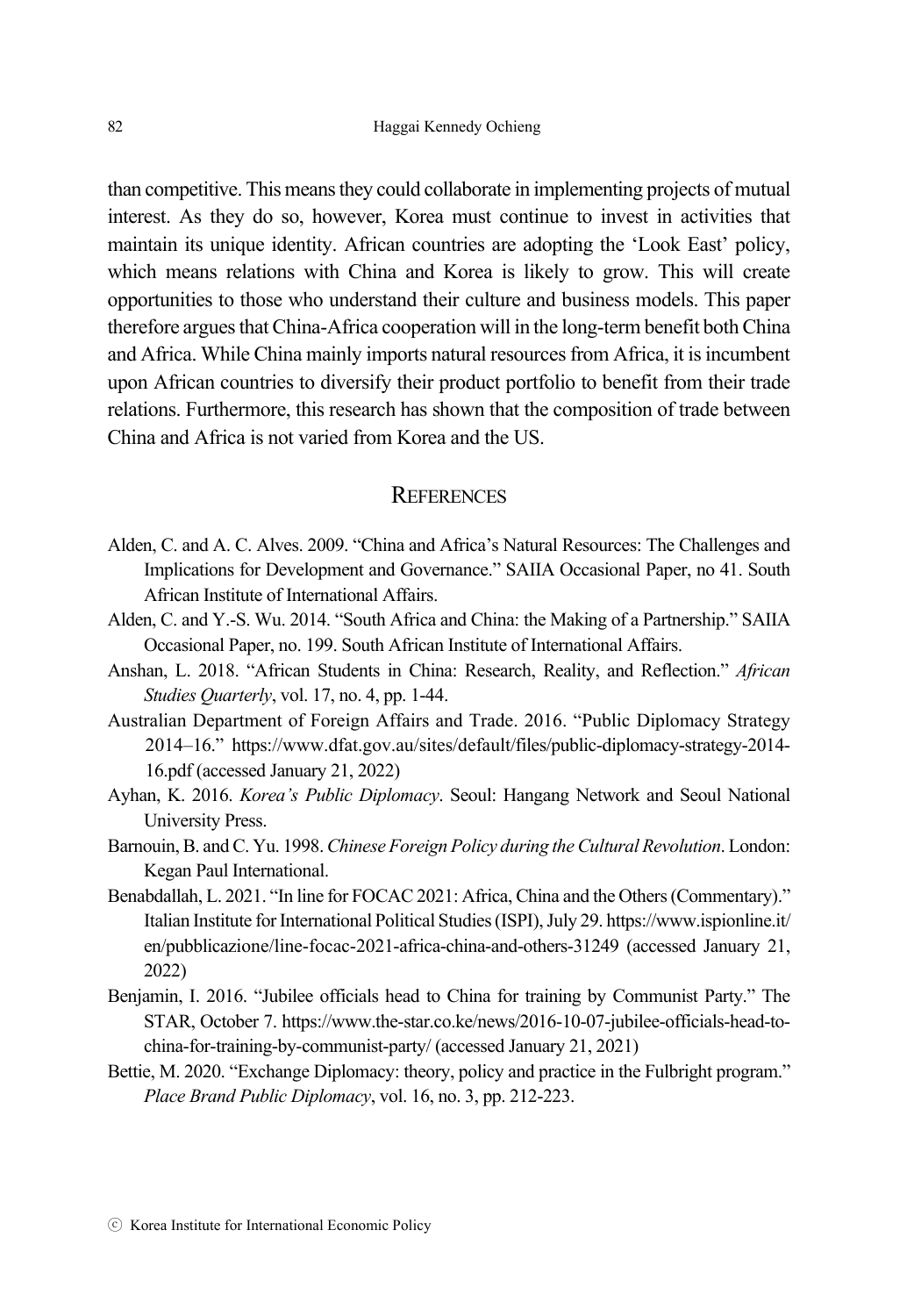- Bodomo, A. 2010. "The African trading community in Guangzhou: an emerging bridge for Africa-China relations." *China Quarterly*, vol. 203, pp. 693-707. https://doi.org/10.1017/ S0305741010000664 (accessed January 21, 2022)
	- \_\_\_\_\_\_\_\_. 2014. "Africans in China: The Experiences from Education and Training." Paper presented at the international conference of China and Africa Media, Communications and Public Diplomacy. Beijing. September 10-11, 2014. CHR. Michelsen Institute (CMI).
- Bone, R. M. and F. Cinotto. 2020. "China's Multifaceted COVID-19 Diplomacy across Africa." The Diplomat, November 2. https://thediplomat.com/2020/11/chinas-multifaceted-covid-19-diplomacy-across-africa/ (accessed February 11, 2022)
- Bone, R. M. and M. M. Kim. 2019. "South Korea's Africa Outreach: Tracing South Korea's approach to the continent under 4 presidents." The Diplomat, August 2. https://thediplo mat.com/2019/08/south-koreas-africa-outreach/ (accessed January 21, 2022)
- Botto, K. 2021. "South Korea beyond Northeast Asia: How Seoul is deepening ties with India and ASEAN." Working paper. Carnegie Endowment for International Peace.
- Chandran, N. 2018. "China says it will increase its military presence in Africa." CNBC. https://www.cnbc.com/2018/06/27/china-increases-defence-ties-with-africa.html (accessed January 21, 2022)
- Chaudhury, D. R. 2019. "After faux pas on India, China puts S Korea in Belt & Road Initiative backers list." The Economic Times, June 6.
- Chen, W. and R. Nord. 2017. *A Rebalancing Act for China and Africa: The Effects of China's rebalancing on Sub-Saharan Africa's Trade and Growth.* Washington D.C.: International Monetary Fund.
- Chen, Y. 2017. "Bandung, China, and the Making of World Order in East Asia." In Eslava, L., Fakhri, M. and V. Nesiah. (eds.) *Bandung, Global History, and International Law.*  Cambridge University Press. https://www.cambridge.org/core/books/abs/bandung-globalhistory-and-international-law/bandung-china-and-the-making-of-world-order-in-east-asia/ 1C912AE7E635D5F47B5E102ED00CBEE9 (accessed February 16, 2022)
- China Daily. 2014. "China to promote cultural soft power." updated January 1. https://www. chinadaily.com.cn/china/2014-01/01/content\_17208354.htm (accessed March 21, 2022)
- China Power Team. 2021. "What Do Overseas Visits Reveal about China's Foreign Policy Priorities?" ChinaPower, updated May 23, 2021. https://chinapower.csis.org/diplomaticvisits/ (accessed February 15, 2022)
- China's Ministry of Education, 2019. "Statistical report on international students in China for 2018." April 18. http://en.moe.gov.cn/documents/reports/201904/t20190418\_378692.html (accessed January 21, 2022)
- China's Ministry of Foreign Affairs (MFA). 2018. "Beijing Declaration on Building a Closer Community of Destiny between China and Africa." September 5. https://www.mfa. gov.cn/web/gjhdq\_676201/gjhdqzz\_681964/zfhzlt\_682902/zywj\_682914/201809/t201809 05\_387538.shtml (accessed on March 21, 2022)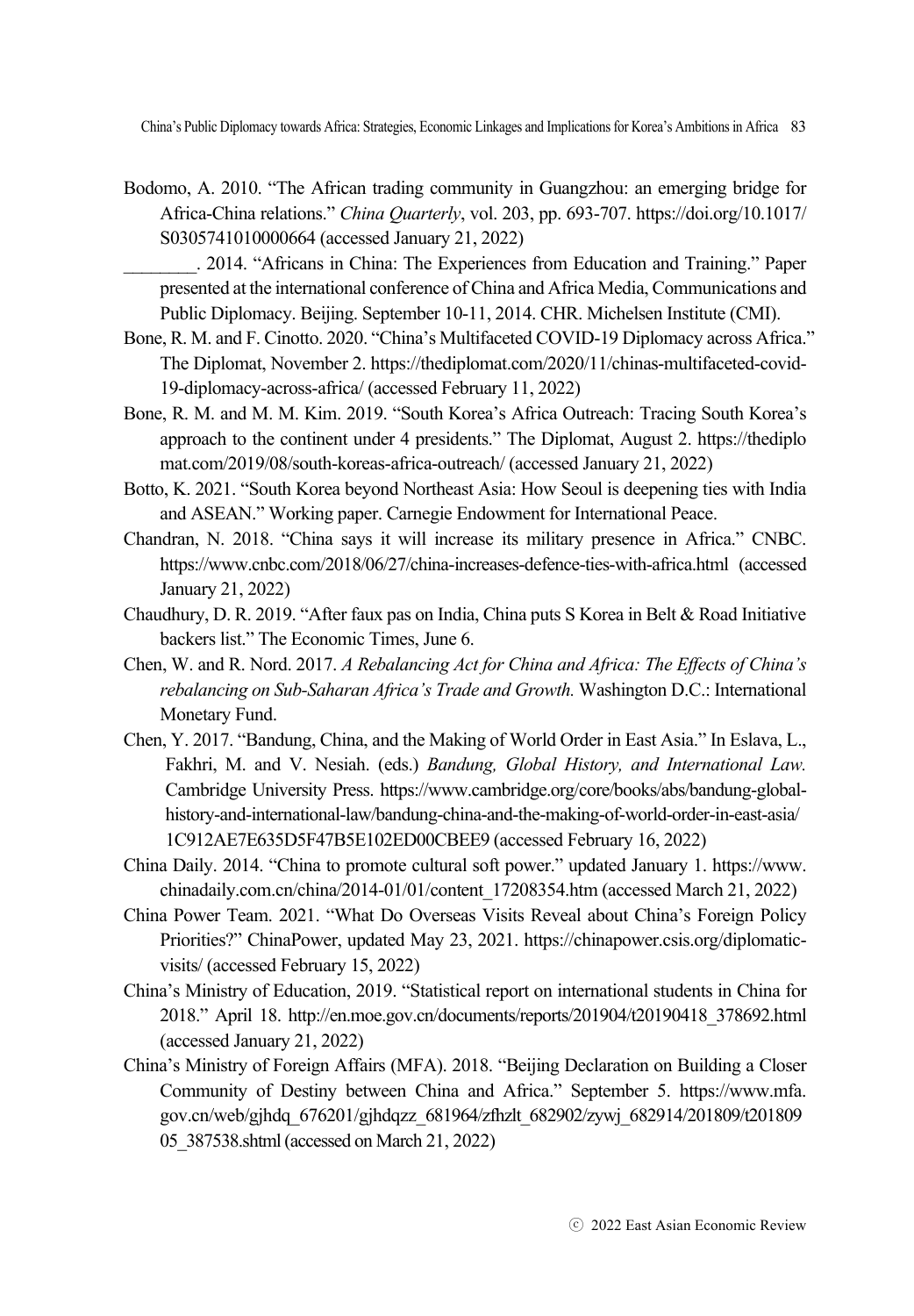\_\_\_\_\_\_\_\_. n.d. "Forum on China-Africa Cooperation-FOCAC." https://www.fmprc.gov.cn/ web/gjhdq\_676201/gjhdqzz\_681964/zfhzlt\_682902/jbqk\_682904/ (accessed February 12, 2022)

- Choi, K. 2019. "The Republic of Korea's Public Diplomacy Strategy: History and Current Status." USC Center on Public Diplomacy. pp. 1-58.
- Crabtree, J. 2018. "China's latest trade partner in Africa could help it export to the US." CNBC, July 23. https://www.cnbc.com/2018/07/23/china-president-xi-visits-senegal-belt-androad-reaches-west-africa.html (accessed November 4, 2021)
- Cull, N. J. 2008. "Public Diplomacy: Taxonomies and Histories." *The ANNALS of the American Academy of Political and Social Science*. vol. 616, no. 1, pp. 31-54.

\_\_\_\_\_\_\_\_. 2009. *Public Diplomacy: Lessons from the Past*. Los Angeles: Figueroa Press.

- Custer, S. 2018. "China's financial statecraft: Winning Africa one Yuan at a time?" AidData, March 22. https://www.aiddata.org/blog/chinas-financial-statecraft-winning-africa-oneyuan-at-a-time (accessed November 4, 2021)
- d'Hooghe, I. 2007. "The Rise of Chia's Public Diplomacy." Clingendael Diplomacy Papers, no. 12. Netherland Institute of International Relations, Clingendael.
- \_\_\_\_\_\_\_\_. 2021. "China's Public Diplomacy Goes Political." *Hague Journal of Diplomacy*, vol. 16, pp. 299-322.
- Darby, M. 2016. "IEA: China is building a third of Africa's new power capacity." Climate Home News, May 7. https://www.climatechangenews.com/2016/07/05/iea-china-hasbuilt-a-third-of-africas-power-capacity/ (accessed February 12, 2022)
- Davies, M., Edinger, H., Tay, N. and S. Naidu. 2008. "How China delivers development assistance to Africa." Centre for Chinese Studies, University of Stellenbosch.
- Denny, B. 2012. "Chinese High-Level Diplomatic Visits to Africa: The Trade Ramifications of Increased Relations." Honors Thesis, Florida State University.
- Diflo Foundation. 2022. "Economic Diplomacy." https://www.diplomacy.edu/topics/econo mic-diplomacy/#geopolitics (accessed on February 9, 2022)
- Doku, I., Akuma, J. and J. Owusu-Afriyie. 2017. "Effect of Chinese foreign direct investment on economic growth in Africa." *Journal of Chinese Economic and Foreign Trade Studies,* vol. 10, no. 2, pp. 162-171.
- Dreher, A., Fuchs, A., Parks, B., Strange, A. M. and M. J. Tierney. 2015. "Apples and Dragon Fruits: The Determinants of Aid and Other Forms of State Financing from China to Africa." AidData Working Paper. no 15.
- Drummond, P. and E. X. Liu. 2013. "Africa's Rising Exposure to China: How Large Are Spillovers through Trade?" IMF Working Paper, no. WP/13/250. International Monetary Fund.
- Felicia, I. 2016. "A Strategic Approach to Public Diplomacy in South Korea." In Ayhan, K.(eds) *Korea's Public Diplomacy*. Seoul: Hangang Network and Seoul National University Press.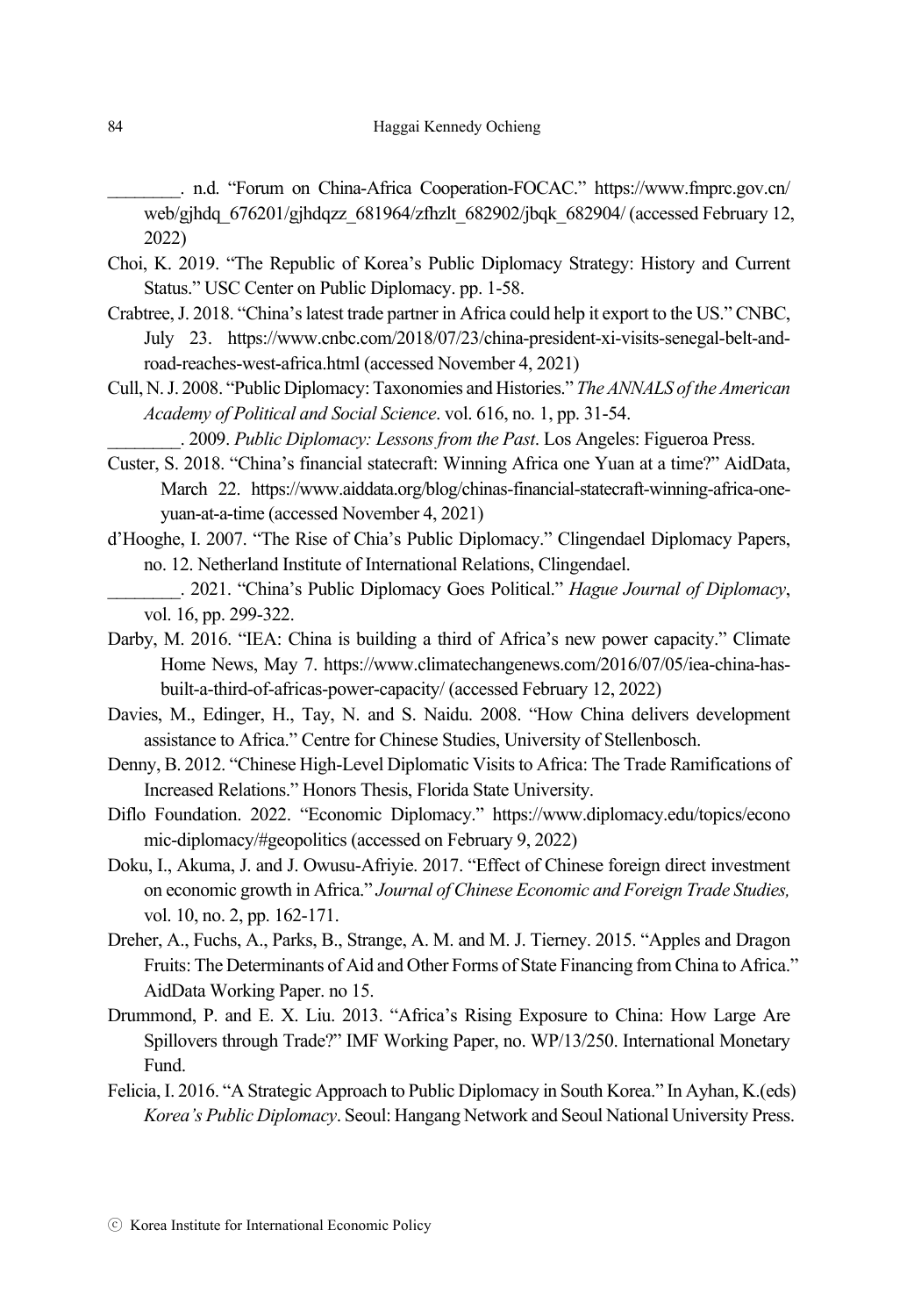- Gould, D. M. 1994. "Immigrant Links to the Home Country: Empirical Implications for U.S. Bilateral Trade Flows." *Review of Economics and Statistics*, vol. 76, no. 2, pp. 302-316.
- Guillon, M., and J. Mathonnat. 2020. "What can we learn on Chinese aid allocation motivations from available data? A sectorial analysis of Chinese aid to African countries." *China Economic Review*, vol. 60.
- Gurria, A. 2017. "Unlocking Africa's Role in the Global Economy." In *Active with Africa*. Organisation for Economic Co-operation Development. https://www.oecd.org/globalrelations/Active-with-Africa.pdf (accessed January 21, 2022)
- Henrikson, A. K. 2006. "What can public diplomacy achieve?" Discussion Papers in Diplomacy. Netherlands Institute of International Relations, Clingedael.
- Hu, Z., Ji, D. and Y. Gong. 2018. "Part I-4. From the outside in: CCTV going global in a new world communication order." In Thussu, D. K., de Burgh, H. and A. Shi. (eds.) London and New York: Routledge.
- Huang, T. 2020. German universities move to reject China's Confucius Institutes. https:// www.taiwannews.com.tw/en/news/3975526 (accessed February 9, 2022)
- India's Ministry of External Affairs. 2018. "India approves 18 African Missions." March 21. https://indbiz.gov.in/cabinet-approves-18-new-missions-in-africa/ (accessed February 9, 2022)
- Jayaram, K., Kassiri, O. and I. Y. Sun. 2017. "The closest look yet at Chinese economic engagement in Africa." McKinsey and Company, June 28. https://www.mckinsey.com/ featured-insights/middle-east-and-africa/the-closest-look-yet-at-chinese-economicengag ement-in-africa
- "Kdramas around the World: Sub-Saharan Africa." n.d. Daehan Drama, January 29. https:// www.daehandrama.com/2312/ (accessed February 12, 2022)
- Kim, T. 2017. "South Korea's ODA at Crossroads: A New Political Opportunity for Institutional Reforms." EAI Issue Briefing, May 16. East Asia Institute. http://www. eai.or.kr/main/english/search\_view.asp?intSeq=9492&board=eng\_report (accessed February 11, 2022)
- Kim, Y. 2018. "China's public diplomacy towards Africa." Doctoral Thesis, Durham University. http://etheses.dur.ac.uk/12518/ (accessed February 12, 2022)
	- . 2020. "The Role of China's Public Diplomacy in Sino-Africa Economic Relations." *Journal of International Politics Studies,* vol. 23, no. 1, pp. 191-229. http://dx.doi. org/10.15235/jir.2020.03.23.1.191 (accessed February 12, 2022)
- King, K. 2014. "Why China wants African students to learn Mandarin." The Conversation, April 30. https://theconversation.com/why-china-wants-african-students-to-learn-mand arin-26079 (accessed February 12, 2022)
- Kostecky, M. and O. Naray. 2007. "Commercial diplomacy and international business." Discussion Papers in Diplomacy. Netherlands Institute of International Relations, Clingedael.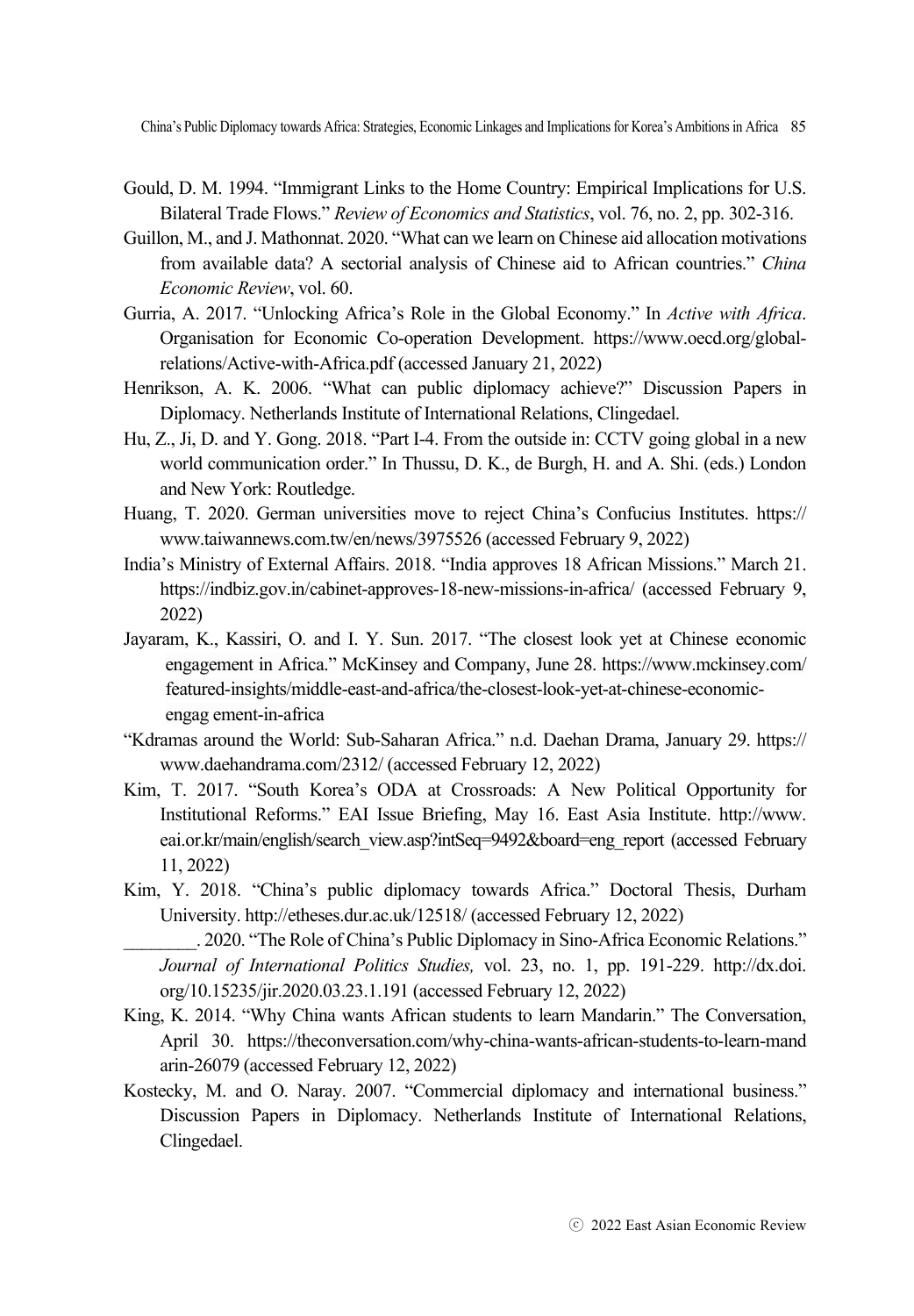- Kouadjo, E. V. 2019. "Africa's infrastructure financing reaches an all-time high in 2018, surpassing \$100 billion – ICA." African Development Bank Group, November 12. https://www.afdb.org/en/news-and-events/press-releases/africas-infrastructure-financingreaches-all-time-high-2018-surpassing-100-billion-ica-32728 (accessed January 21, 2022)
- Krasnyak, O. 2017. "Evolution of Korea's Public Diplomacy, California, Center on Public Diplomacy." https://uscpublicdiplomacy.org/blog/evolution-koreas-public-diplomacy (accessed January 30, 2022)
- Kuo, L. 2020. "Covax: Covid vaccine global effort gets China's support." The Guardian, October 9. https://www.theguardian.com/world/2020/oct/09/covax-vaccine-global-effortgets-chinas-support (accessed February 11, 2022)
- Kwon, J. 2011. "Korea in the world in 2011." Reliefweb. December 30, https://reliefweb. int/report/world/korea-world-2011 (accessed February 11, 2022)
- Large, D. 2008. "Beyond 'the dragon in the bush': The study of China–Africa relations." *African Affairs*, vol. 107, no. 426, pp. 45-61.
- Larkin, B. D. 1971. *China and Africa 1949–1970: The Foreign Policy of the People's Republic of China.* Berkeley, CA: University of California Press.
- Latham, K. 2009. "Media, the Olympics and the search for the 'Real China.'" *The China Quarterly*, vol. 197, pp. 25-43. https://doi.org/10.1017/S0305741009000022 (accessed February 12, 2022)
- Lee, D. R. 2015. "Policy Recommendation for South Korea-China Relations: South Korea's Middle Power Diplomacy." EAI MPDI Policy Recommendation Working Paper, February 2015. East Asia Institute.
- Li, S. 2021. "China's Confucius Institute in Africa: a different story?" *International Journal of Comparative Education and Development*, vol. 23, no. 4, pp. 353-366. http://doi.org/ 10.1108/IJCED-02-2021-0014 (accessed February 12, 2022)
- Lijadu, K. 2018. "Chinese leaders visit Africa more often than you think and not always the places you expect." Quartz Africa, July 26. https://qz.com/africa/1335418/chineseleaders-visit-africa-more-often-than-you-think-and-not-always-the-places-you-expect/ (accessed February 12, 2022)
- Liu, X. 2018. "The Vehicle and Driver of China's Cultural Diplomacy: Global Vision Vs. Localised Practice." *Journal of Contemporary Eastern Asia*, vol. 17, no. 1, pp. 130-152.
- Lufumpa, C. L., Chinganya, O., Kokil, B., Nabalamba, A., Mubila, M., Kouakou, L., Soltani, A. and A. Chaouch. 2014. "Tracking Africa's progress in figures." Africa development Bank Group.
- Mao, Z. 1965. *Selected Works of Mao Tse-Tung: from Marx to Mao*. Peking, China: Foreign Language Press.
- Mambondiyani, A. 2019. "Chinese mining firms accused of environmental degradation." The Epoch Times, April 8. https://www.theepochtimes.com/chinese-companies-tear-downzimbabwes-environment\_2854315.html (accessed February 9, 2022)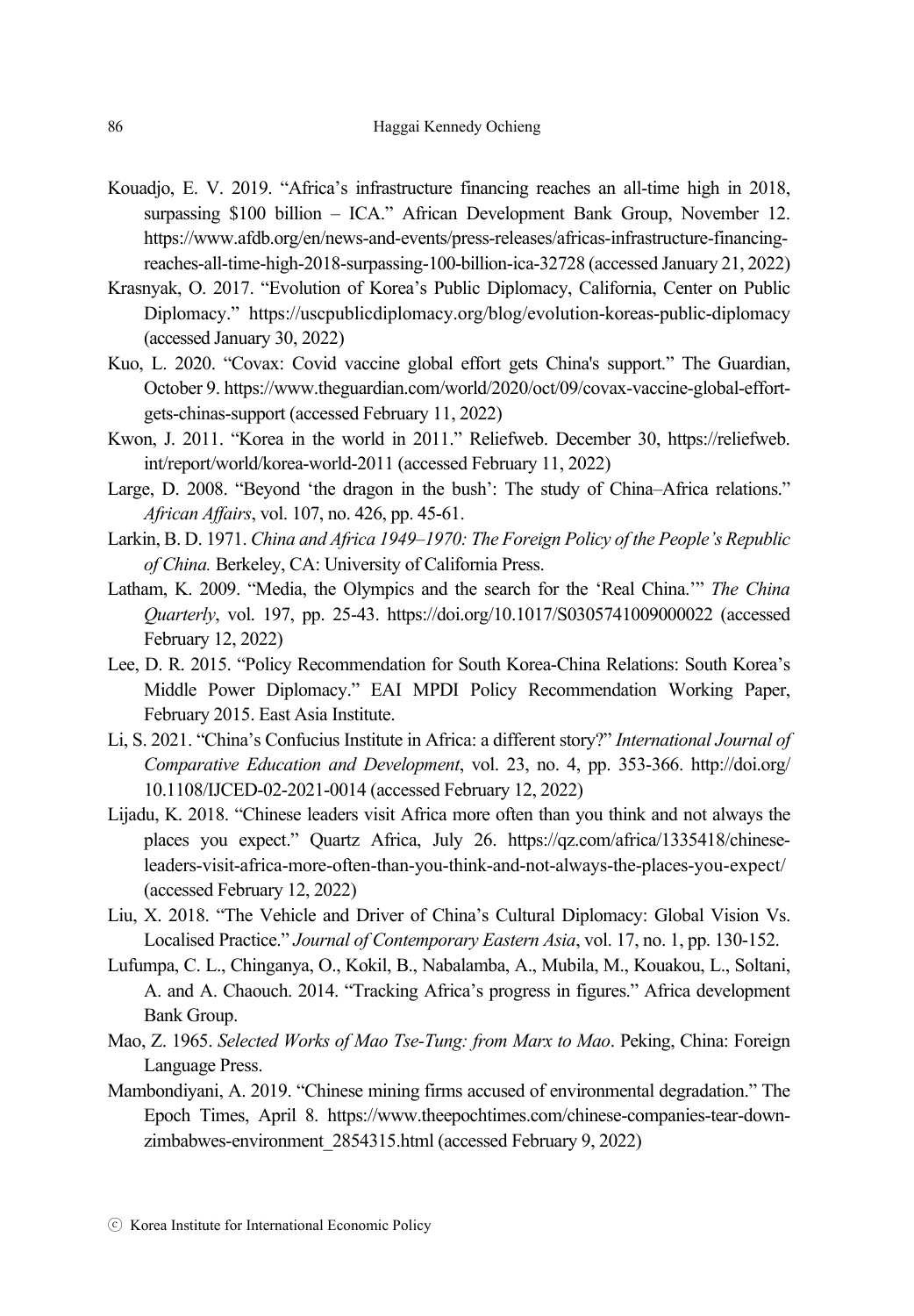- Marsh, V. 2016. "Mixed messages, partial pictures? Discourses under construction in CCTV's *Africa Live* compared with the BBC." *Chinese Journal of Communication,* vol. 9, no. 1, pp. 56-70.
- Miao, M., Borojo, D. G., Yushi, J. and T. A. Desalegn. 2021. "The impacts of Chinese FDI on domestic investment and economic growth for Africa." *Cogent Business and Management*, vol. 8, no. 1, pp.1-28. http://doi.org/10.1080/23311975.2021.1886472 (accessed February 12, 2022)
- Ministry of Foreign Affairs of Korea. 2016. "Outcome of the 4<sup>th</sup> Korea-Africa Forum." Press Releases, December 8. https://www.mofa.go.kr/eng/brd/m\_5676/view.do?seq=317866& srchFr=&amp%3BsrchTo=&amp%3BsrchWord=&amp%3BsrchTp=0&amp%3Bmulti itm\_seq=0&amp%3Bitm\_seq\_1=0&amp%3Bitm\_seq\_2=0&amp%3Bcompany\_cd=& amp%3Bcompany\_nm= (accessed February 12, 2022)
	- \_\_\_\_\_\_\_\_. n.d. "Information on the Region: The ROK-Africa Relations." https://www. mofa.go.kr/eng/wpge/m\_4910/contents.do#:~:text=During%20his%20visit%2C%20he% 20announced,between%20the%20ROK%20and%20Africa (accessed February 12, 2022)
- Mo, J. and Q. Zhou. 2012. "How 21st-Century China Sees Public Diplomacy As a Path to Soft Power." *Global Asia*, vol. 7, no. 3.
- Mol, R., Singh, B. and V. K. Chattu. 2021. "India's Health Diplomacy as a Soft Power Tool towards Africa: Humanitarian and Geopolitical Analysis." *Journal of Asian and African Studies*. http://doi.org/10.1177/00219096211039539 (accessed February 12, 2022)
- Monareng, L. C. 2016. "Korea-Africa relations: A Progressive Partnership." https://www. researchgate.net/publication/301732277 (accessed February 12, 2022)
- Mu, C. 2013. "China's Leaders Abroad; What the First Visits Tell Us." The Diplomat, May 19. https://thediplomat.com/2013/05/chinas-leaders-abroad-what-the-first-visits-tell-us/ (accessed January 21, 2022)
- Mulaku, N. 2020. "Forum on China-Africa Cooperation: An Assessment of Modes of Diplomatic Engagements, its Achievements, and Aspirations." *Africa Journal of International Studies*, vol. 1, no. 1, pp. 28-36.
- Mwakideu, C. 2021. "Experts warn of China's growing media influence in Africa." Deutsche Welle, January 29. https://www.dw.com/en/experts-warn-of-chinas-growing-media-infl uence-in-africa/a-56385420 (accessed February 12, 2022)
- Nicholas, F. 2020. "Korea in Africa: Between soft power and economic interests." French Institute of International Relations (Ifri). https://www.ifri.org/sites/default/files/atoms/ files/nicolas\_korea\_africa\_ifri\_pcns\_2020\_.pdf (accessed February 12, 2022)
- Ochieng, H. K. and S. Kim. 2019. "Cultural Exchange and its Externalities on Korea-Africa Relations: How Does the Korean Wave affect the Perception and Purchasing Behavior of African Consumers?" *East Asian Economic Review*, vol. 23, no. 4, pp. 381-407
- Organisation for Economic Co-operation and Development (OECD). 2022. International Development Statistics [Data set]. http://stats.oecd.org/qwids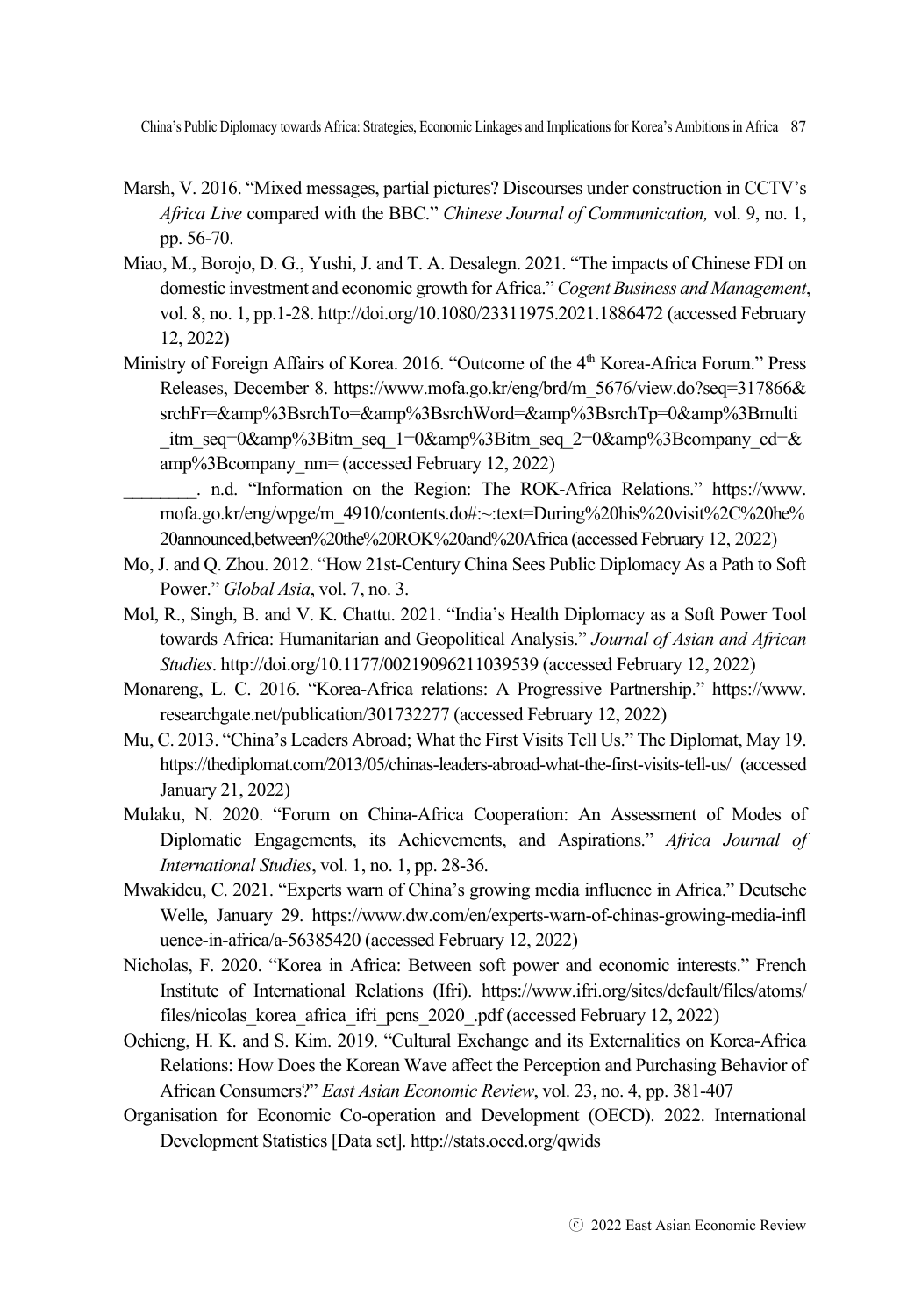- Park, J.-D. 2019. *Re-inventing Africa's development: Linking Africa to the Korean development model.* Switzerland: Palgrave Macmillan.
- Petrovsky, V. 1998. "Diplomacy as an instrument of good governance." DiploFoundation. https://www.diplomacy.edu/resource/diplomacy-as-an-instrument-of-good-governance/ (accessed February 9, 2022)
- Prabhu, S. and N. Mohapatra. 2014. "Constructing India's Identity in World Politics: An Emerging Convergence between Public Diplomacy and Constructivism." *Journal of Sociology and Anthropology*, vol. 2, no. 6, pp. 227-231. https://www.hrpub.org/ download/20140902/SA3-19602577.pdf (accessed February 21, 2022)
- Renard, M.-F. 2011. "China's Trade and FDI in Africa. Africa Development Bank." Working Paper Series, no. 126. African Development Bank Group.
- Scott-Smith, G. 2009. "Chapter 6: Exchange Programs and Public Diplomacy." In Snow, N. and P. M. Taylor. (eds.) *Routledge Handbook of Public Diplomacy*. New York and Oxford: Taylor and Francis.
- Secretariat of the Chinese Follow-up Committee of the Forum on China-Africa Cooperation. 2006. "Forum on China-Africa Cooperation Beijing Action Plan (2007-2009)." November 16. http://www.focac.org/eng/zywx\_1/zywj/200611/t20061116\_7933564.htm (accessed March 22, 2022)
	- \_\_\_\_\_\_\_\_. 2009. "Forum on China-Africa Cooperation Sharm El Sheikh Action Plan (2010- 2012)." November 12. http://www.focac.org/eng/zywx\_1/zywj/200911/t20091112\_7933 571.htm (accessed March 22, 2022)
- Shelton, G. 2016. "The FOCAC Process and Sino-African Strategic Partnership." *China Quarterly of International Strategic Studies*, vol. 2, no. 2, pp. 259-276.
- Shelton, G. and F. Paruk. 2008. *The Forum on China–Africa cooperation: A strategic opportunity*. Institute for Security Studies Monograph, no. 156. Institute for Security Studies.
- Shinn, D. H. 2019. "Chapter 4: China–Africa Ties in Historical Context." In Oqubay, A. and J. Y. Lin. (eds.) *China-Africa and an Economic Transformation*. Oxford: Oxford University Press. http://doi.org/10.1093/oso/9780198830504.001.0001 (accessed January 21, 2022)
- Shinn, D. H. and J. Eisenman. 2012. *China and Africa: A Century of Engagement*. Philadelphia: University of Pennsylvania Press.
- Shullman, D. O. 2019. "Protect the Party: China's growing influence in developing countries." Brookings Institute, January 22. https://www.brookings.edu/articles/protect-the-partychinas-growing-influence-in-the-developing-world/ (accessed February 9, 2022)
- Silver, L., Devlin, K. and C. Huang. 2019. "China's Economic Growth Mostly Welcomed in Emerging Markets, but Neighbors Wary of its Influence." Pew Research Center, December 5.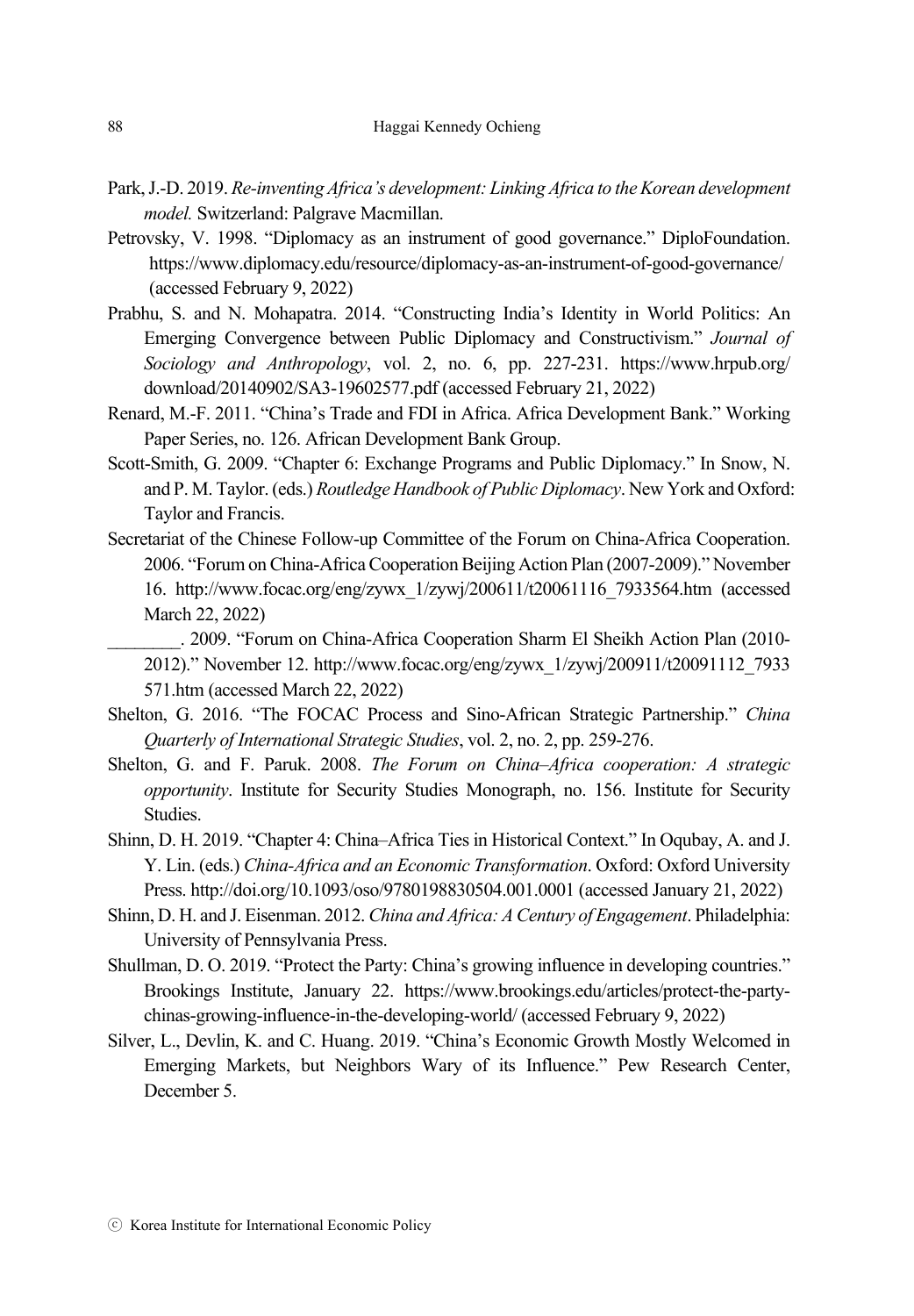- Singhal, A. and K. Udornpim. 1997. "Cultural Shareability, Archetypes and Television Soaps: 'Oshindrome' in Thailand." *International Communication Gazette*, vol. 59, no. 3, pp. 171- 188.
- Siu, C. 2019. "China wants state media to peddle its 'soft power' in Africa, but tech platforms are a better bet." Yahoo Finance, October 30.
- Song, W. Y. 2007. Opening Remarks of Korea Africa Forum on November 15. https:// saiia.org.za/wp-content/uploads/2008/04/safp\_kaf\_korean\_opening\_remarks\_20071115. pdf (accessed February 12, 2022)
- The State Council of the People's Republic of China. 2011. China's Foreign Aid (2011). http:// english.www.gov.cn/archive/white\_paper/2014/09/09/content\_281474986284620.htm (accessed February 11, 2022)
- Tankou, E. Z. 2016. "Visit of President Park Geun-hye of the Republic of South Korea to the AU Headquarters." African Union Commission, May 27. https://au.int/sw/node/30712 (accessed February 11, 2022)
- Taylor, I. 1998. "China's Foreign Policy towards Africa in the 1990s." *Journal of Modern African Studies*, vol. 36, no. 3, pp. 443-460.
- UNESCO. 2020. Global Education Monitoring Report Summary, 2020: Inclusion and education: All means all. https://unesdoc.unesco.org/ark:/48223/pf0000373721 (accessed February 11, 2022)
- Wasserman, H. and D. Madrid-Morales. 2018. "How Influential Are Chinese Media in Africa? An Audience Analysis in Kenya and South Africa." *International Journal of Communication*, vol. 12, pp. 2212-2231.
- Wayne, T. 2019. "The U.S. Foreign Service is at the forefront of crafting policy and carrying out economic diplomacy to advance the strategic and security interests of the United States." *Foreign Service Journal,* vol. January/February*.* https://afsa.org/what-economic-diplomacyand-how-does-it-work (accessed February 19, 2022)
- Wei, C. 2020. "Public Diplomacy: Functions, functional boundaries and measurement methods." In Turcanu-Carutiu, D. (ed.) *Heritage.* http://doi.org/10.5772/intechopen.92664 (accessed February 14, 2022)
- World Health Organization. 2021. "Climate Change and Health." October 30. https://www. who.int/news-room/fact-sheets/detail/climate-change-and-health (accessed February 9, 2022)
- Wu, Y.-S. 2012. "The Rise of China's State-Led Media Dynasty in Africa." SAIIA Occasional Paper, no. 117. South African Institute of International Affairs.
- \_\_\_\_\_\_\_\_. 2016. "China's media and public diplomacy approach in Africa: illustrations from South Africa." *Chinese Journal of Communication*, vol. 9, no. 1, pp. 81-97.
- Xi, J. 2015. "Opening a New Era of Win-Win Cooperation and Common Development." presented at the Opening Ceremony of the Johannesburg Summit of the Forum on China-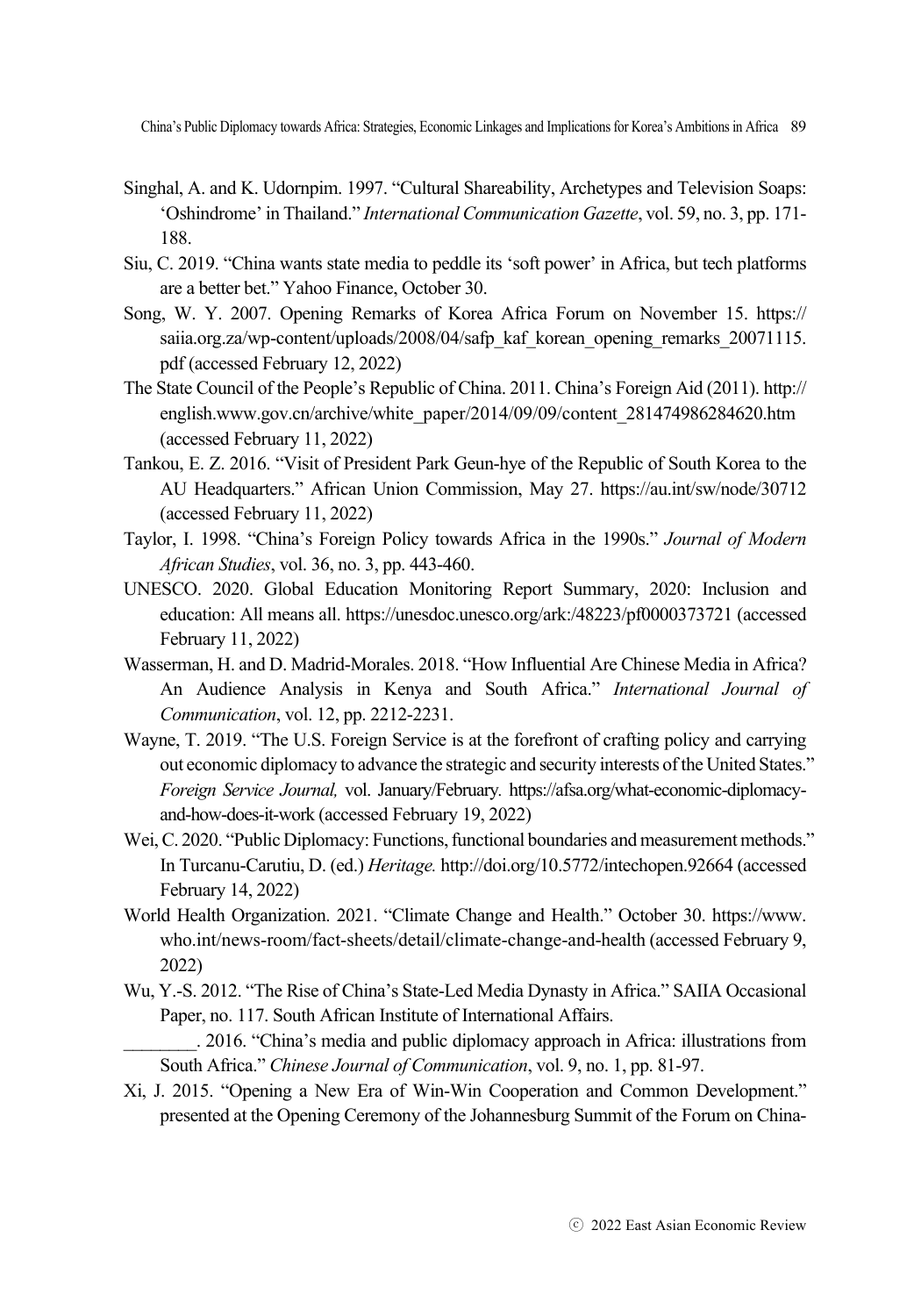Africa Cooperation. Ministry of Foreign Affairs of the People's Republic of China. December 4.

- Xu, Y. (ed.) 2019. "Feature: Overview of 1st China-Africa Peace and Security Forum." Ministry of National Defense of the People's Republic of China, July 17. http://eng.mod. gov.cn/news/2019-07/17/content\_4846012.htm (accessed February 9, 2022)
- Yan, X. 1988. "Sino-African Relations in the 1990s." CSIS Africa Notes. Center for Strategic and International Studies, April 19. https://csis-website-prod.s3.amazonaws.com/s3fspublic/legacy\_files/files/publication/anotes\_0488.pdf (accessed February 9, 2022)
- Yu, S. Z. 2021. "Why substantial Chinese FDI is flowing into Africa." London School of Economics and Political Science, April 2. https://blogs.lse.ac.uk/africaatlse/2021/04/02/ why-substantial-chinese-fdi-is-flowing-into-africa-foreign-direct-investment/ (accessed February 9, 2022)
- Yun, S. 2015. "China-Africa Think Tanks Forum: China broadens soft power in campaign Africa." Brookings Institution, October 1.
- Yun, S. and J. L. Thornton. 2013. "China in Africa: Implications for the U.S competition and Diplomacy." Africa Growth Initiative at Brookings. https://media.africaportal.org/docu ments/04 china africa us competition diplomacy sun.pdf (accessed February 9, 2022)
- Zhang, D. 2020. *A Cautious New Approach: China's Growing Trilateral Aid Cooperation*. Canberra: ANU Press.

First version received on December 15, 2021 Peer-reviewed version received on February 18, 2022 Final version accepted on March 23, 2022

© 2022 EAER articles are distributed under the terms of the Creative Commons Attribution 4.0 International **CC** BY CIUZE LALT and the manufacture of the commons.org/licenses/by/4.0/), which permits unrestricted use, distribution, and License (http://creativecommons.org/licenses/by/4.0/), which permits unrestricted use, distribu reproduction in any medium, provided you give appropriate credit to the original author(s) and the source, and provide a link to the Creative Commons license.